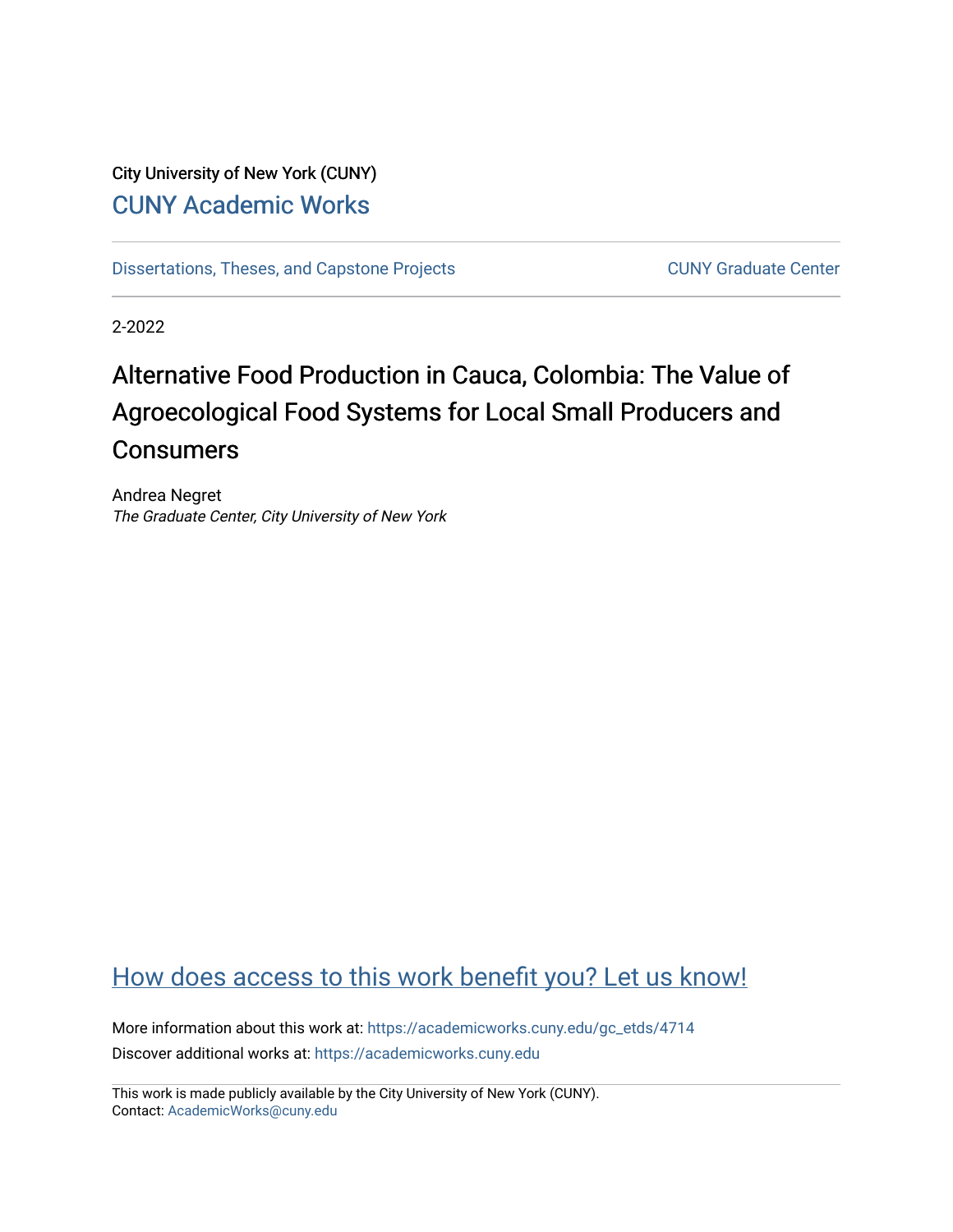# ALTERNATIVE FOOD PRODUCTION IN CAUCA, COLOMBIA: THE VALUE OF AGROECOLOGICAL FOOD SYSTEMS FOR LOCAL SMALL PRODUCERS AND CONSUMERS.

by

ANDREA NEGRET

A master's thesis submitted to the Graduate Faculty in Liberal Studies in partial fulfillment of the requirements for the degree of Master of Arts, The City University of New York

i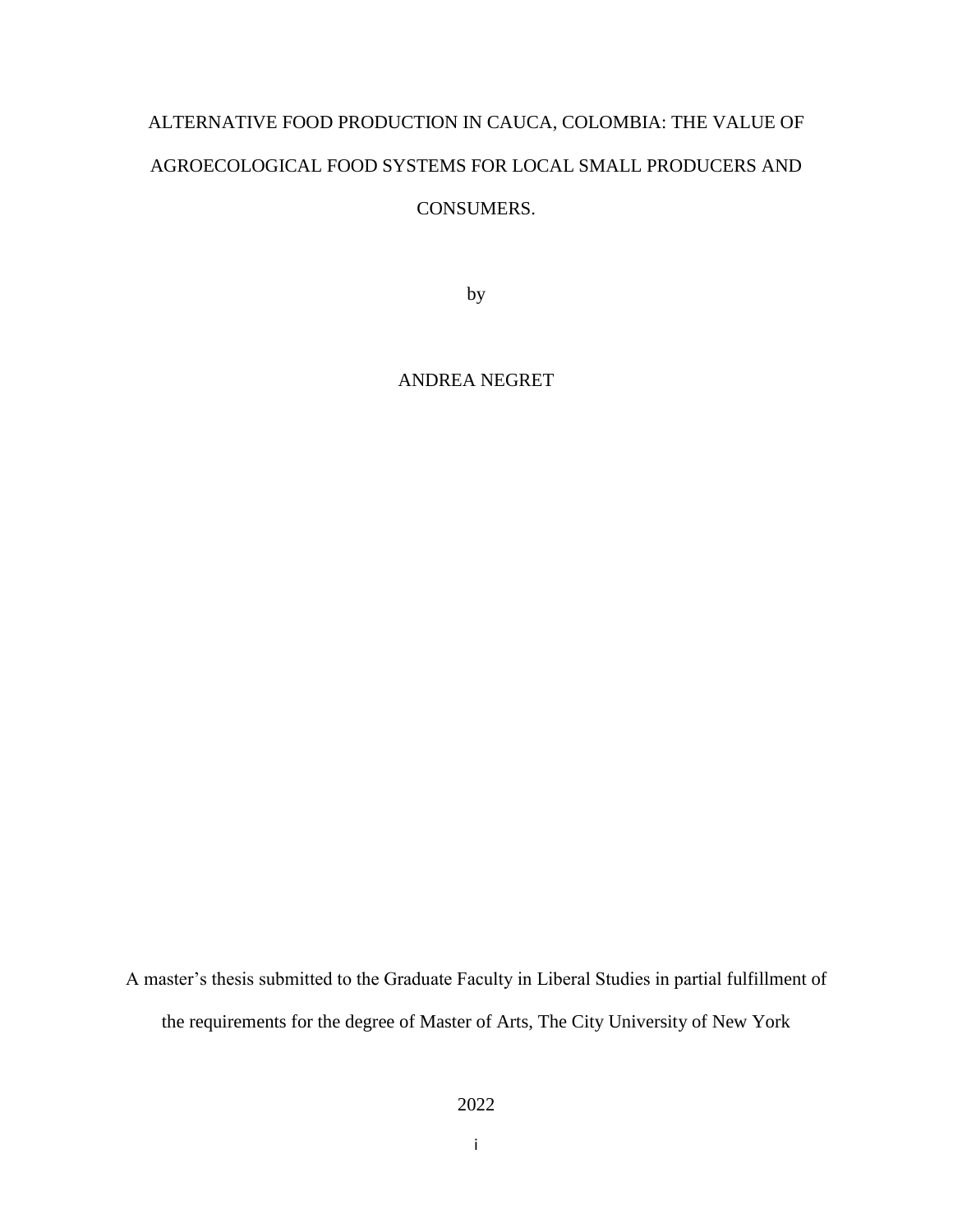© 2022

## ANDREA NEGRET

## All Rights Reserved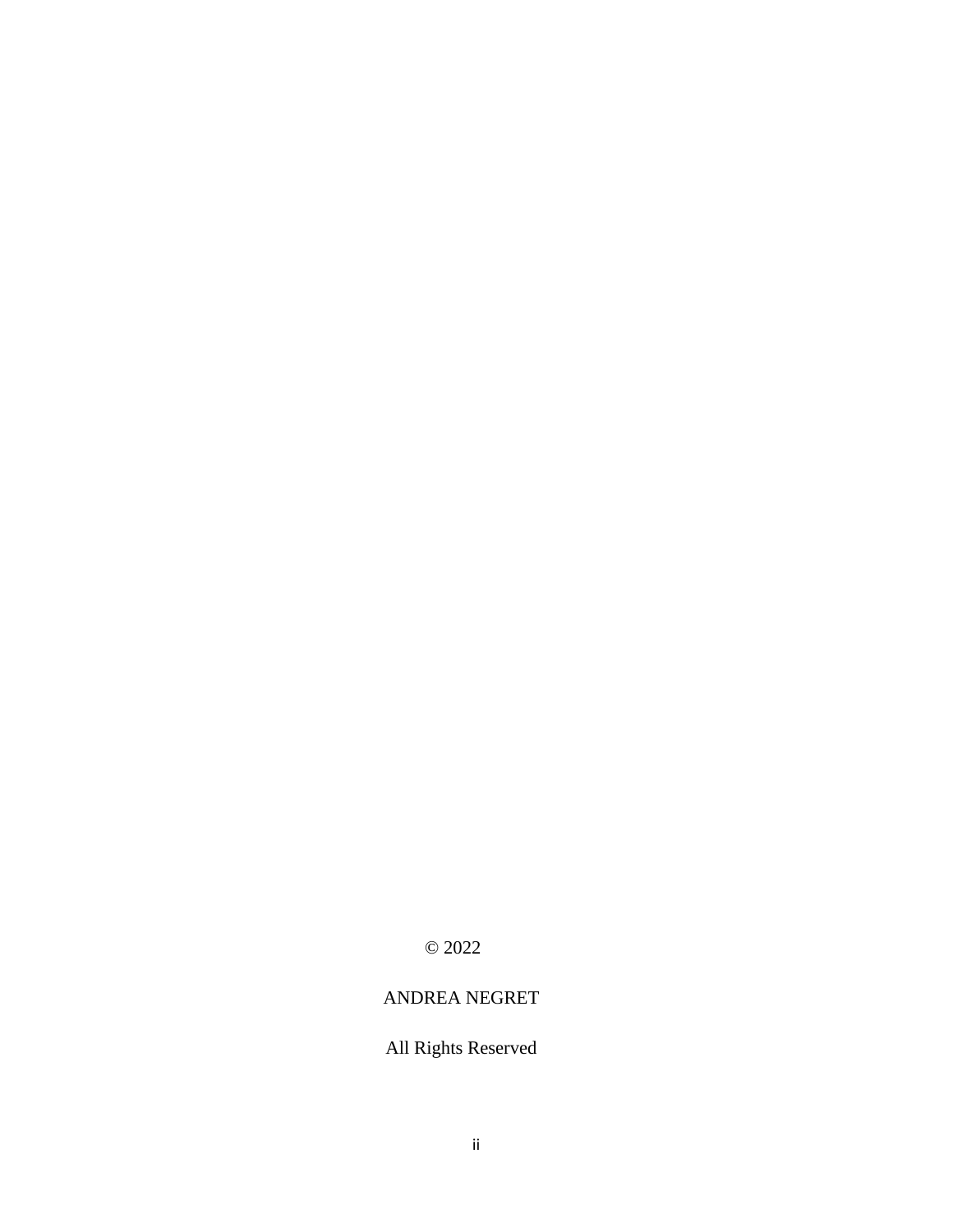Alternative food production in Cauca, Colombia: The value of agroecological food systems for

local small producers and consumers.

by

Andrea Negret

This manuscript has been read and accepted for the Graduate Faculty in Liberal Studies in satisfaction of the thesis requirement for the degree of Master of Arts.

Date Tomoaki Imamichi - Thesis Advisor

Date Elizabeth Macaulay - Executive Officer

THE CITY UNIVERSITY OF NEW YORK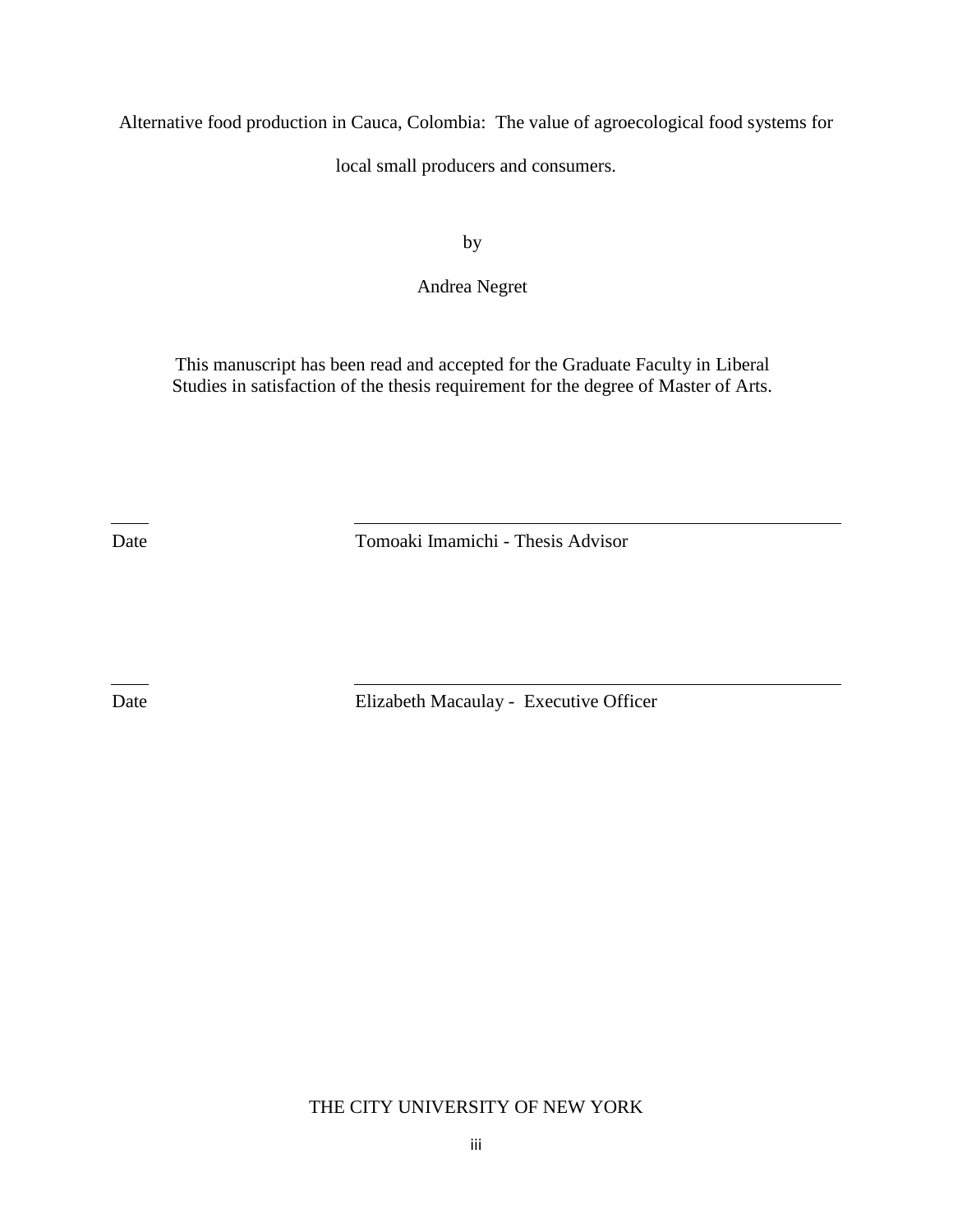#### ABSTRACT

Alternative food production in Cauca, Colombia: The value of agroecological food systems for local small producers and consumers.

#### by

#### Andrea Negret

Advisor: Tomoaki Imamichi

This thesis intends to offer an integral view of the reality of food production and distribution in the Cauca Department in Colombia, observing the different practices that have caused deep social and environmental struggles including systemic violence, displacement and environmental degradation. The first two chapters will offer a global and national context of food production to better understand the many challenges that rural populations endure in rural Cauca. Chapters four and five will explore some resistance strategies and movements that rural communities in Cauca and other Colombian regions have developed to fight against corporate agro-industrial dominance so they can protect their identity and territories through agroecological principles. The values that surround food production and consumption among Indigenous, Afro-descendant and farmer communities have maintained a legacy of cultural identity and food sovereignty that still provides food security among rural and urban populations, making these practices an essential part of Colombia's social structure.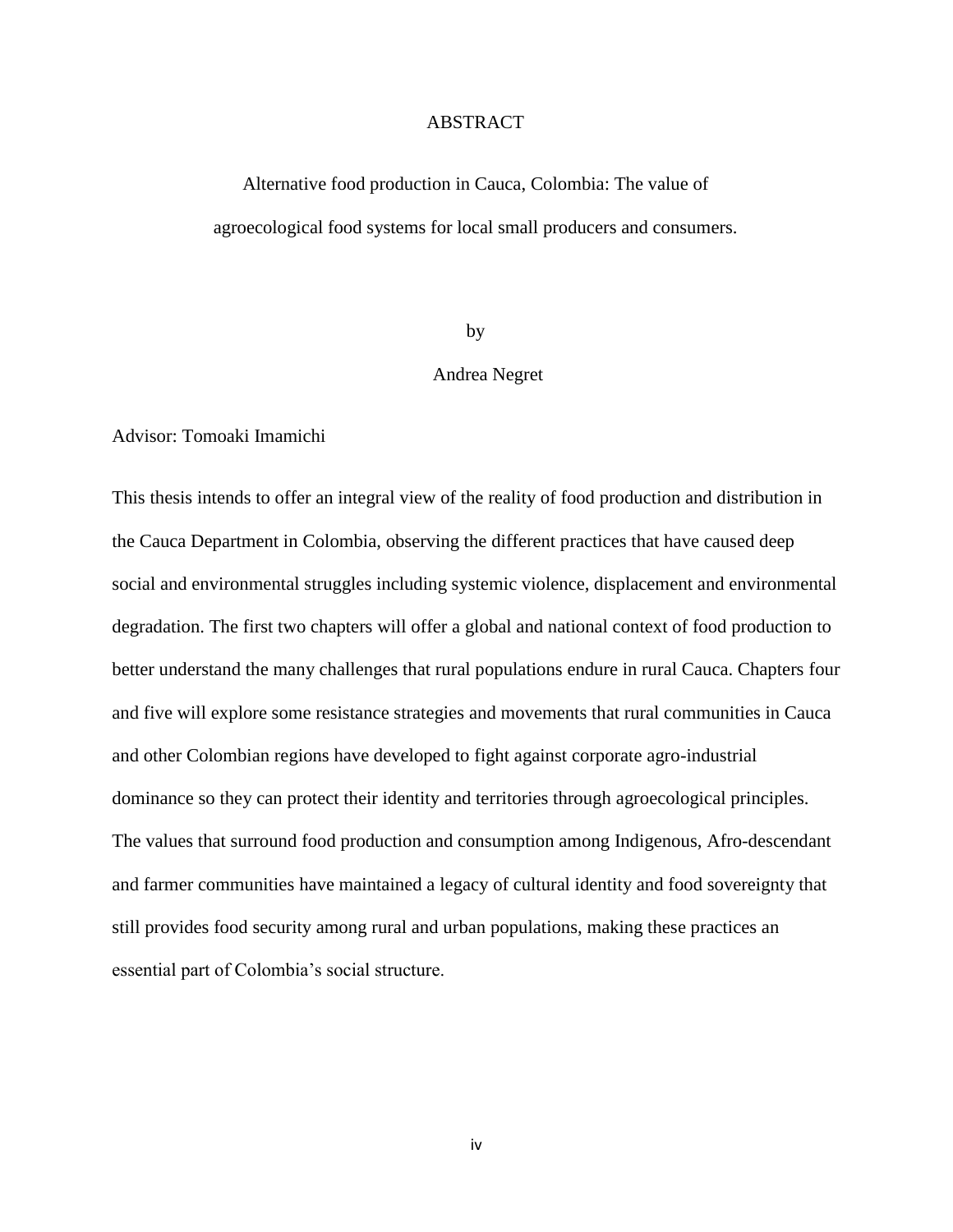#### ACKNOWLEDGMENTS

I want to thank my mother Betty Osorio for always being there to share her wisdom and knowledge, you have given me the strength to follow my interests and improve as a human being. I also want to express my gratitude to my father Juan Pablo Negret for supporting me in my academic journey and for inspiring me to follow my career with passion and depth. I extend my gratitude to all my family for their support during the last two years and a half of this journey.

In addition a big thank you to Professor Tomoaki Imamichi for all of your shared knowledge and your immense support during this process, I have learned about the complexity and value of social and environmental justice thanks to you.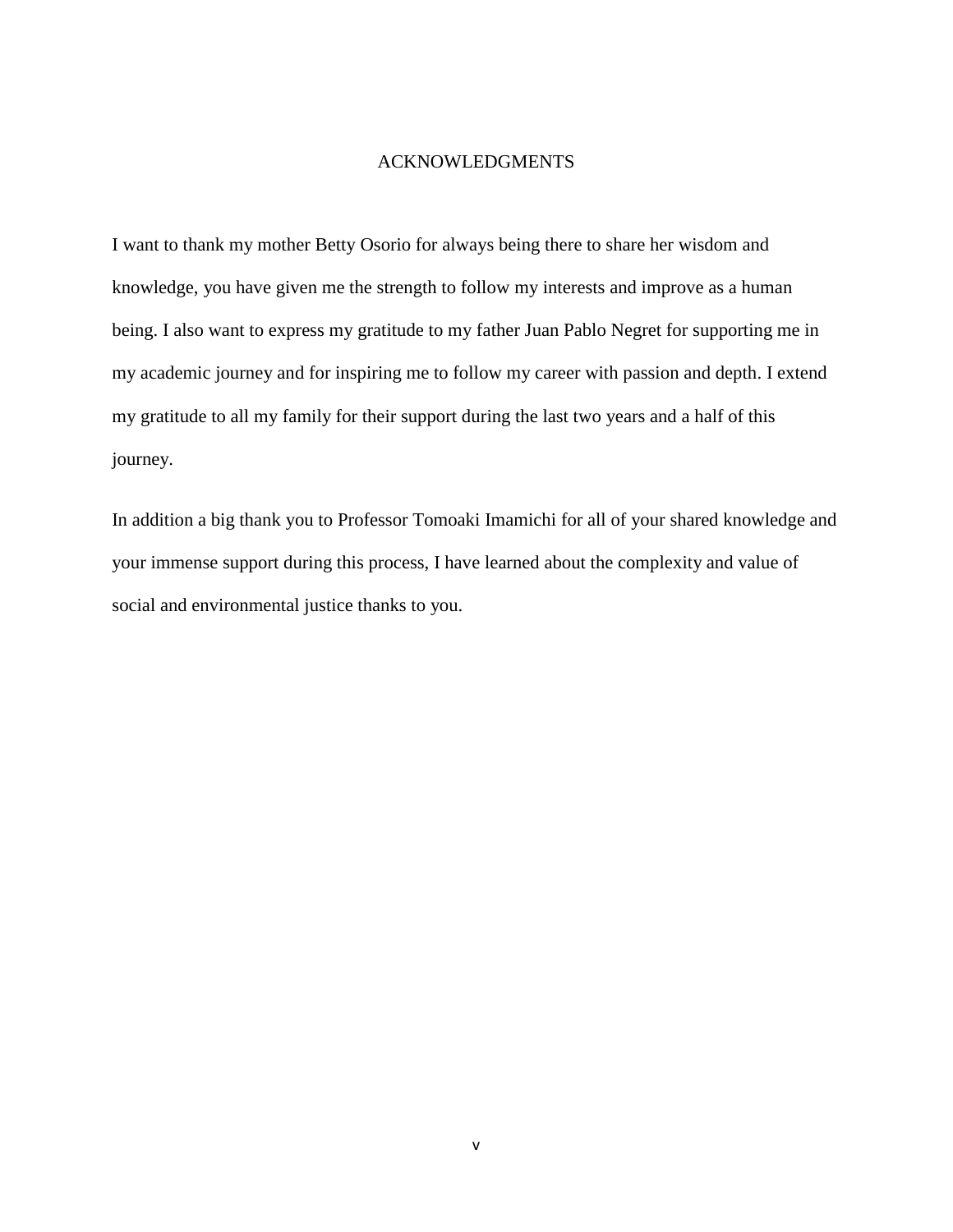### TABLE OF CONTENTS

| 2. |                                                                           |
|----|---------------------------------------------------------------------------|
|    |                                                                           |
|    |                                                                           |
|    |                                                                           |
|    |                                                                           |
| 3. | Chapter 3: Violence and Land appropriation in Colombia and Cauca region20 |
|    |                                                                           |
|    |                                                                           |
| 4. | Chapter 4: Forms of resistance and alternative food production35          |
|    |                                                                           |
|    |                                                                           |
|    |                                                                           |
|    |                                                                           |
|    |                                                                           |
| 5. |                                                                           |
|    |                                                                           |
|    |                                                                           |
|    |                                                                           |
| 6. |                                                                           |
| 7. |                                                                           |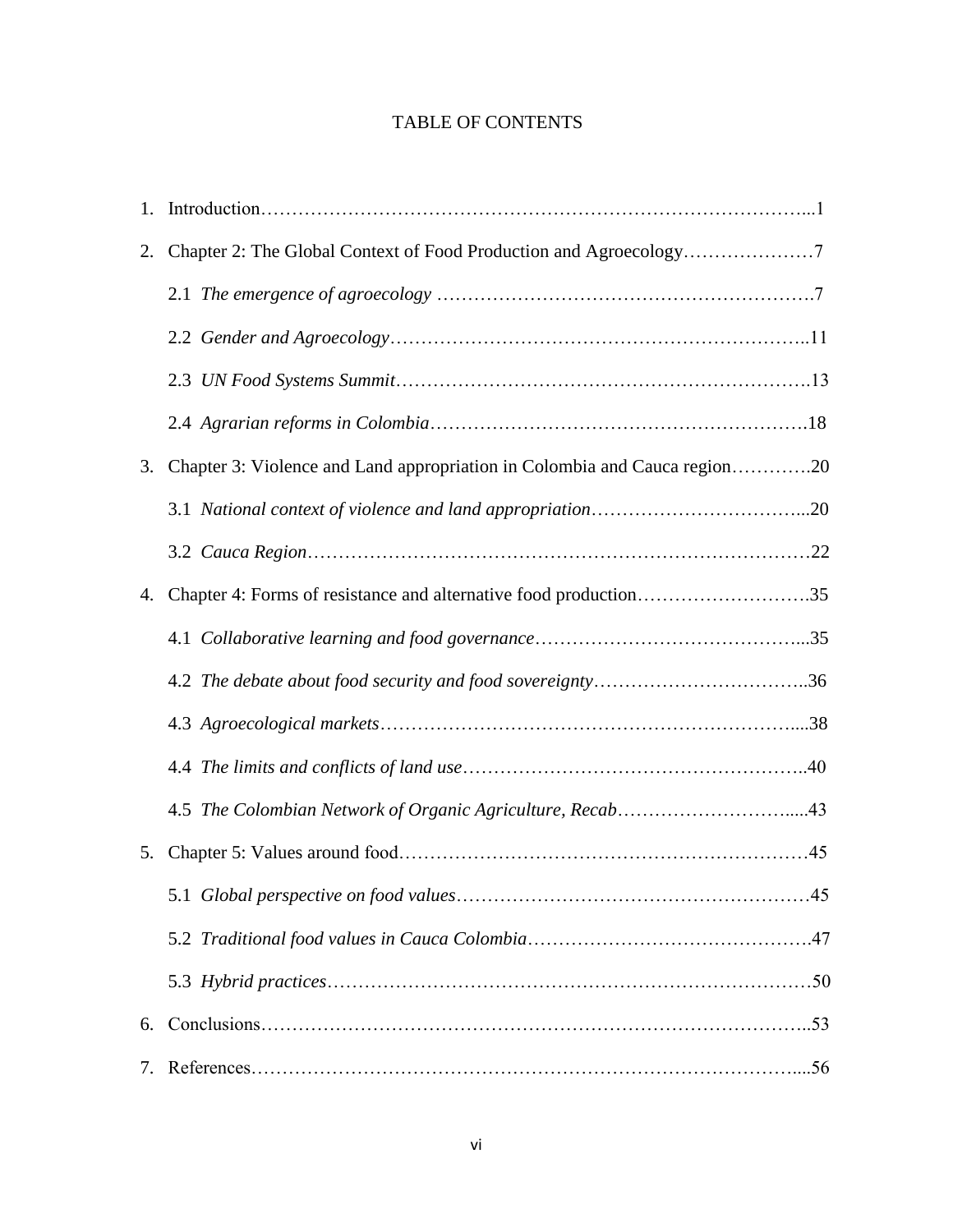## LIST OF FIGURES

| Figure 1: Flow chart of causes and effects of forced displacement and increased migration in |  |
|----------------------------------------------------------------------------------------------|--|
|                                                                                              |  |
|                                                                                              |  |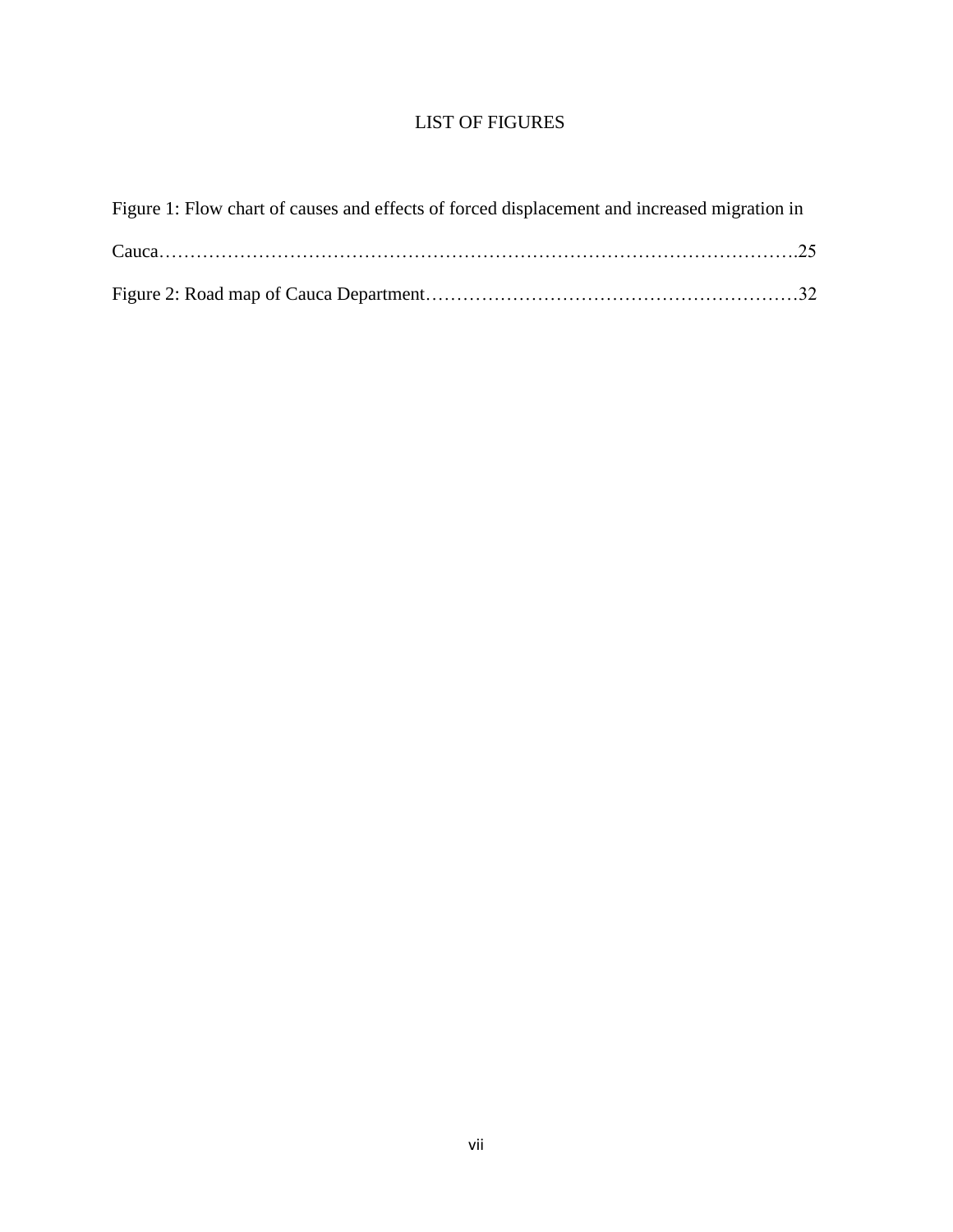## LIST OF TABLES

| Table 2: Highway conventions table, extracted from road map of Cauca Department33 |  |
|-----------------------------------------------------------------------------------|--|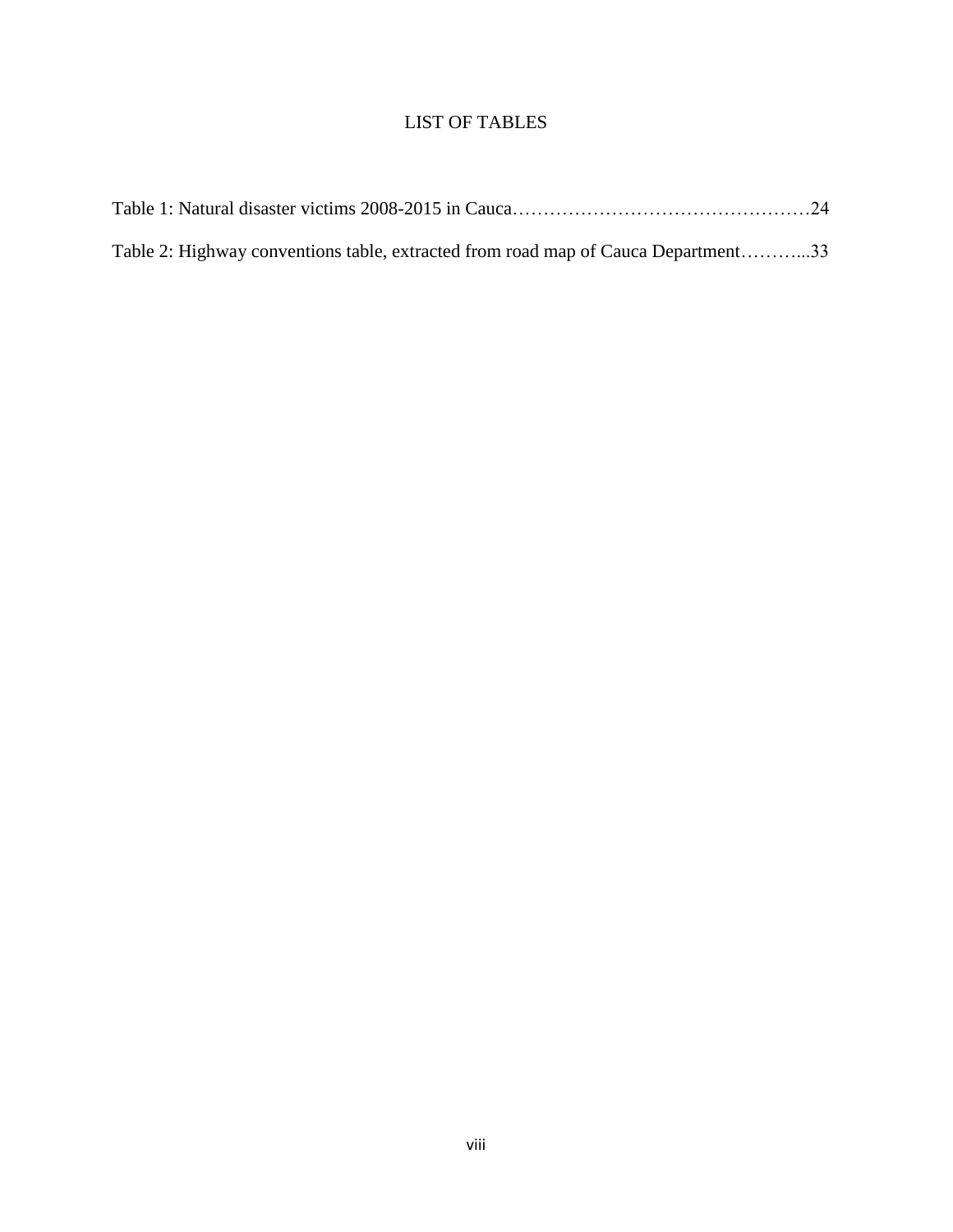#### **CHAPTER 1: INTRODUCTION**

Since most of my research during my time as a MALS student has been focused on environmental justice matters in Colombia I was naturally brought to write about one of the most conflicted regions of my country; the Cauca department. As I grew up in Colombia, I understood, since I was very young, that the most vulnerable populations in rural areas endured most of the violence caused by the armed conflict. However, it took me longer to understand the many social dimensions, both national and global, that were behind such vulnerabilities such as the role that natural resources played in this conflict. Agriculture and food distribution has been central to the lives of rural populations since colonial times. By contrast, with the emergence of capitalist modernity in the Colombian Andes, industrialized agriculture has increasingly taken over territories that had usually belonged to Indigenous farmers and Afro-descendant communities. The reality of food practices and values in my country has become increasingly uncertain.

 As someone who has a personal connection to this region due to my family and professional history, I have witnessed first-hand the vast complexity of the many social conflicts that Cauca's population has faced during the past two decades. In 2014, I participated in a research project, organized by the Universidad del Cauca and Ministerio de Agricultura about forced displacement and the impact this had on Indigenous populations. During this project, a team of approximately twenty anthropologists and geographers, including me, travelled throughout the whole Cauca region collecting testimonies from Indigenous leaders to identify the exact locations that were affected and modified due to violence and displacement. The project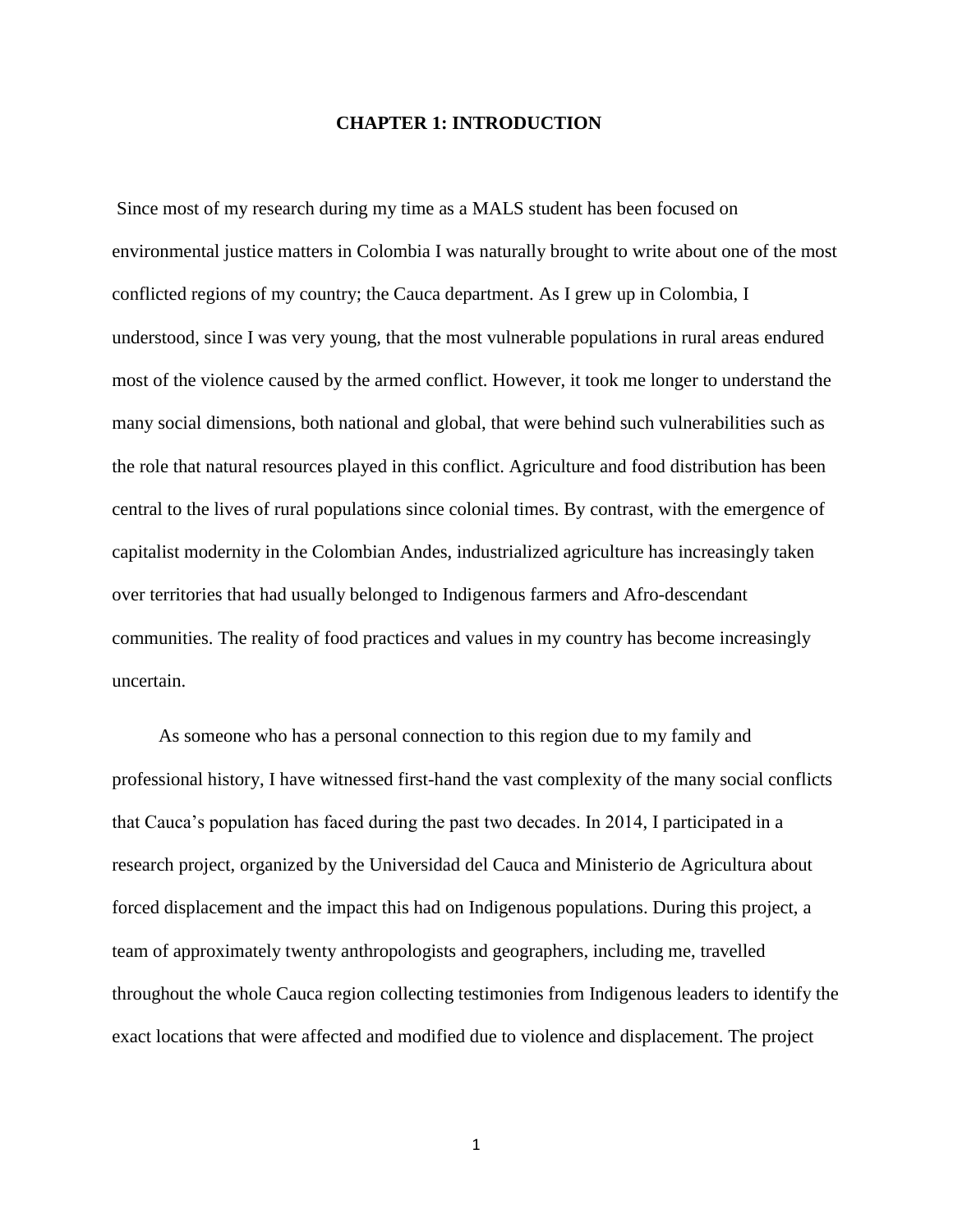also intended to collect oral history of the armed conflict and contribute to enrich the historical memory, which is essential to claim justice and reparations to the victims.

 Among shocking numerous testimonies of violence and land dispossession, you can also find episodes of resistance and courage led by the native population. For years, they had negotiated with and expelled guerrilla squads from their territories to prevent their land from being used for illicit crops. They also opposed the forced recruitment of their youth to legal and illegal armed forces. Indigenous leaders have constantly confronted the government and the military to defend their territorial rights and cultural sovereignty. In more recent years, hundreds of Indigenous leaders and environmentalists have been killed by drug cartels and paramilitary groups for getting in the way of their commercial interests which include crops used as raw material to produce illegal drugs; dangerous and harmful mining practices and ways of raising livestock which are devastating to the environment. While this project is different since it's focusing on food production and food sovereignty within local communities in the Cauca region, I have found inspiration from my previous work in this region since forced displacement and violence are connected with the transformation of food systems in Colombia especially among Indigenous, Afro-Colombian and farmers who have been detrimental to maintain food security and sovereignty for many generations.

 Working and living along the Panamerica Highway, which connects the Cauca Department with the Valle del Cauca region and Cali, I have also witnessed how fragile the food distribution system in our country is. Whenever there are social disturbances, violent confrontations or protests in the region, the Panamericana Highway becomes a main target since blocking it creates major disturbances nationwide, especially when it comes to food accessibility and distribution. This was especially noticeable during the 2021 Colombian National Strike when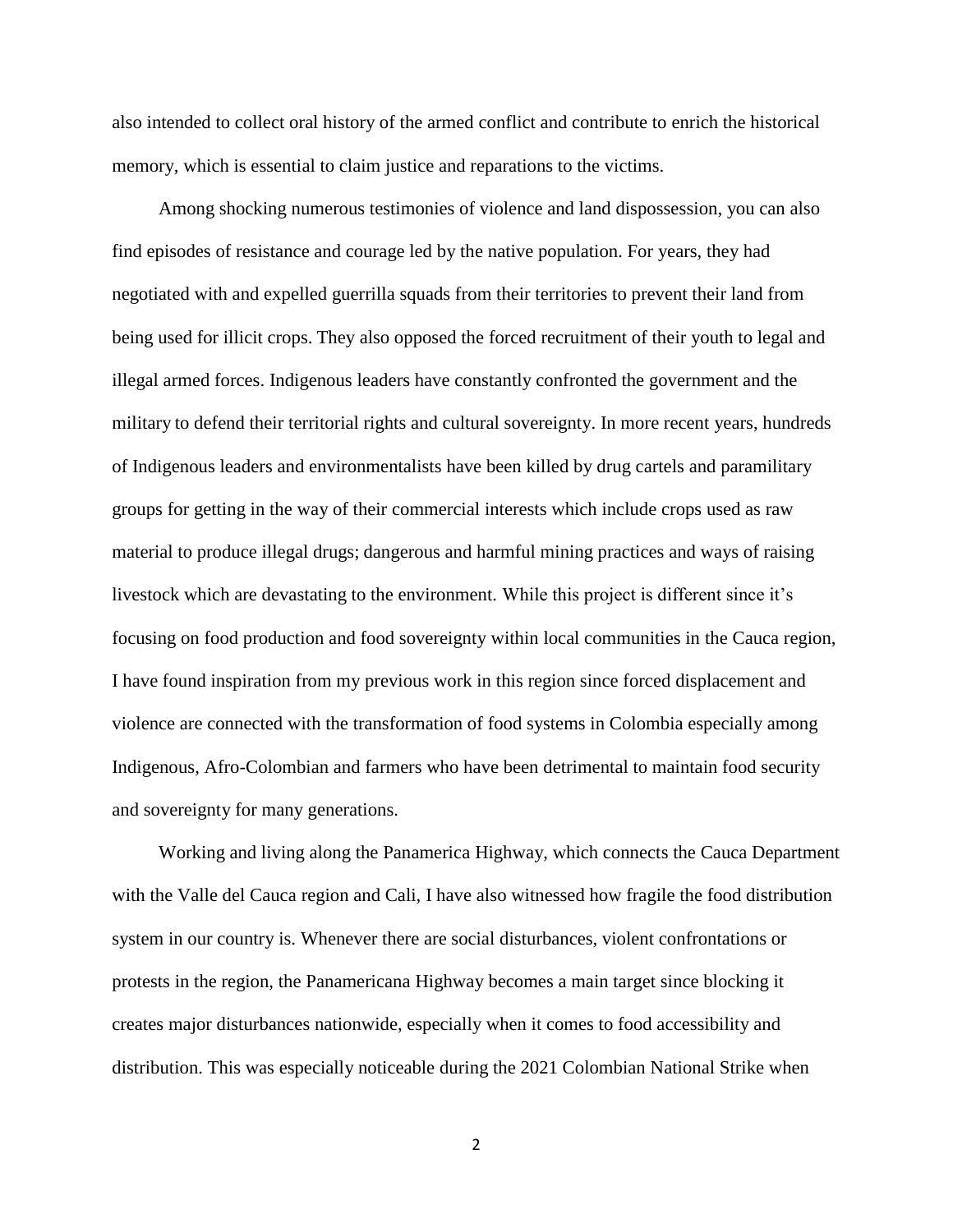protests caused the blockage of several roads including the Panamericana. This crisis caused the food prices to rise and nationwide and food scarcity, especially of fresh produce like fruits and vegetables. As a result, the fragility of food distribution in large cities became evident.

 When it comes to my personal experience with food itself, I observed from my childhood to the last couple of years how food values and habits changed in the big cities I lived in. When I was about 8 years old in Bogota, my mother took me to the farmer's market every Sunday, just a couple of blocks away from home, there you could find all kinds of fresh produce, including fruits, vegetables, meat and dairy, you could also find a rare variety of fruits such as guamas, zapayos and mamoncillos, fruits that are rarely seen today and when found in supermarkets, they have inaccessible prices. About ten years later, the farmer's market was discontinued, and a big metallic bus station was placed in the street, where the market used to be located. After this, the supermarket became the main source of food for our family. I remember noticing this transition in other cities; the fresh produce that could be purchased directly from small producers in the region became scarce as supermarkets became bigger and more attractive to the average citizen. I can't remember if my parents complained about these changes, but they seemed excited to find foreign products in new fancy supermarkets and it felt like a lot of people felt the same way. All of the sudden, buying vegetables in the local farmer's market to prepare a healthy meal became an old fashioned habit; while buying microwave pop-corn and frozen chicken nuggets was the way to become part of the modern world. From my teenage years through college, I could see how fast food restaurants became more popular and accessible for young people, back in the day this seemed positive, since spending too much money in a meal while hanging out with your friends wasn't an option and, since my parents were busy professionals preparing elaborate meals at home was a rare occurrence. It was only when I visited my grandparents or other family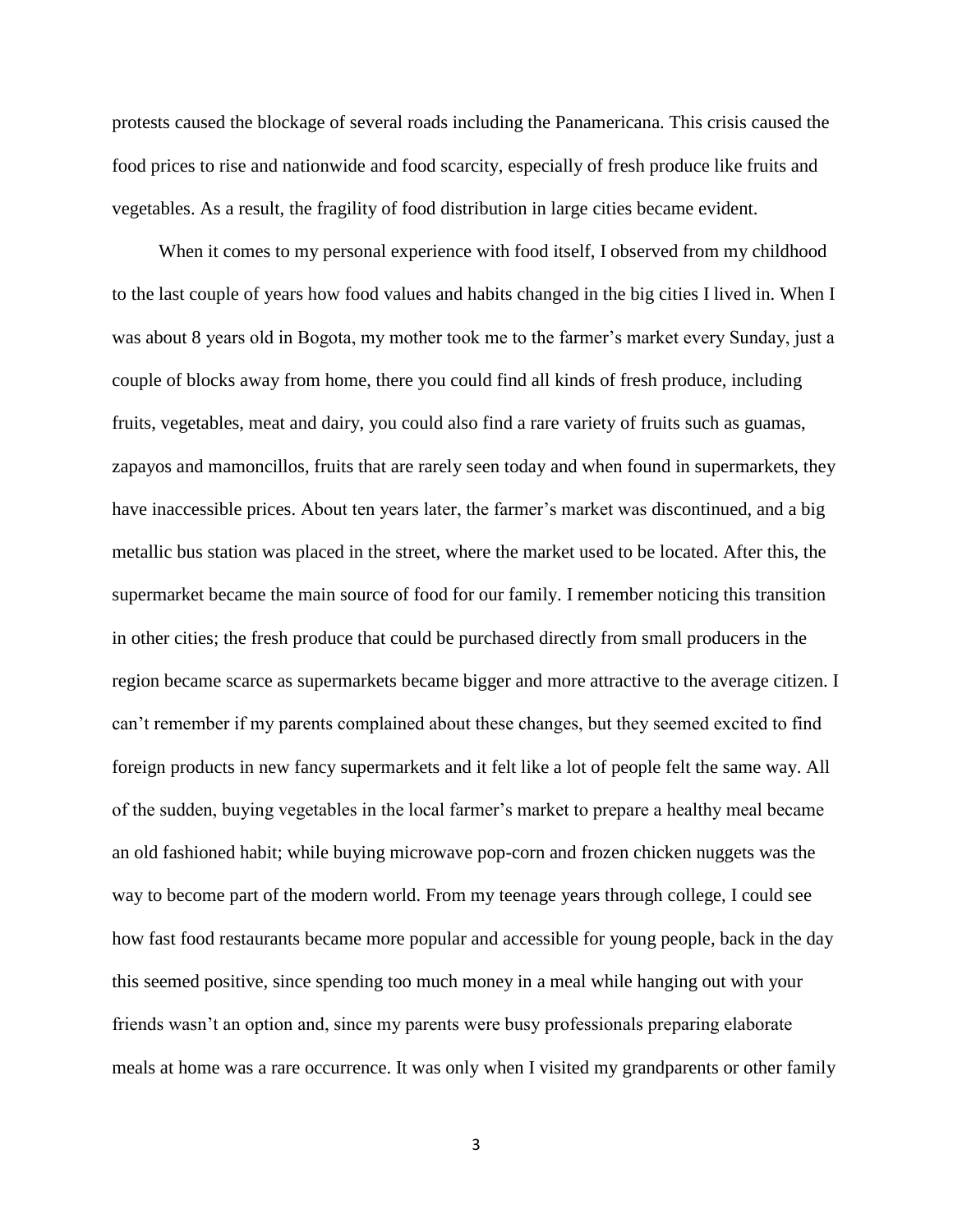members who lived in smaller towns, where I could remember the beauty and joy of a homemade meal prepared with fresh products and enjoy a wide variety of fruits. Although I was not aware of the complicated nature of food systems back then, I could feel a void in my life when it came to food, a void that was never filled with fast food or fancy foreign products. As an adult, I have observed how the Cauca region has experienced the same transformations in the cities, but in the countryside, farmers and Indigenous communities still fight to protect their territories and food systems that still allow many Colombians to access a fresh and high-quality food product.

 The importance of Cauca region, in terms of cultural diversity, biodiversity and its potential for sustainable practices like ecological agriculture, empowered small producers, Indigenous and Bblack communities to create sustainable businesses and further agency over their territories. Being aware of these facts, I decided to focus my thesis on this region, and, in this manner, I will expand my knowledge about what Cauca has to offer in terms of social and environmental justice, despite its history of violence and conflict, and it would also expand my previous research on this region.

 I will be focusing my research on the Cauca Department, because this region combines a wide diversity of agricultural production and practices, but it has also been the focus of the Colombian armed conflict and violence toward the rural population over the last decades. Due to its location, geographical characteristics and abundance of natural resources that are constantly exploited by legal and illegal entities, this region has experienced, in many ways, internal migration, from rural areas to big cities like Popayán and Cali (Luque-Rebuelto, 2016).

 Despite the undeniable harmful effects, these population displacements have created new opportunities for organic food distribution such as the "Organic Markets' Harvest Festival'' in,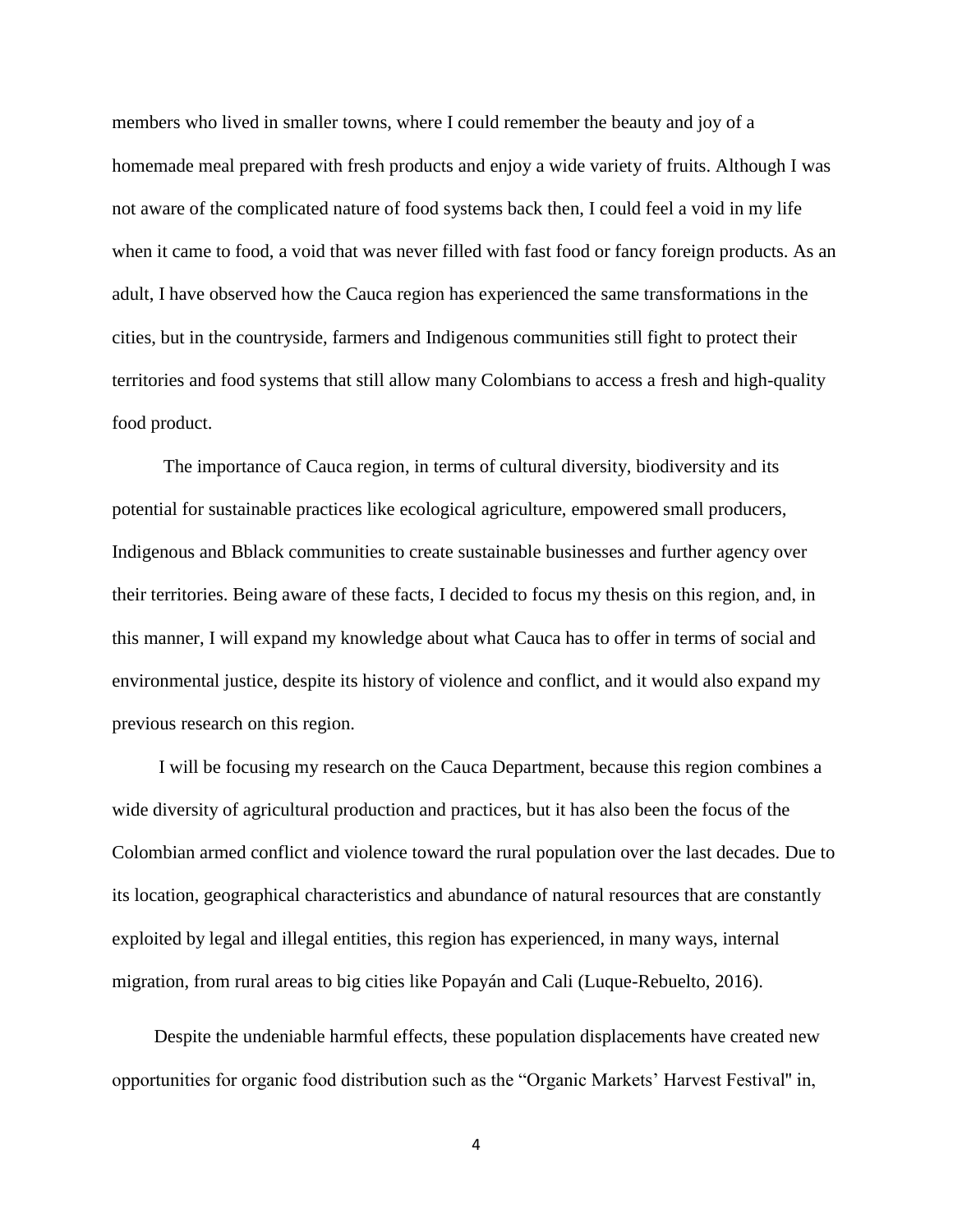allowing local organic farmers to commercialize their produce without intermediaries (Abella, 2018). These kinds of markets have opened new opportunities for new urban residents and rural populations that surround urban centers to commercialize their own products creating an alternative to the agro industrial products found in supermarkets. This initiative, supported by the CRC (Autonomous Regional Cooperative) from Cauca, is also connected with the Organic Agriculture Network in Cauca. This organization has supported the development of organic farms such as the Miraflores farm situated in Silvia Cauca, a municipality known for its strong indigenous cultural heritage, the Nasa ad Misak communities, long before the Spanish conquest during the 16<sup>th</sup> Century, had inhabited the Tierradentro territory. Despite the commercial benefits brought by organic farms such as Miraflores, it is worth noting that it is the first farm with an organic certification in the municipality (CRC, November, 2018, 28). I intend to examine how the certification process has affected and even excluded small producers for not following national and global regulations that don't consider local contexts and traditional practices.

 When it comes to the last stage of the process: food consumption in urban areas, the seemingly disconnected relationship between consumer and food reflects how accessibility to food it's deeply connected to its source and all of the social values that surround it. As Luz Elena Santa Coloma (2015) explains, local food production by farmers in Colombia exists outside the scope of the global capitalists system allowing a flexible relationship with consumers, since it doesn't necessarily depend on extensive networks of distribution. This local production supported by local farmers and indigenous communities represents an act of resistance through food sovereignty and sustainable ancestral practices. In this context the value of nature, to some degree, escapes the constant pressure of capitalist forces and it's able to preserve the intrinsic value of food, which goes beyond a price tag.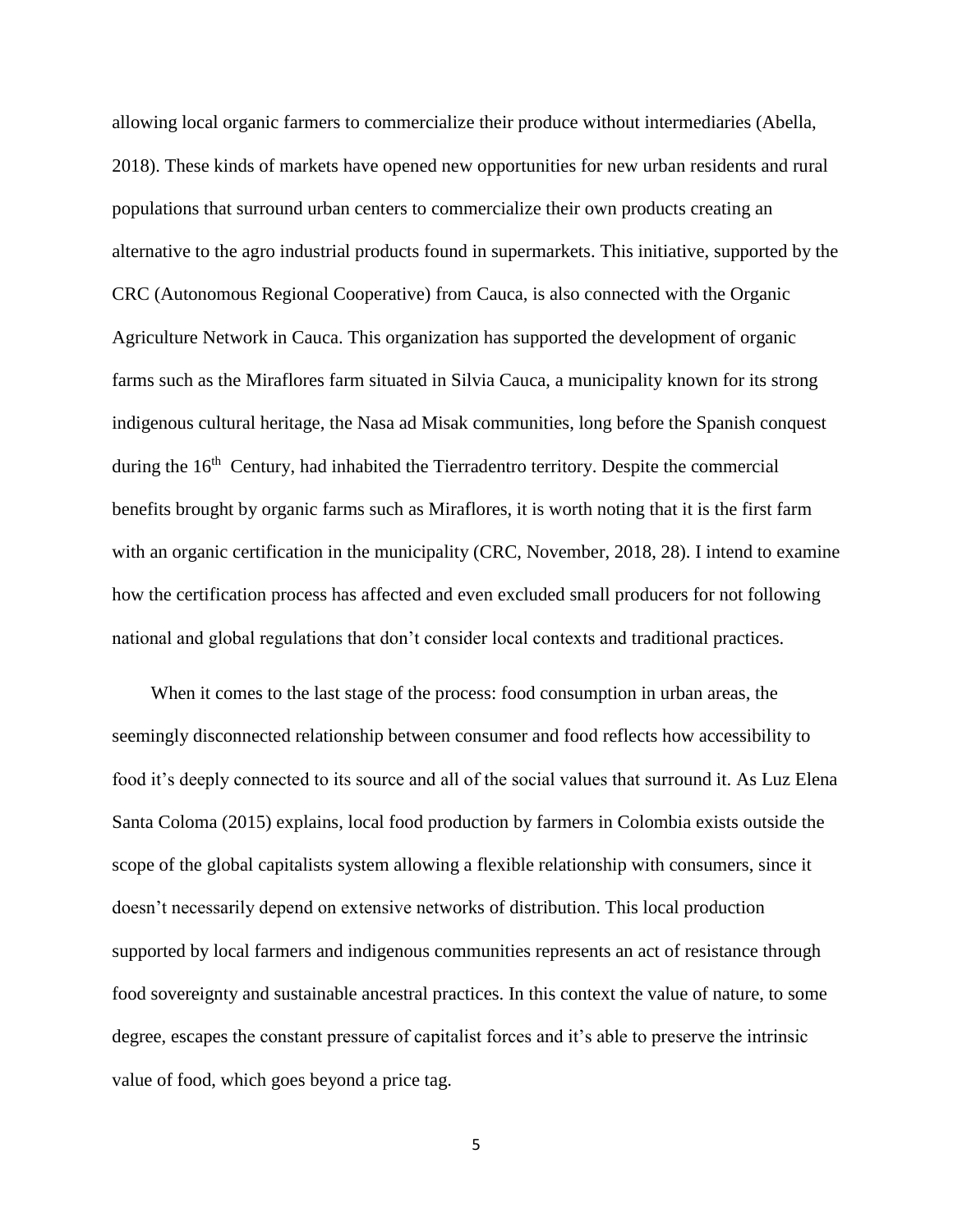During my time in the MALS program, I broadened and deepened my knowledge about environmental justice. I learned and understood deeply the following premise: to protect the environment, it is imperative to seek social justice. The social/nature dichotomy has turned the mainstream environmental discourse into a media machine that floats above human realities, we are shown images of melting icebergs and starving polar bears, but not the incessant violence against communities whose resources and territories are taken away by corporations and irresponsible governments, purposely ignoring the fact that those same communities have found ways of transforming their ecosystems and live in harmony with them for generations, sustaining ways of life that are important, not only because of their inherent cultural value, but because they preserve life in all levels.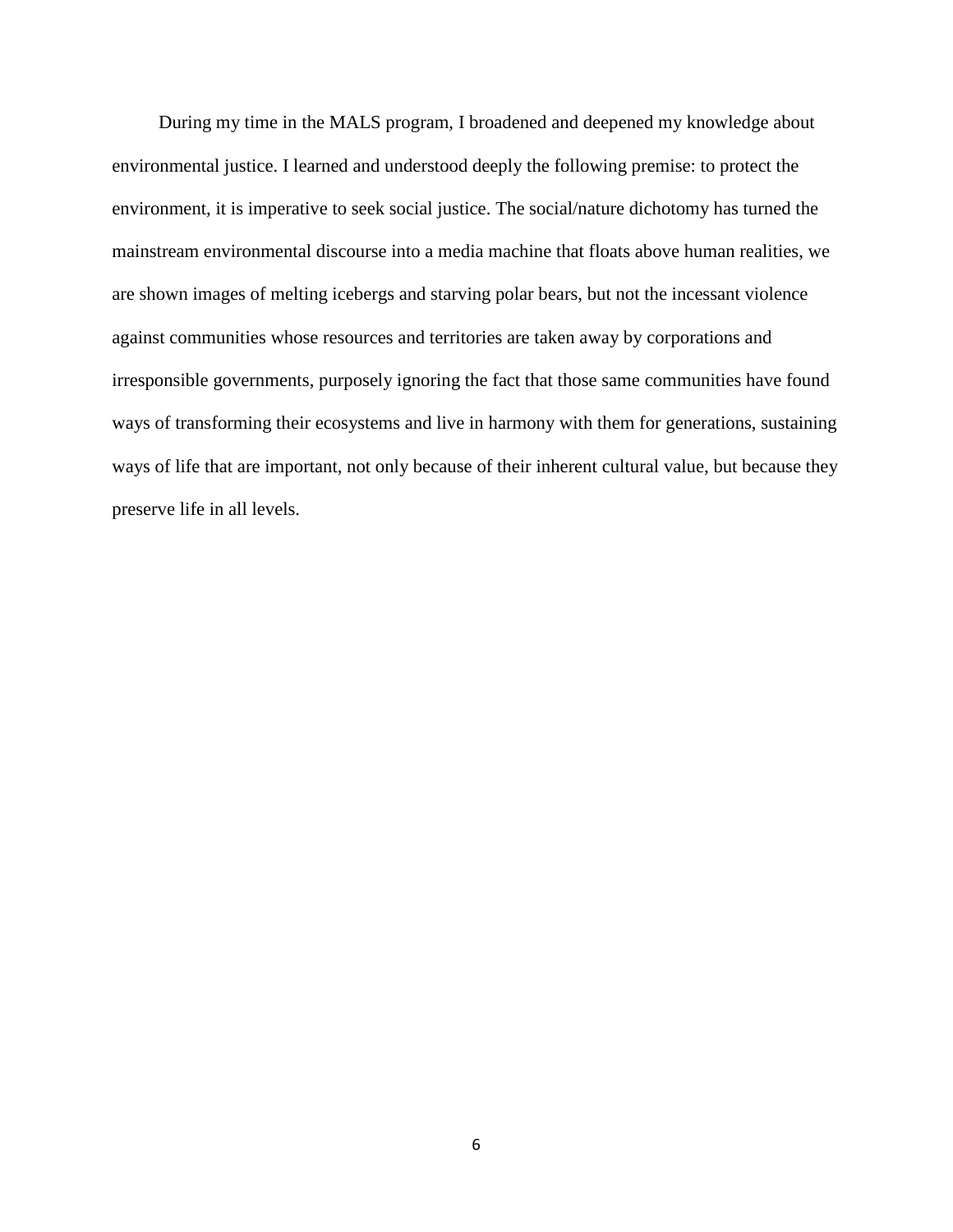#### **Chapter 2**

#### **The Global Context of Food Production and Agroecology**

#### **2.1** *The emergence of agroecology*

 Global production of organic food has been on the rise for the last decades, opening a new market for big and small producers all over the world to meet the increasing demand of highquality food, especially in more developed and wealthy countries. Just like with industrialized methods of food production, a large percentage of organic products are exported from less developed areas of the world, such as Latin America, Asia and Africa, to more developed countries in North America and Europe, where 96% of sales are made. The most important export products from Latin America are tropical fruits, sugar, cacao, meat and cereals (Martinez, 2012). Local consumption of certified organic food in Latin America has been limited due to a lack of cultural awareness about these products but especially because of the high prices, which are inaccessible to most Latin American consumers. These facts show how the process of certification and regulation from global entities have created strict boundaries which can be difficult to navigate for independent local producers who don't have the knowledge or resources to get certified. Despite maintaining sustainable agricultural practices that might not be recognized by the Global North as "certifiable" because they are not based on Western scientific knowledge, many small producers and Indigenous communities, which are essential to provide good quality food to surrounding populations, are dismissed as unofficial or informal producers who skip the many regulations that the agroindustry and supermarkets are subjected to. This approach can isolate small producers from important market networks in urban centers.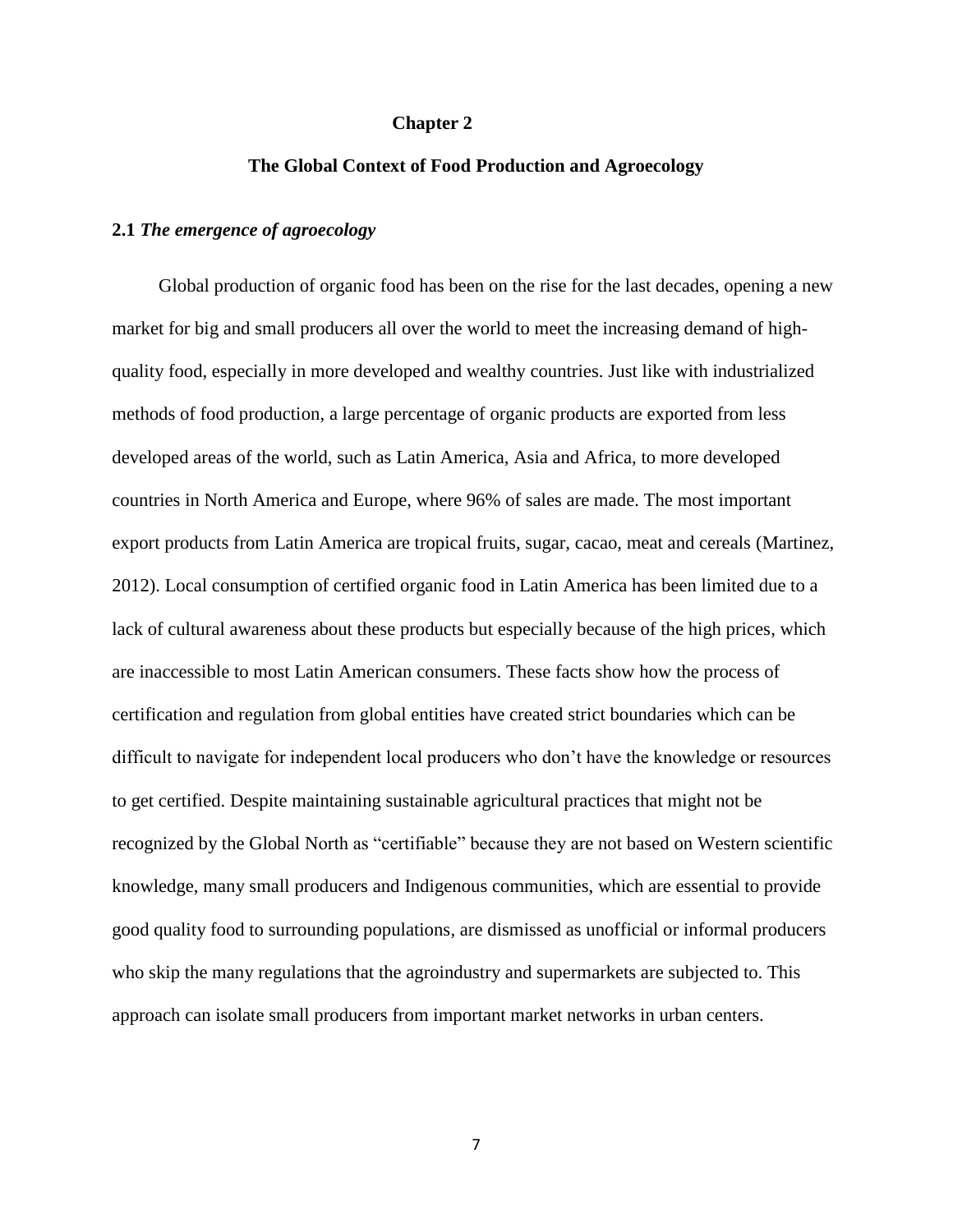Even more concerning is the fact that, as to 2012, just 0.5% of producers in the world control a third of global production but small producers are the ones who feed most of the world's population (Martínez, 2012). The global market for agricultural products has placed a lot of pressure over local farmers around the world, especially in countries with poor or inexistent policies to protect the local market from excessive imports that compete and devalue local production. For example, in Colombia food prices can fluctuate making both local producers and consumers more vulnerable. Such practices implemented by the World Trade Organization still have a lot of power and influence over global policies that support agro-exportation which intend to fight food insecurity with the pretext that higher productivity and a competitive market can make food more accessible to vulnerable populations. But these logic leaves behind specific local needs and social realities despite the increasing awareness of the importance of food sovereignty. Regardless mixed attitudes towards food sovereignty and indigenous autonomy, representatives from the Food and Agriculture Organization of the United Nations [FAO] in Colombia, acknowledge the importance of these local demands to accomplish integral solutions to food insecurity that incorporate territorial governance, recognition of cultural values and environmental protection:

Construction of food autonomy among farmers, includes agroecosystem management that works towards its regeneration, natural or assisted, therefore it is also possible to say that food autonomy is when agroecosystems produce food crops, surplus for local markets with a work cycle and rest that allows them to reproduce and sustain biodiversity. (FAO in Colombia, 2015, p. 10)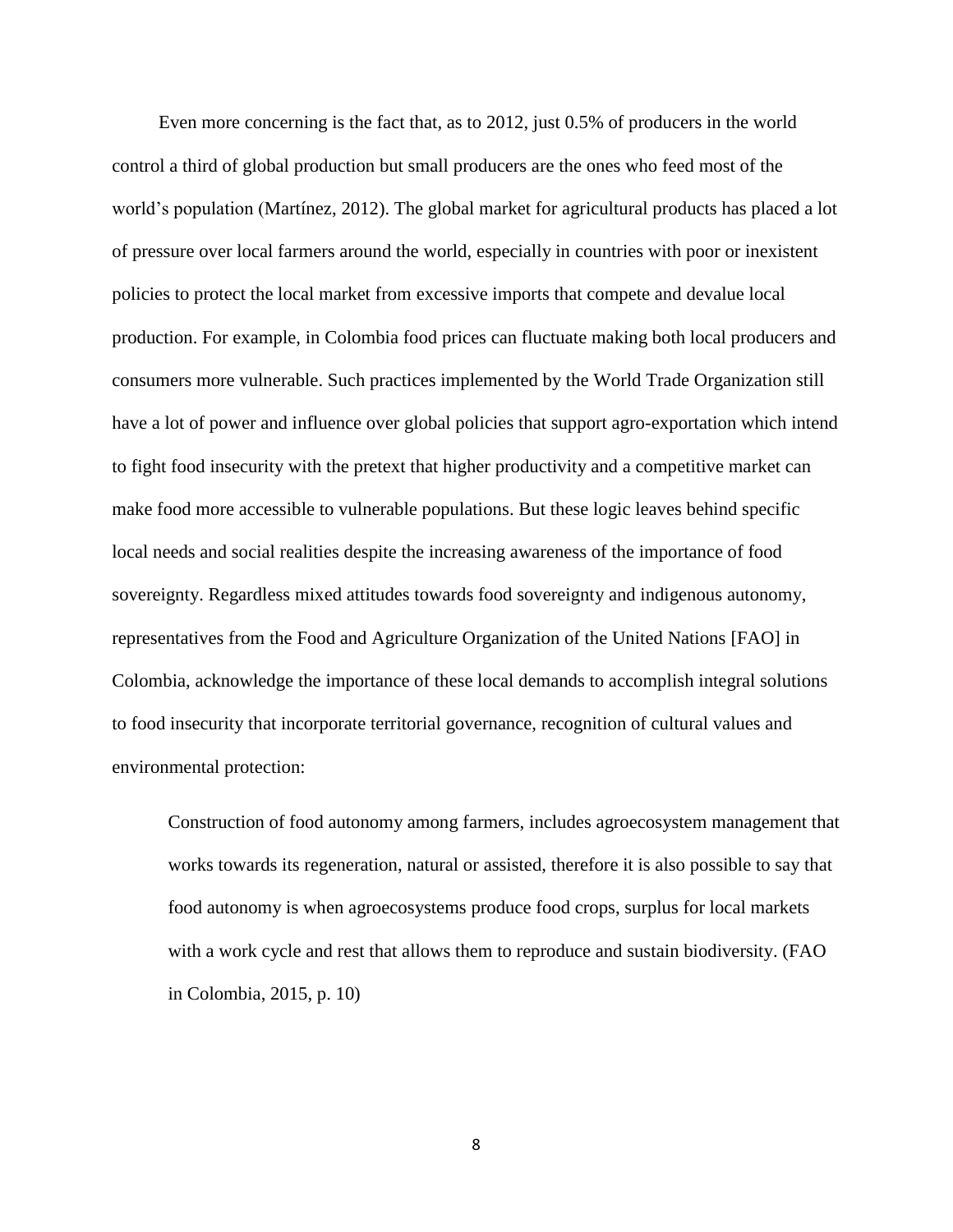Despite the limited production of certified organic food in Latin America, sustainable local practices have been part of rural communities for generations, even before the Green Revolution took over and industrialized agricultural practices became the norm. Due to limited institutional support and the lack of a powerful political voice of rural communities, these local sustainable practices were ignored by the scientific community, until agroecology movements started to point out at the social and cultural dimensions of agricultural practices as a new path to transform unsustainable food systems.

 The term agroecology emerged in the 1920's to define a scientific discipline that studied the ecology of food systems; it wasn't until the 1980's when the term was used to describe a movement which entailed a set of sustainable practices which were variable and functional depending on each specific local context (Wezel et al, 2009). Agroegology emerged as a movement and as a practice, partly in Latin American countries such as Brazil, Mexico, and Nicaragua, where local communities used agroecology principles such as the protection of biodiversity and the refusal to use pesticides and agrochemicals to complement their local knowledge and improve their production methods, so they could challenge the dominant agro industrial system (Wezel et al, 2009). The movement that surrounds agroecology has highlighted the value of local agricultural practices and promoted a debate about the need to redefine and transform current food systems to fight food insecurity and climate change through technical innovations, but also through collaboration with local communities.

 In Colombia, agroecology as a social movement emerged in the 1970's and 1980's as a response to the social and environmental consequences of the Green Revolution. This new global environmental awareness fueled academic debates and the formation of non-profit organizations with the purpose of creating alternative food systems that empowered local community's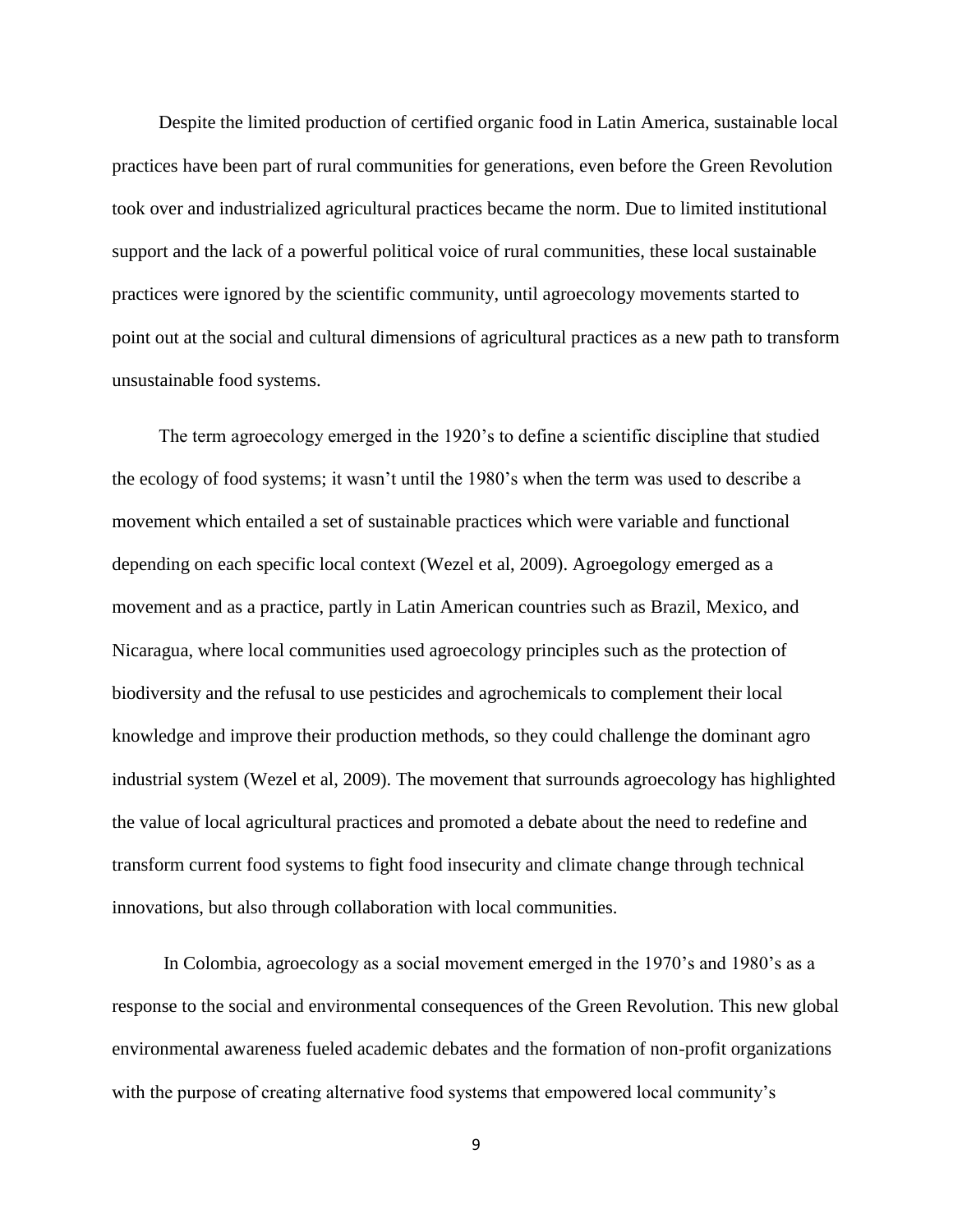facilitated collaboration between academics, community leaders and farmers who exchanged traditional and new knowledge. But the new movement also emerged as a response to the new global market of organic food, which drove the Colombian government to recognize certain alternative food production practices categorized as "ecological", "biological" or "organic" as legitimate and appropriate for national and international commerce (T. Leon-Sicard et al, 2015).

 But even with this recognition by the local government of the legitimate value of alternative food production, there has been little institutional support to small producers so they can sustain and grow their businesses leaving them with little protection against predatory competition from certified organic big producers and the agro business. Afro-Colombian and Indigenous communities haven't received proper recognition for their role in protecting the environment and maintaining sustainable agricultural practices. These social dimensions are what differentiate agroecology as a practice from agroecology as a movement, and so far, the latter still lacks the proper institutional support, both from global and national entities, mainly because it doesn't necessarily benefit corporate interests.

It is important to point out that capitalism and industrialization have increasingly pushed out populations from the countryside to cities, since less industrialized agricultural practices have become less profitable and often farms that practice organic or alternative food production have tremendous pressure to become profitable. Therefore, it is urgent to establish clear and effective policies that protect local agroecology movements and the communities that surround them, but without international recognition these goals are much harder to reach. The most immediate kind of resistance against globalization and corporate dominance comes in the form of local selfsustaining ways of production and the territories that allow these practices. Communities have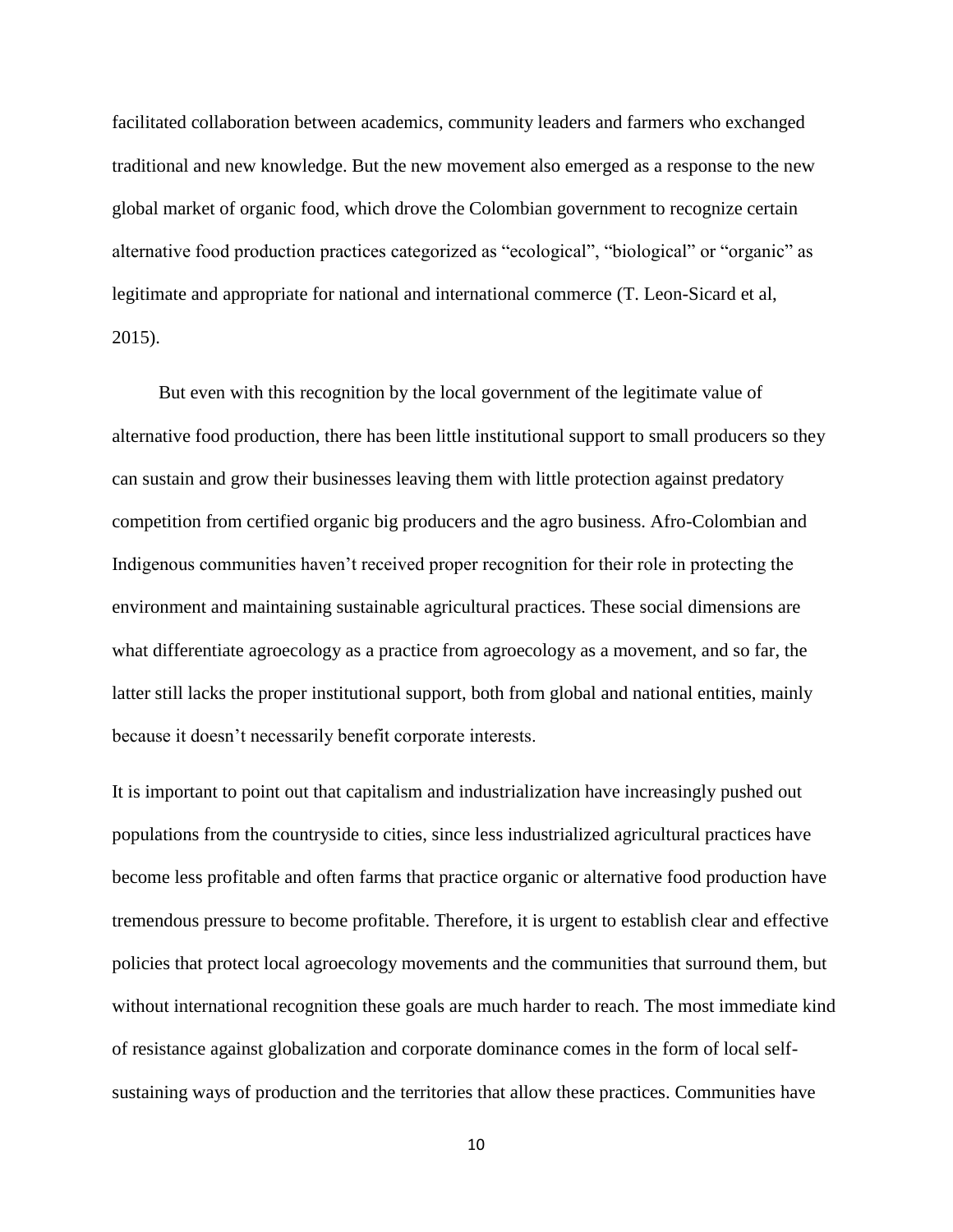been fighting for many years to claim their independence from a globalized world and, yet paradoxically, the only gain some success is through global alliances.

This is the case of many native Indigenous communities around the world. In the case of the Amazon Forest, some communities don't even use the concept of nature since they conceive themselves and their practices as an integral part of all existence. However, they have built strategic alliances with environmental protection institutions and strong political campaigns to claim their right to protect their territories and to remain independent from capitalist interests. Of course, this has been a never-ending battle and these global alliances have often Westernized their fight by portraying them as eco-heroes prioritizing what they consider to be "natural resources", over the social conflicts and abuses Indigenous communities endure. Many of these social movements have missed what these communities are truly fighting for, that is: to protect their right to maintain their own identity, which is embedded in their lands. Their territories contain and integrate their belief systems, their own production and kinship practices have worked outside capitalism for many generations and this is precisely why they represent such an obstacle for an industrial production scale.

#### **2.2** *Gender and Agroecology*

 It is essential to also consider the gender dimension of agroecology. The role of women in agricultural practices and nutrition has always been universally important. Hence, in many Latin American countries the resistance against the agro-industry has been led by women from different fields. The Alliance of Women in Agroecology (AMA-AWA) has created a network of researchers, farmers and activists from all America and Spain who collaborate to work on movements that give women farmers the necessary tools to sustain successful agroecological practices. Furthermore, AMA-AWA gives visibility to female collectives and organizations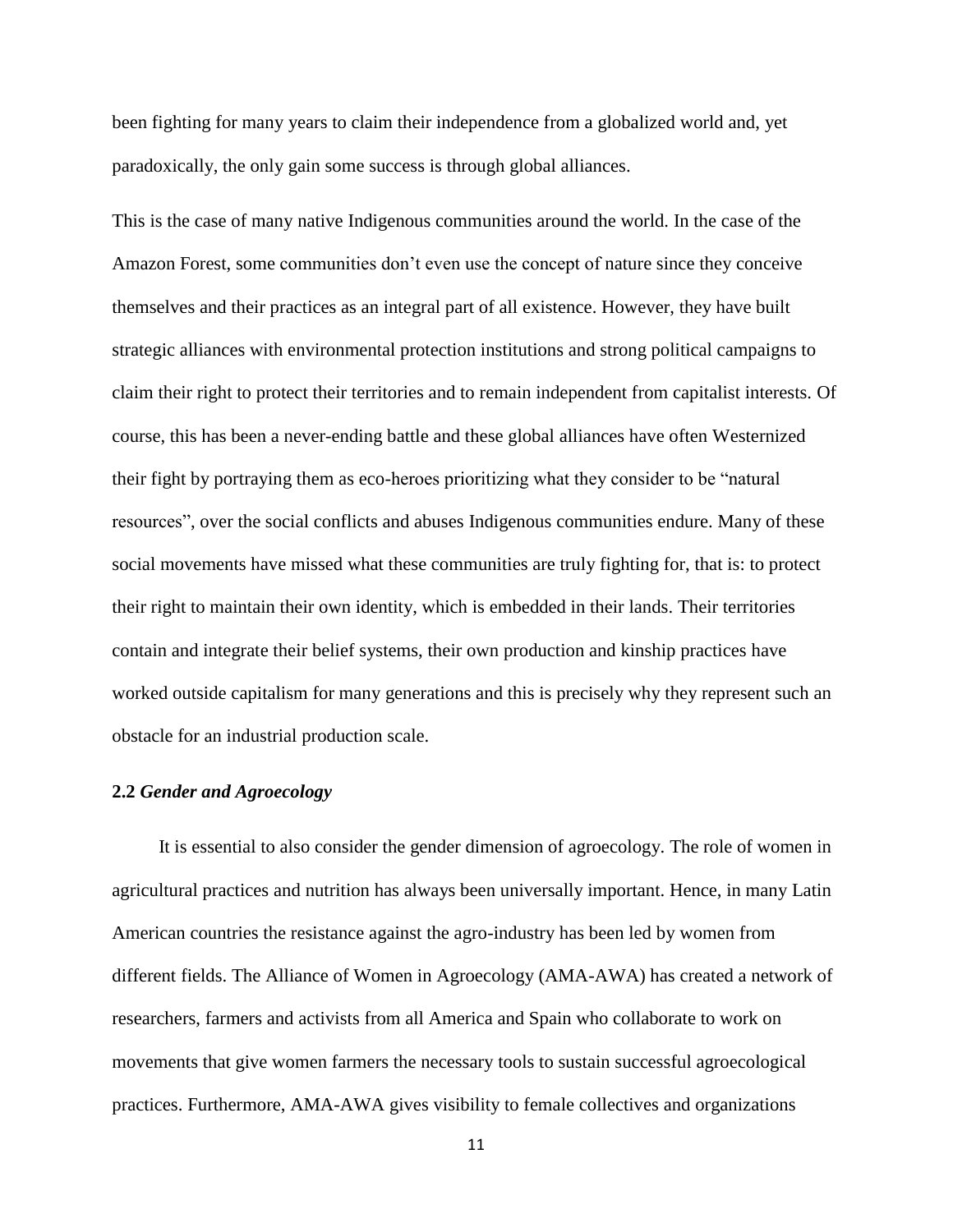which have been fighting for the wellbeing of their communities by maintaining nutritional values and the diversity of local foods (Asociación Ecología,Tecnología y Cultura en los Andes, [ETC] 2020). In Veracruz Mexico, the Flor de Mayo collective has brought together female educators and farmers to create communal gardens to share knowledge about agroecological practices that allow the preservation of local plants, including wild species of tomatoes and avocado, which are endangered due to the use of chemicals and pesticides (Ambrosio et al., 2020). In Monte Carmelo Venezuela, women have been organizing for decades to build cooperatives that promote entrepreneurship through agroecological practices and have also protecting local seeds to diversify and improve food security and health (Domene-Painenao et al., 2020). In Colombia, there are also cases of women collaborative efforts that help to rescue traditional agroecological practices in their local communities. This is the case of Marialabaja, a rural region in the Colombian Caribbean. Despite the dramatic impacts of violence, forced displacement and predatory agroindustrial practices like the incorporation of the palm oil monocultures, which have invaded most of the territory, there has been resistance from local communities, especially from women collectives that lead the development of communal gardens where local native plants are cultivated and protected. These collectives have also established food networks to fight food insecurity, where families interchange food and provide nutrition to the most vulnerable members of their community (Restrepo  $\&$  Zuluaga, 2020). These cases exemplify how women are first responders to the different dimensions of the social and environmental conflicts caused by agro industrial practices and represent the main mission of agroecology; they respond to food insecurity by cultivating nutritional values and creating support networks, they fight social injustice through political activism and protect the environment by preserving local plants and seeds.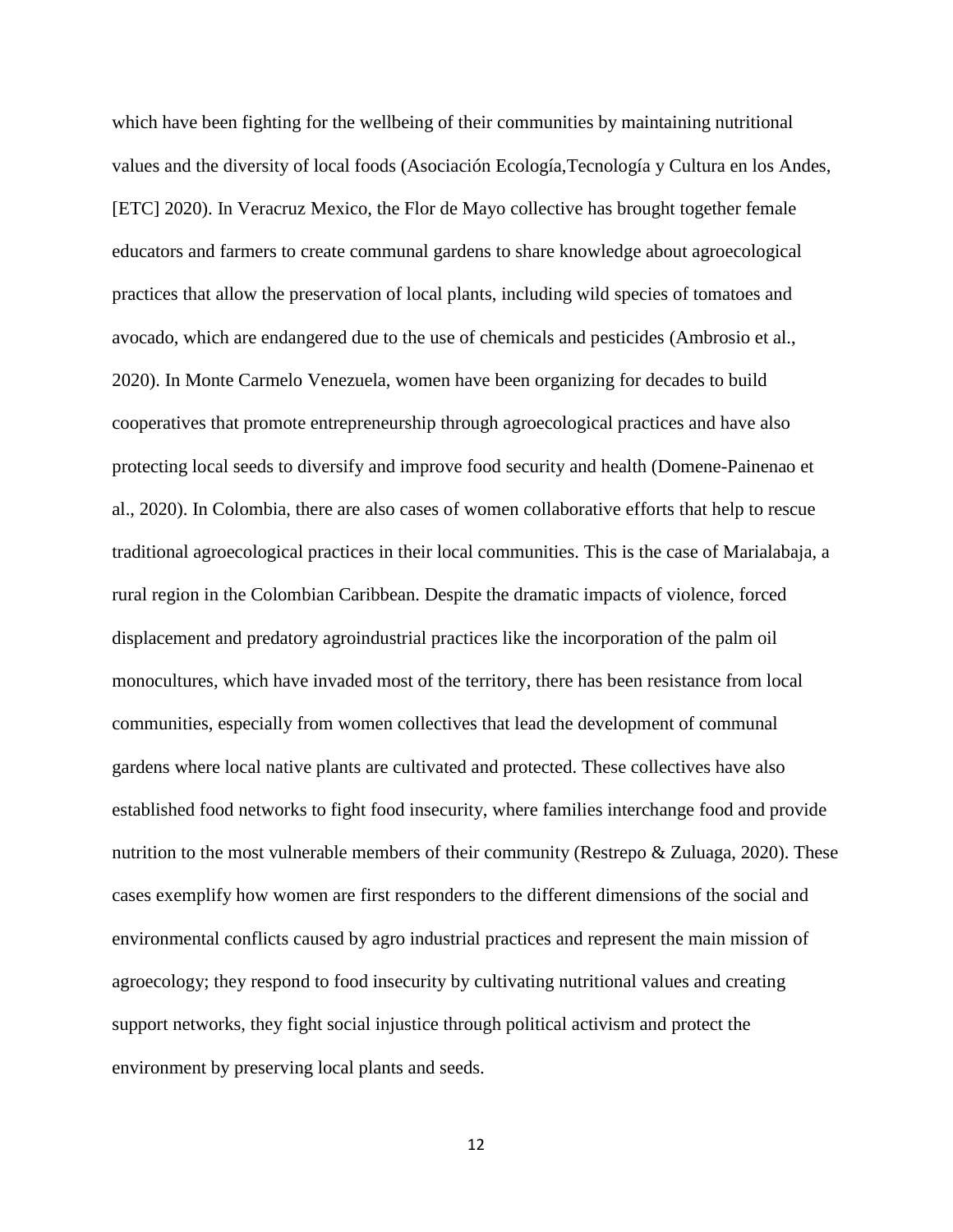#### **2.3** *UN Food Systems Summit*

 The science–policy interface of the Committee on World Food Security (CFS) and its High Level Panel of Experts for Food Security and Nutrition [HLPE] have defined agroecology as a:

Transdisciplinary science, combining different scientific disciplines to seek solutions to real world problems, working in partnership with multiple stakeholders, considering their local knowledge and cultural values, in a reflective and iterative way that fosters colearning among researchers and practitioners, as well as the horizontal spread of knowledge from farmer to farmer or among other actors along the food chain. Initially the science was focused on understanding field-level farming practices that use few external inputs but high agrobiodiversity, emphasize recycling and maintenance of soil and animal health, including managing interactions among components and economic diversification. The focus has since expanded to include landscape-scale processes, encompassing landscape ecology and, more recently, social science and political ecology related to the development of equitable and sustainable food systems. (High Level Panel of Experts for Food Security and Nutrition [HLPE], 2019, p. 13)

Agroecology can't be labeled as a single defined practice, but as a set of different methods of sustainable agriculture which have emerged or been re-invented by local communities around the world. These practices and knowledge, collected by scientists and held by small producers and Indigenous communities, follow the specific needs of their local territories, allowing sufficient food production without exhausting or harming the environment. However, beyond the technical and environmental benefits of agroecology, food sovereignty is what makes these practices truly aligned with social justice, since they empower local communities and allow them to define their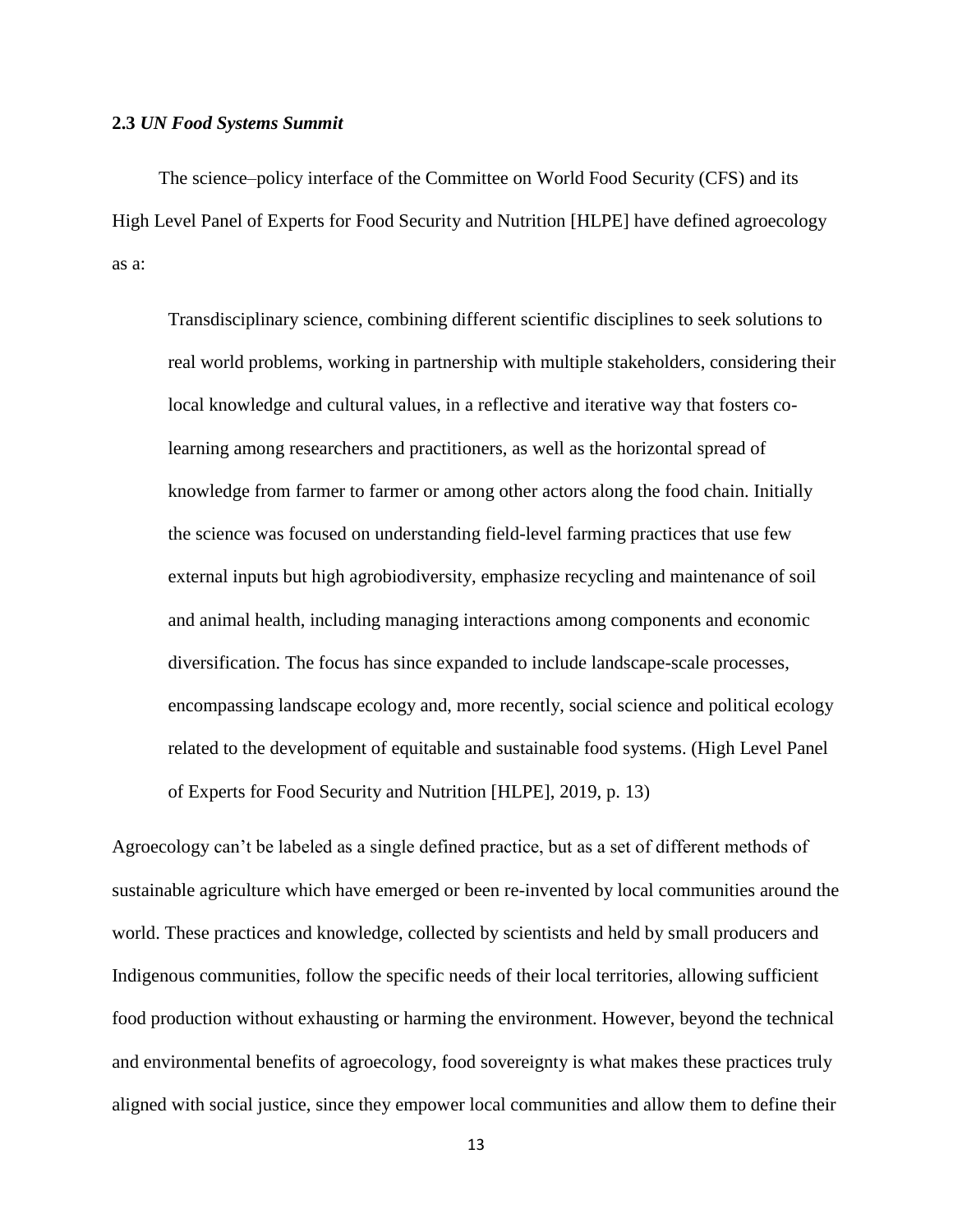own strategies and make their own decisions to protect their wellbeing and territories. This is why "organic agriculture" and "organic food" can be problematic terms, since the practices behind them have been standardized and defined by the Global North and, for the most part, by the same corporate powers that dominate food production worldwide. Despite the environmental benefits of organic agriculture, its international standardization and commercialization have driven away the social benefits that agroecology offers, since it can jeopardize food sovereignty through practices such as certification. But the differences described here between different terms can vary depending on the country or organization that uses them. For example, in many contexts the terms "organic" "ecological" or even "biological", in Latin American countries and more specifically in Colombia might refer to the same set of practices:

Since 2002 in Colombia, the term "ecological production system" was established, although in general the terms ecological, organic or biological are synonymous. According to the regulations of the European Union (Regulation 2092/91), the terminology determined at the international level for the Spanish language corresponds to "ecological" the equivalents "organic", in English, and "biological" in French. (Sánchez Castañeda, 2017, p.158)

 Despite growing awareness about the social and environmental unsustainability of global agro-business, upcoming debates about this issue are still controlled by agro-industrial corporations. For many, the UN Food Systems Summit in 2021 was supposed to bring attention to the growing inequalities and environmental consequences caused by current food systems. These unequal differences became more visible during the Covid-19 pandemic, along this period the most fragile sectors of society were hit the hardest. To resolve this critical situation and promote solutions for malnutrition and food scarcity, it was necessary to consider paradigms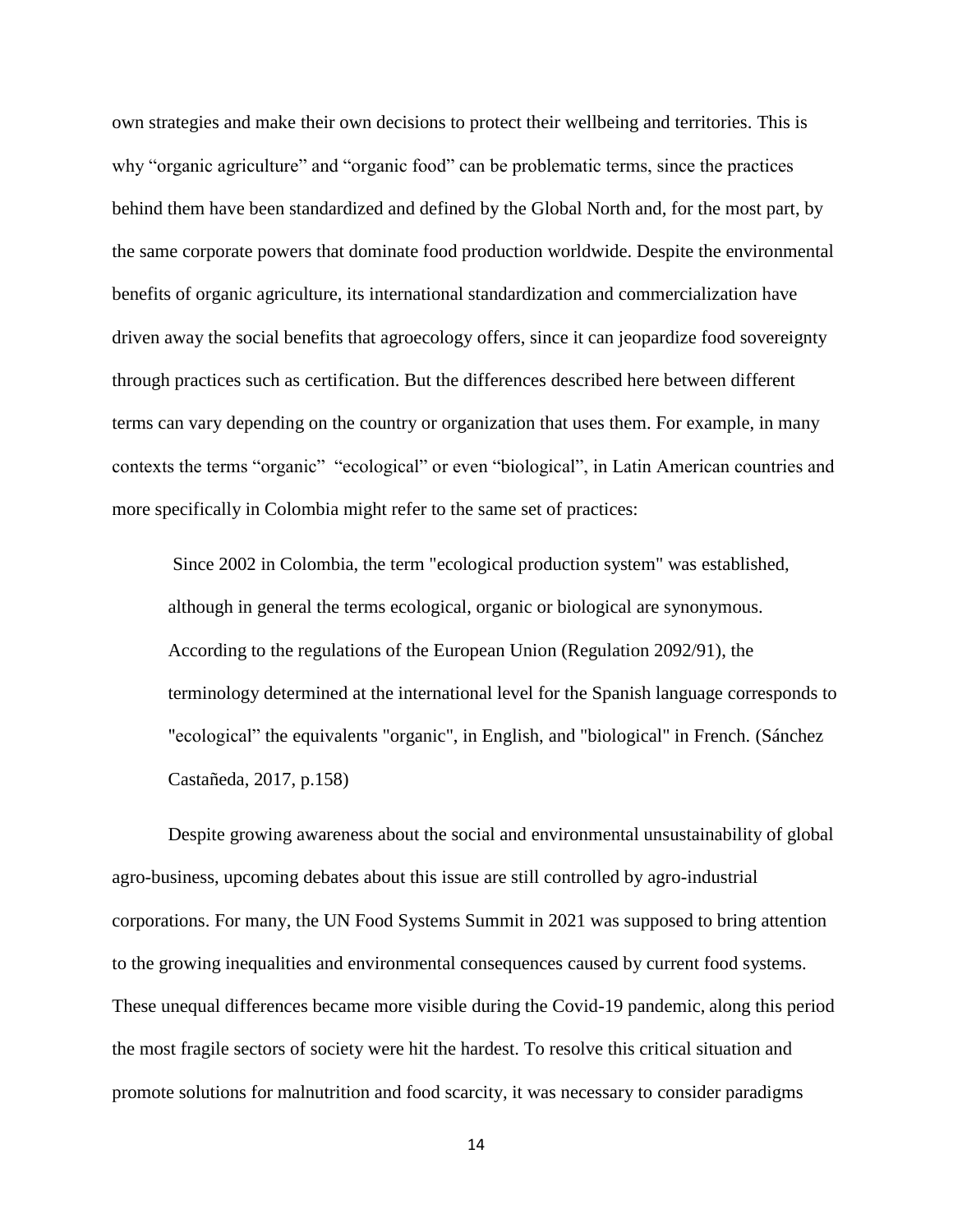derived from human rights and environmental justice. The participation of the local communities was decisive, since they knew the causes of the problems that affected their neighbors.

Environmental concerns related to food justice in the Food Systems Summit, as pointed out by the United Nations Human Rights Special Procedures report (2021), some important omissions were pointed out as follows:

1. The document didn't pay enough attention to the effects of Covid-19 pandemic overcurrent food systems and increasing food scarcity in the global population, especially among the most vulnerable,

2. The recommendations did not take into account the root causes of malnutrition and food scarcity, including deficient governance and human rights violations. Instead, they focused on new technologies to boost food production and ignoring efforts and advancements made by agro ecology,

3. The summit ignored corporate accumulation of power and its role in human rights violations, malnutrition, and loss of biodiversity and climate change,

4. Despite implementing a multistakeholder approach, the summit didn't allow significant participation from Indigenous peoples, small-scale farmers, grassroots movements, and human rights advocacy groups (United Nations Human Rights Special Procedures, 2021, pp. 3-4).

 The Food Systems Summit also ignored that 2/3 of the food that is produced worldwide comes from small farmers, many of whom have used traditional sustainable agricultural practices that consider the cultural and environmental local context to ensure production.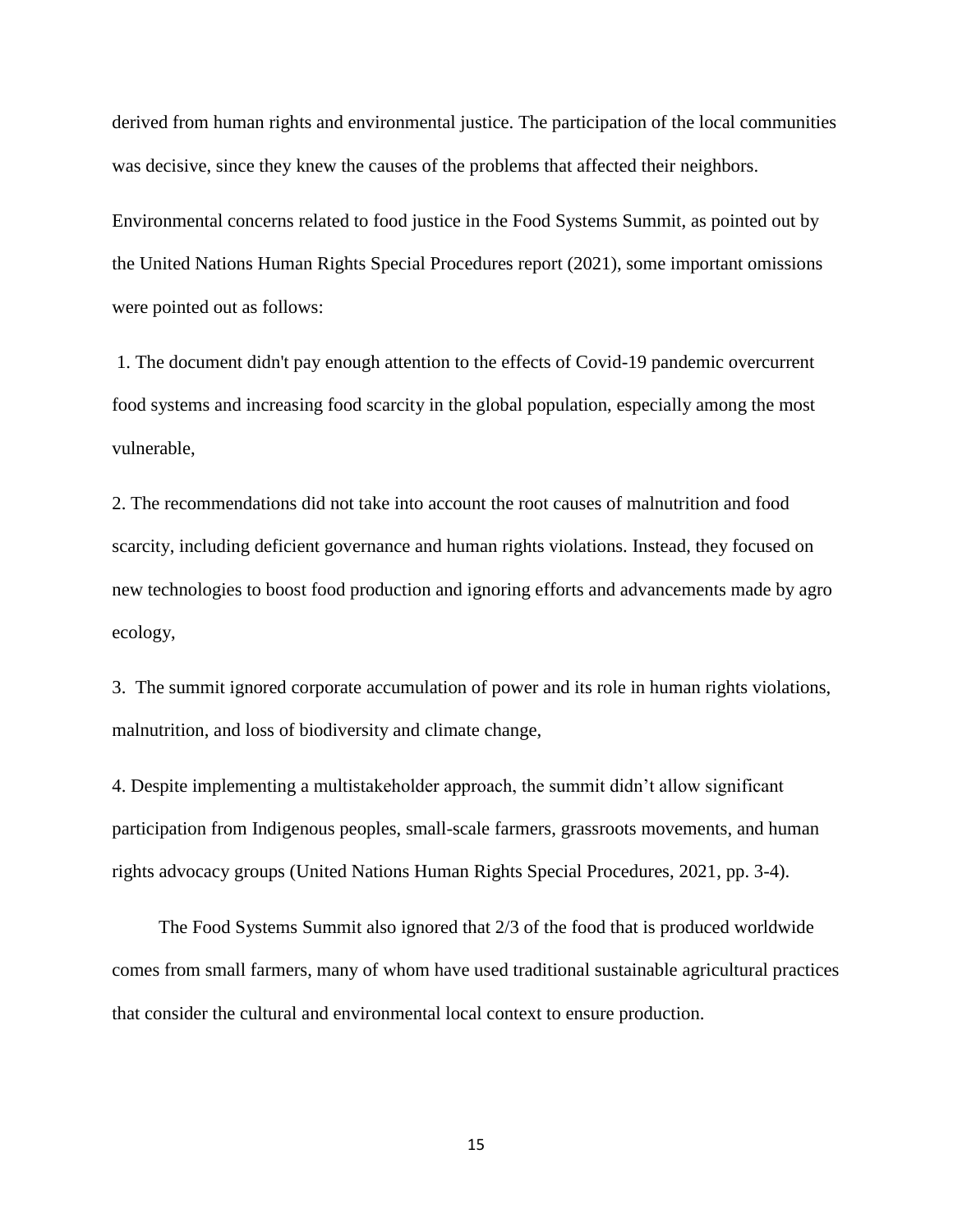Although, the multigenerational experience and accumulated knowledge from these communities, corporations and investors ignore these approaches, because they are not profit driven, but socially and environmentally driven. This way of reasoning explains why the FSS has tried to reach a compromise between agro-industrial technological innovation and agroecology, despite its incompatibility, due to the massive differences in terms of social and economic interests. There cannot be a true compromise if local communities, small producers and indigenous communities are not involved in every single step of decision making. When it comes to finding effective networks of sustainable food production systems that tackle food insecurity and environmental degradation, these local communities not only hold the necessary knowledge to reach that goal, but also belong to those same communities that the FFS claims to be helping. Sharing knowledge is key to building those networks. Therefore, these conversations need to be truly inclusive.

 One of the most concerning aspects of the FSS is that it has delegitimize the UN Committee on World Food Security's High Level Panel of experts, a science-policy interface which has worked in collaboration with a wide range of stakeholders which include the private sector and the civil society, creating an inclusive and open network to produce integral scientific knowledge and policy proposals which legitimizes and considers a variety of concerns and social realities across different regions of the world. Sofia Monsalve, The Food First Information and Action Network FIAN's General Secretary, has denounced the FSS for failing to include the voices of small producers and the civil society and local communities who have developed real solutions through agroecology (Lag, 2021). Instead, this organization worked on behalf of the status quo, which intends to keep the power of decision making in the hands of corporations that ignore the needs of local communities, and only focus on increasing profits. Moreover, she has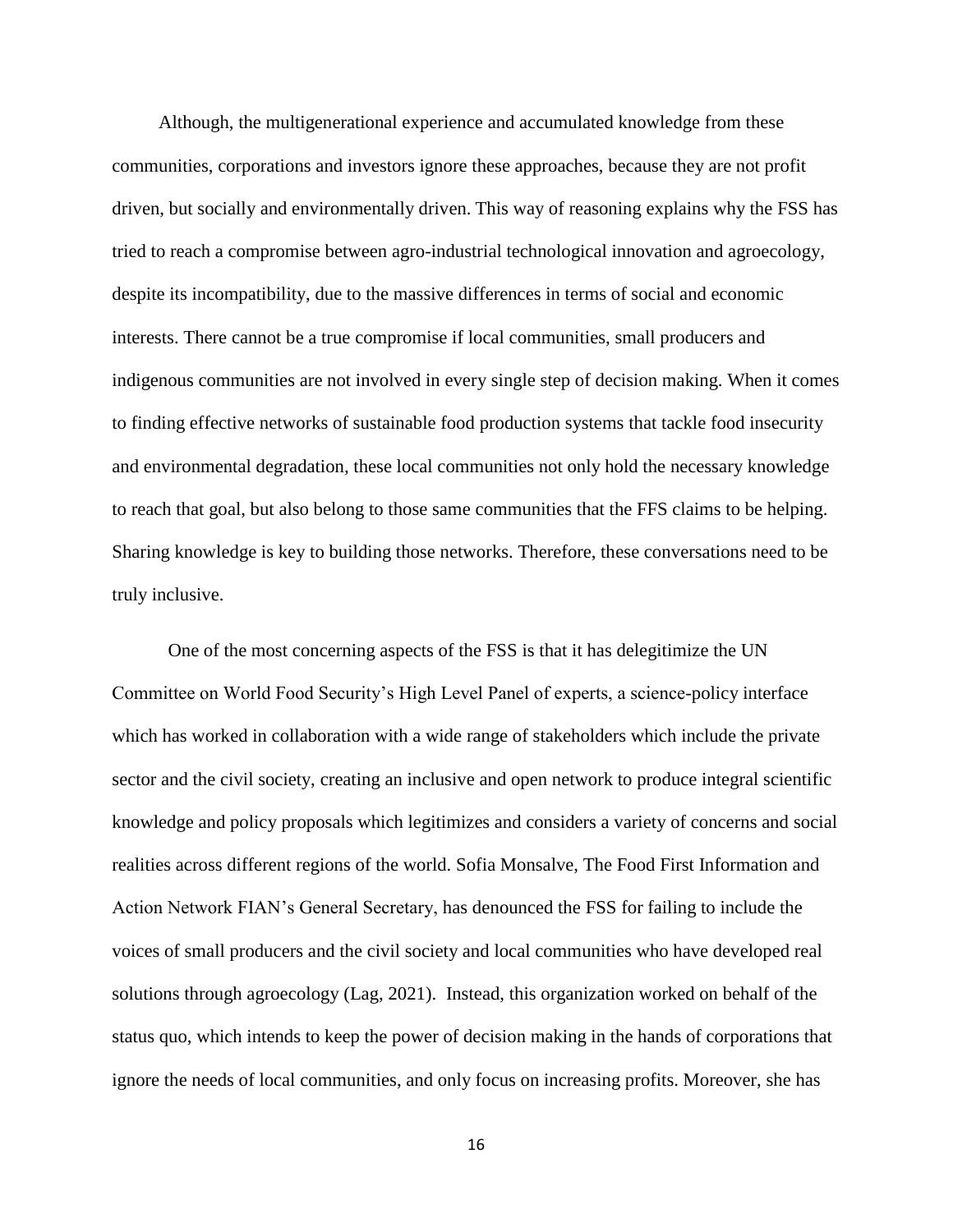described the new "sustainable" food production approach "Nature Based Solutions'', proposed by the FSS, as a new variation of "green economy", which essentially intends to be more politically and commercially appealing through green washing, instead of developing real solutions to environmental and social justice problems.

 The global food market that traditionally has pursued the same goals and rhetoric of the FSS, has led Latin American Countries to adopt policies and commercial practices that tend to take away the possibility of food sovereignty among the rural population, pressuring them into unsustainable agricultural practices, even when their own knowledge and production practices had worked for generations. The lack of institutional support at the national and local level to sustain local and alternative food production means that the most effective way of making agroecology economically viable in Latin America is through global organic food certification and exportation.

 The FSS position on food production which prioritizes technical development to fight world hunger, instead of acknowledging the systemic inequalities and social injustice that surrounds food production and consumption, is just an extension of the development discourse that the Global North has pushed for decades to fix the world's "undeveloped" nations. In his book The invention of the Third World, Arturo Escobar (2007) narrates the history of the development discourse, born after World War II, when the Global North with the rising hegemony of the United States as the first world power, started the ambitious task of accelerating the technical and economic development of the Global South, to bring prosperity to the most disadvantaged nations. Escobar argues how this discourse justified the colonization of the very notion of development as an unquestionable need: "The omnipresent reality and repetitive development was everywhere: governments that designed and executed ambitious development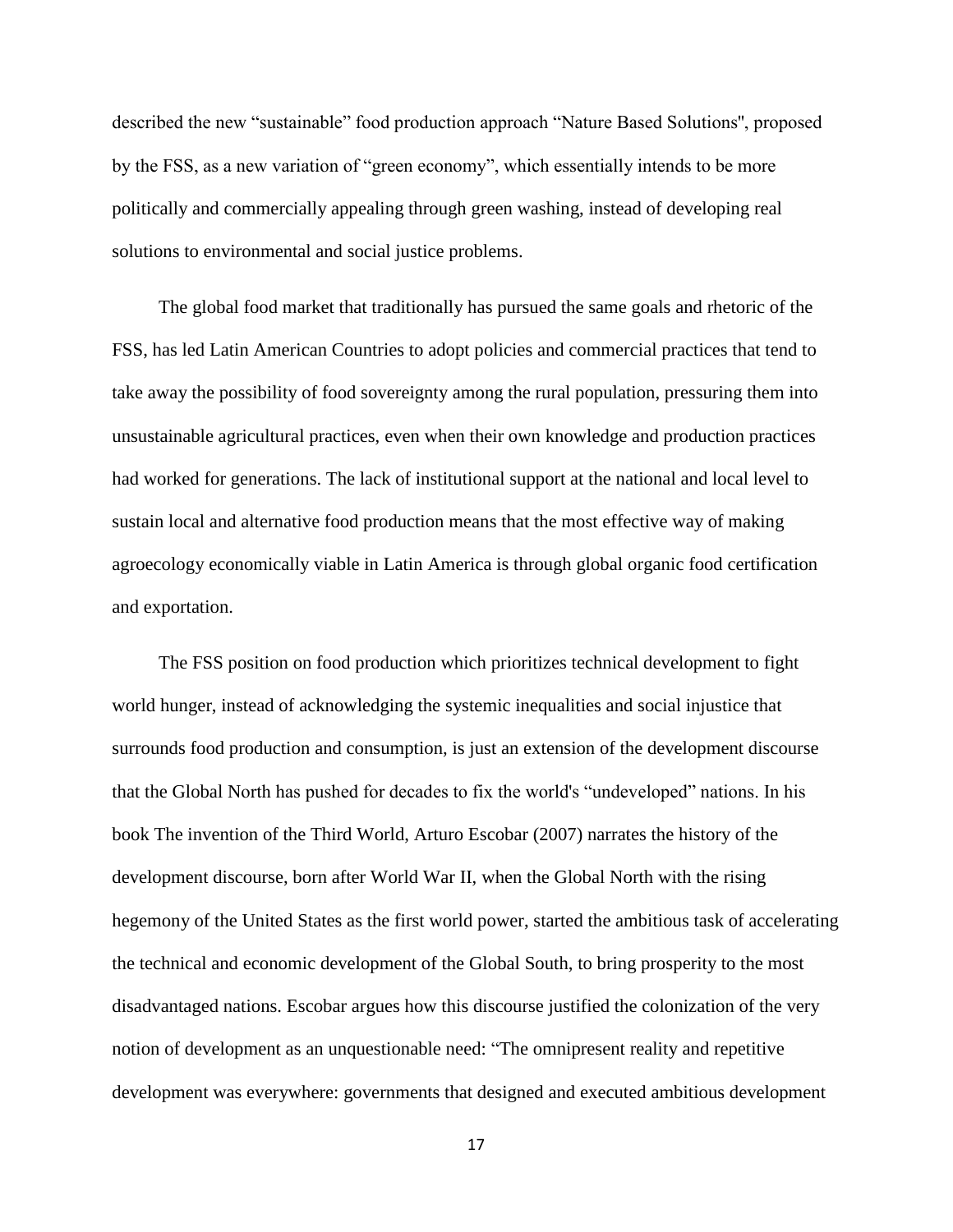plans, institutions that carried out similar development programs in cities and fields, experts of all kinds studying "underdevelopment" and producing theories ad nauseam" (Escobar, 2007, p.22). This urge to develop the Global South was extended to every aspect of the social order, including food production, which was heavily industrialized through the green revolution.

#### **2.4** *Agrarian reforms in Colombia*

 Despite the limited support to local production and consumption of organic food in Latin America, small producers and family agriculture are still important for the local economy. Countries such as Brazil and Argentina have implemented policies to protect this kind of production from larger agro industrial companies (Sabourin et al., 2015). Unfortunately, in Colombia the history of agrarian reforms and public land distribution, which has been designed to benefit the rich, has created major challenges for local governments and community leaders to advocate for policies that protect farmers and indigenous communities from predatory agroindustrial practices. There have been some successful policy efforts to recognize alternative food production methods as legitimate and recognized by the Colombian Agriculture Ministry such as the 0187 Resolution of 2006 (Leon-Sicard et al, 2015), but such efforts have been mostly motivated by corporate interest to increase profit by exporting products with an ecological certificate, in many cases benefiting foreign businesses over the local producers.

 Only in the 1940's, the Colombian government started implementing agrarian reforms to regulate land ownership. Since politicians' mainly copied foreign models and followed recommendations by The World Bank and the Food and Agriculture Organization by the United Nations, most policies during the  $20<sup>th</sup>$  century focused on production, ignoring local social realities and conflicts (Meynard, 2015). In Colombia nonprofit organizations have worked with farmers to switch from more conventional production methods to more sustainable ones by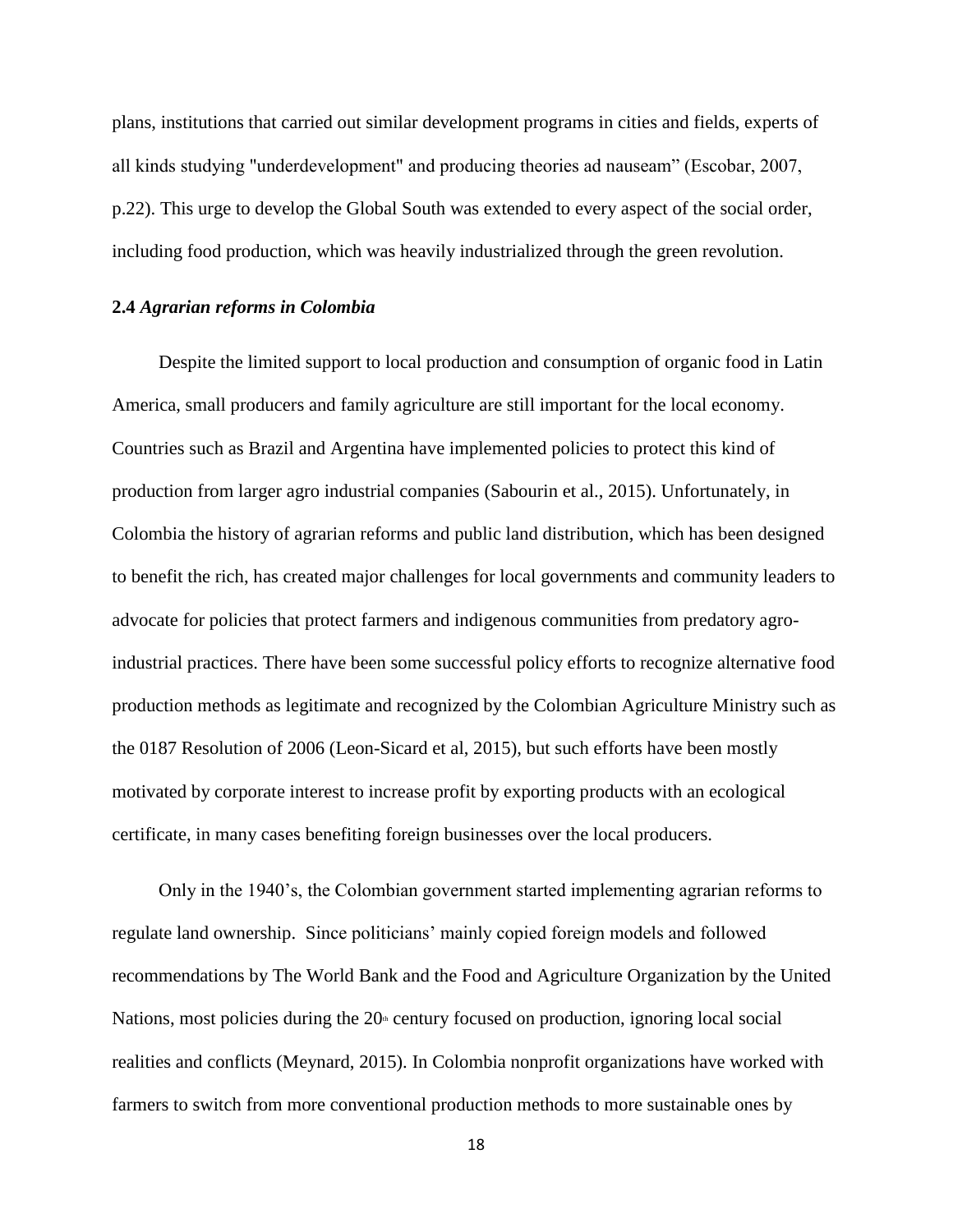avoiding pesticides and chemicals, in this way adding value to the food and becoming more competitive in the market, but these kinds of initiatives are still few and localized due to lack of institutional support and collaboration (Sabourin et al., 2015).

 Considering these circumstances, it is urgent to analyze what are the consequences for small local production and land distribution in countries like Colombia when global markets and corporate interest are the major forces behind local policies. Although, it is evident that increasing global awareness about the environmental degradation and social justice conflicts that are caused by unsustainable food systems, have fueled an intensive debate about the urgency of agroecological practices and movements, as demonstrated by the Food Systems Summit, there, is still a long journey before the world leading nations and institutions give the necessary attention to local producers, social leaders and indigenous communities to create real democratic solutions to the food global crisis.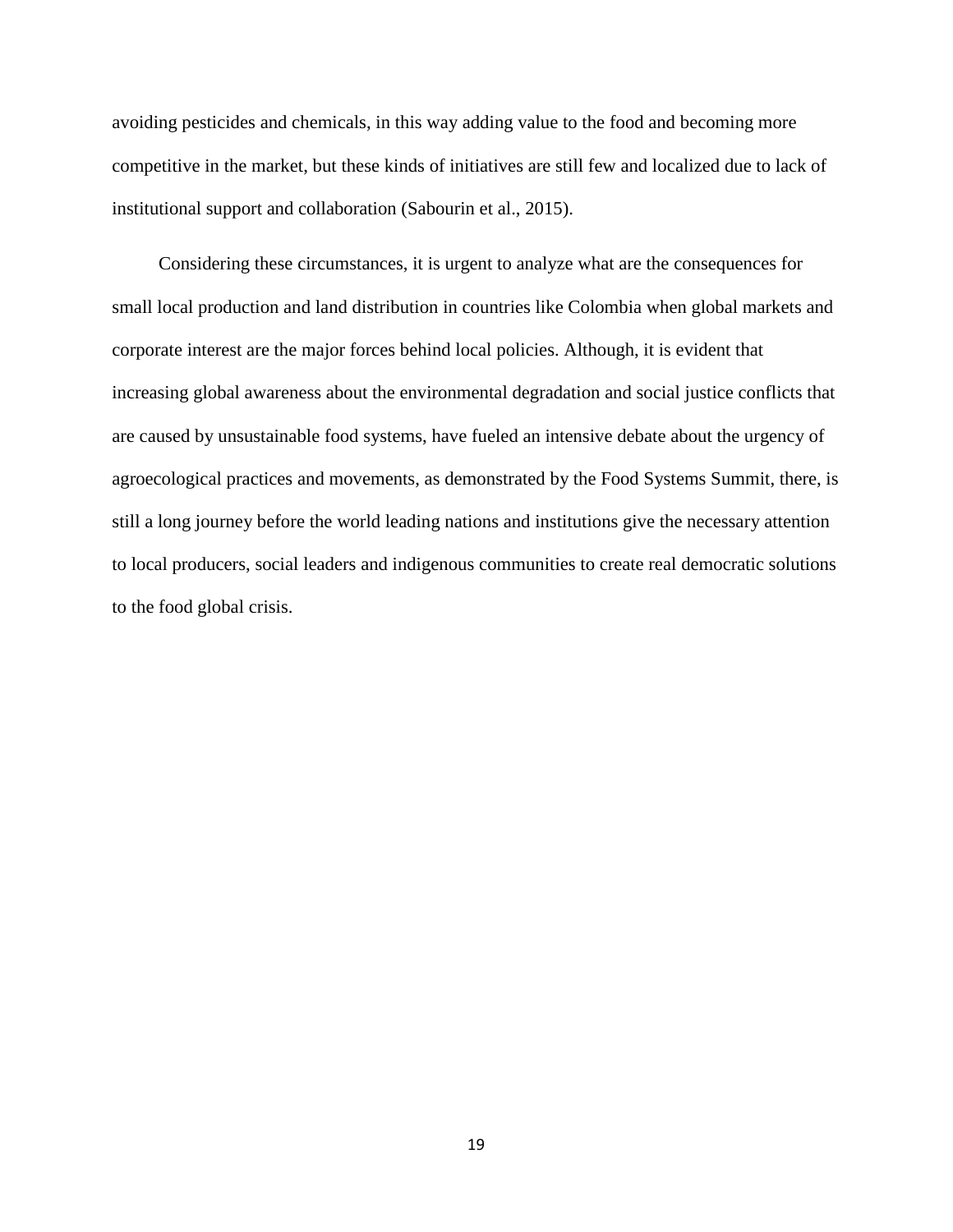#### **Chapter 3**

#### **Violence and Land appropriation in Colombia and Cauca region**

*"*Land grabbing is a phenomenon through which, what was essentially communal and was out of the market, is rapidly becoming a commodity through a violent process.*"* (Restrepo & Zuluaga, 2020, p. 25).

#### **3.1** *National context of violence and land appropriation*

 As has been explained in the previous chapter, global dynamics of food production and land exploitation have shaped in many ways how Latin American countries have transitioned from traditional methods and small production to more industrialized agriculture, creating a conflict between global market pressures and territorial sovereignty. In Colombia, until the 1980's, 60 to 70% of basic agricultural products, such as fruits, vegetables, cereals, meats, and dairy products, offered and consumed within the country, came from local farms. This situation has progressively changed, since imported products have taken over a good portion of the market weakening local family agriculture and rising food prices (Acevedo, 2019). But, beyond these very influential factors, violence plays a central role in Colombian history, especially when it comes to land appropriation and exploitation.

 Violence has been a constant shadow over Colombia's history, for over a century, different conflicts from territory disputes, bipartisan confrontations, drug cartels and the armed conflict between different armed groups, has left deep wounds in Colombian society. Of course, the main victims have been the most vulnerable: farmers, Indigenous and Black communities, mostly rural populations that depend on their land for survival. It is estimated that the armed conflict caused 220,000 deaths between 1958 and 2012 (GMH General Report, 2013, p. 20)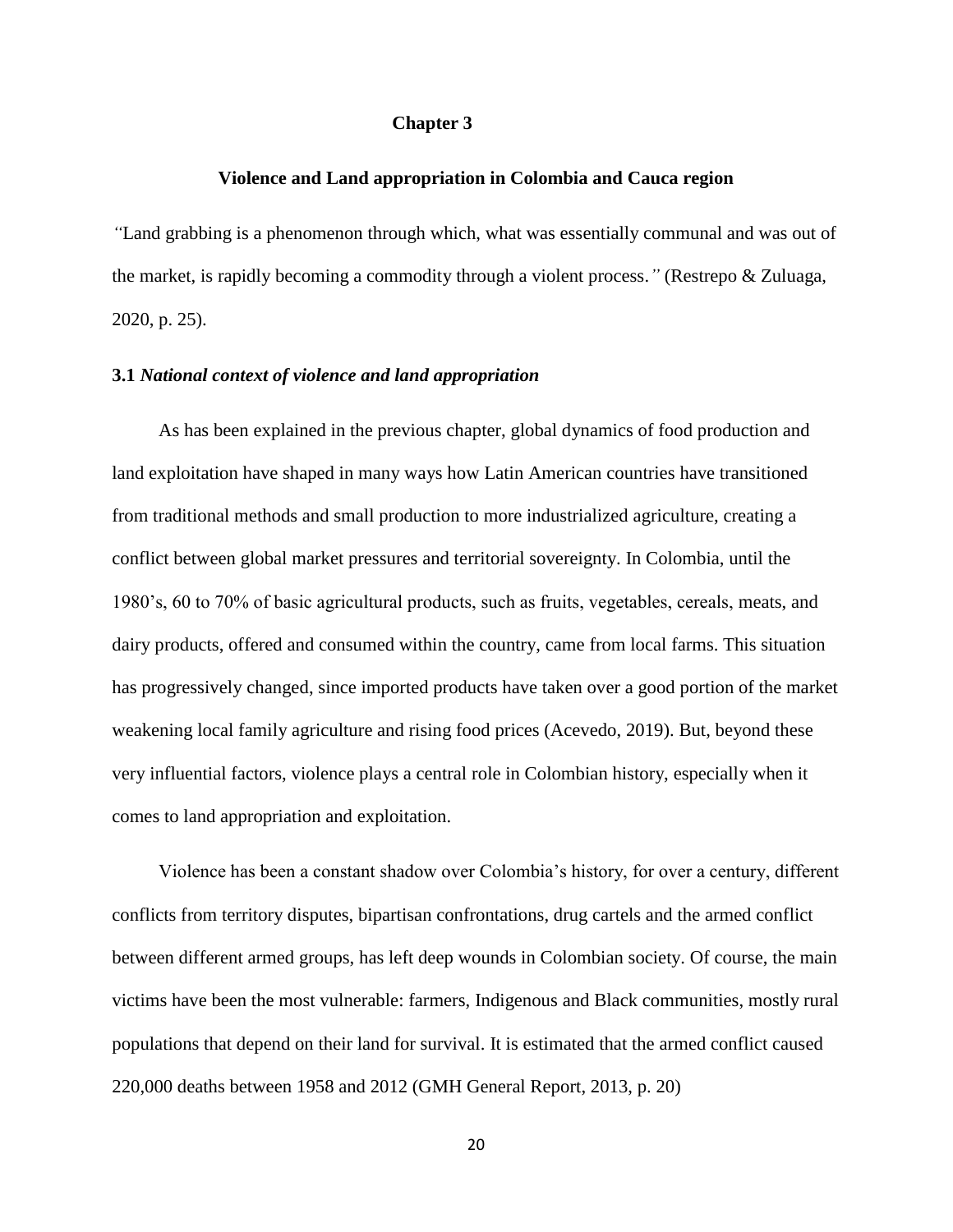The armed conflict, as it has been historically portrayed, started in the 1940's and 50's, during the period known as "the violence", that was a bipartisan violent conflict between conservatives and liberals who disputed over political and military control of the national territory. Nevertheless, once these traditional forces decided to share power, the political parties signed in 1957, a peace pact called The National Pact. Then, the armed conflict shifted from a violent struggle between political parties, to an armed conflict between illegal armed groups and the military forces that started in the 60's, this new conflict was due to clashing political interests and resistance to state oppression and inequality. This period extended through several decades, during which human rights were violated. For example, massacres, disappearances, kidnappings, and displacements occurred almost every day (Historical Memory Group [GMH] General Report, 2013, p. 20).

 Las FARC (Revolutionary Armed Forces of Colombia) And ELN (National Liberation Army) were organized during the 60's as illegal armed groups that claimed to support socialist ideals inspired by the social revolution that took place in other parts of Latin America, most notably Cuba, 1959. These insurgent groups were a violent response against a government dominated by elites that did not allow the participation of the popular sectors. Besides, the upper classes only worked for its own interests ignoring the deep inequalities endured by the marginal sectors of society. As a response to these insurgent armed groups, and the limitations of the military forces to control them, landowners recruited and formed private armed security forces to protect their lands. These groups were later known as paramilitary organizations, the AUC (United Self-defense of Colombia) being the largest one (GMH General Report, 2013).

 As indicated in the General Report from the GMH (Historical Memory Group), the entire armed conflict has revolved around the domination and use of land, specifically in rural areas.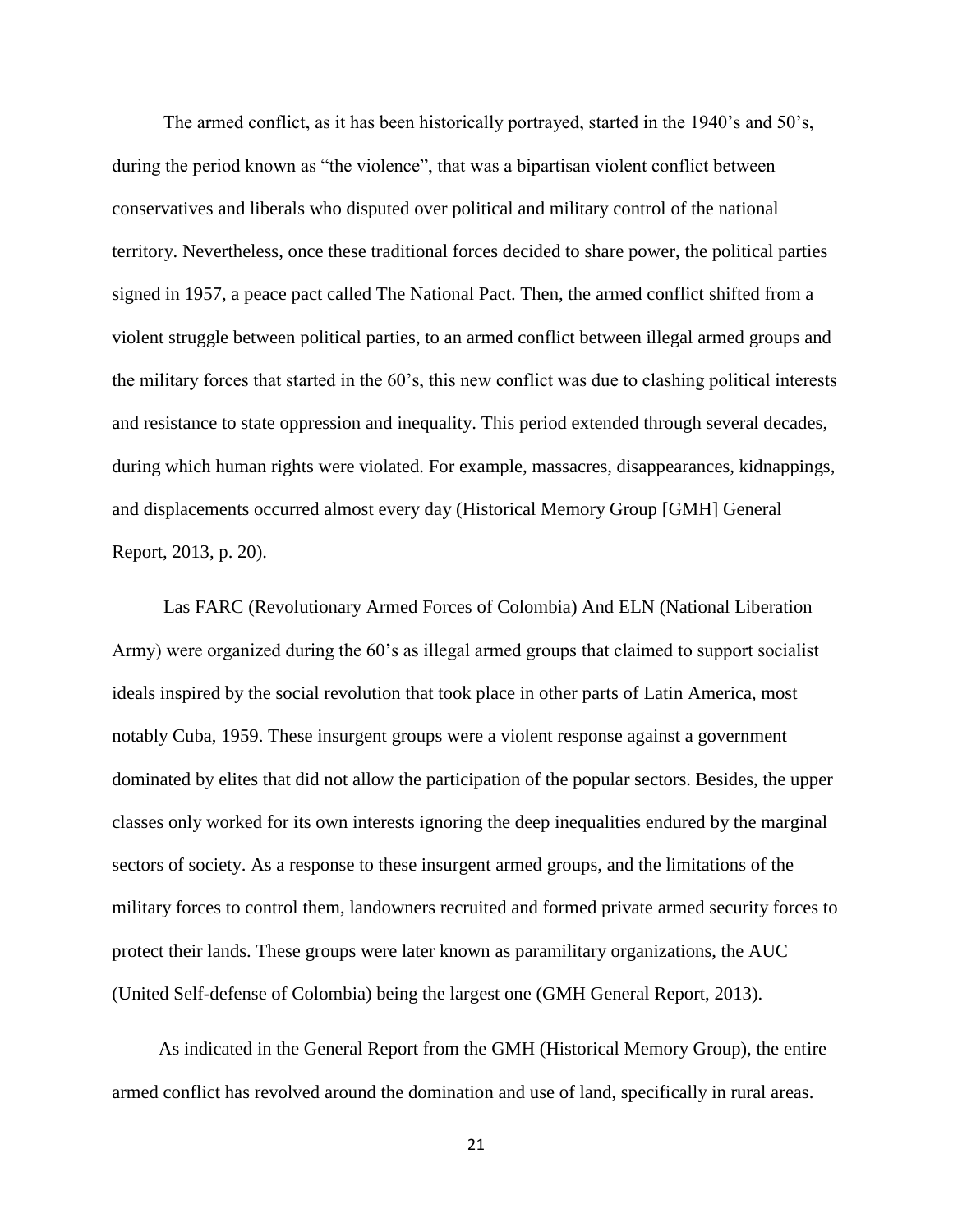The different uses that the participants in the armed conflict gave to disputed and dominated territories resulted in systematic violence against the civil population:

The appropriation, use and tenure of the land have been engines of the origin and the enduring of the armed conflict. All the reports illustrate the gradual convergence between the war and the agrarian problem (violent dispossession, idle concentration of land, inappropriate uses, colonization and failed titles). (GMH General Report 2013, p.21)

 Historically, Colombia has been one of the countries with more internally displaced population in the world, just a decade ago the country was still going through one of the most serious crises it had ever faced.

Colombia suffers from the largest humanitarian crisis in its history, the largest in the Western hemisphere and one of the three deepest on the planet, because of the internal conflict. The country has positioned itself in recent years among the four nations in the world with the highest number of internally displaced persons, with Sudan, Iraq and Afghanistan (United Nations Program for development [PNUD], 2011).

 Since the armed conflict has taken place mostly in the countryside it has affected agriculture in general, but especially small farms mostly owned by family units. Government measures such as the URT the Land Restitution Unit have partially helped families to recover lost lands. Other programs have provided technical assistance to help small producers, but such initiatives have been insufficient to truly protect small producers, despite their importance for the local economy since the Colombian Government policies tend to mostly benefit big agriculture companies (Meynard, 2015).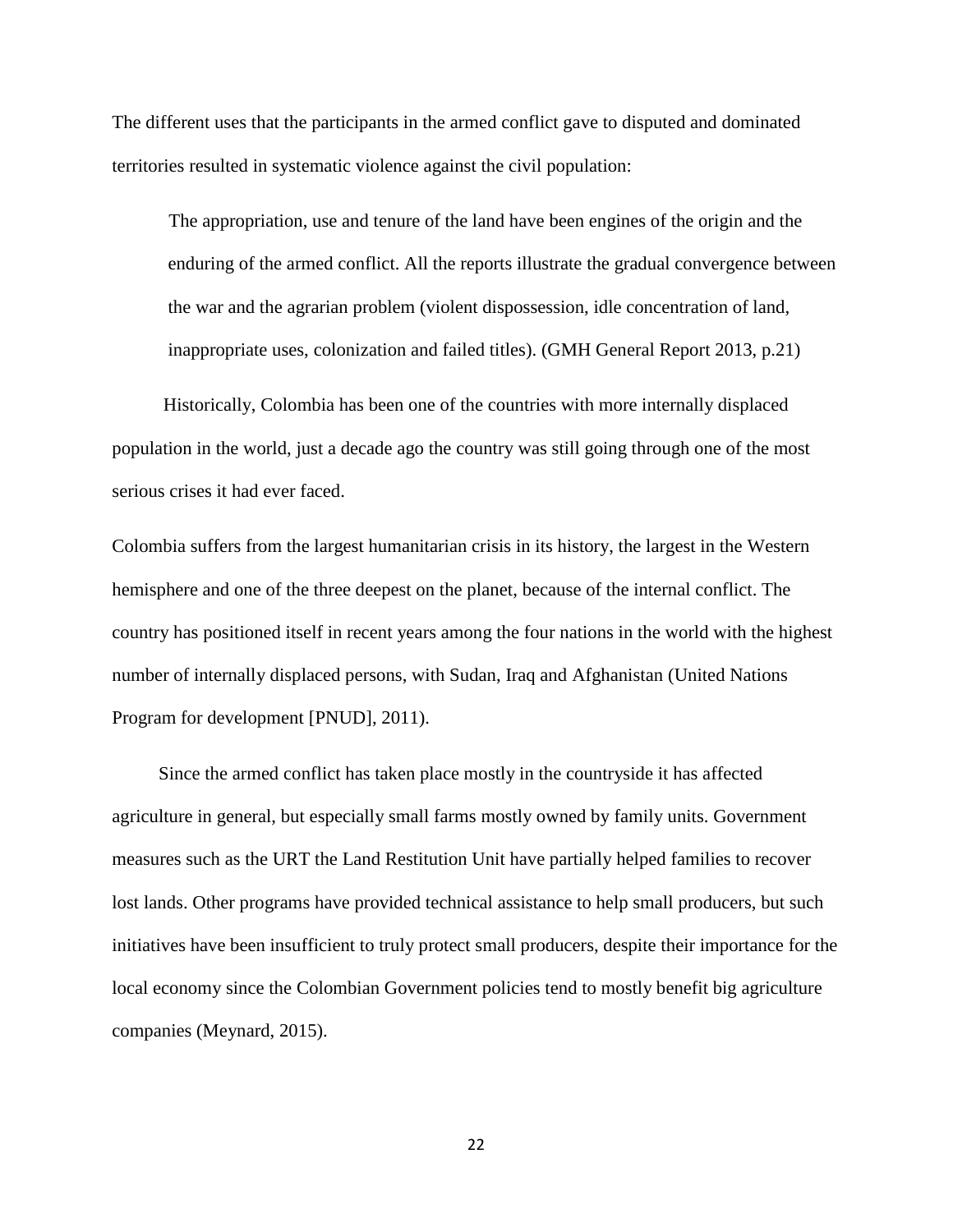#### **3.2** *Cauca Region*

 Because of its geographical characteristics, Cauca Department is one of the most diverse regions in Colombia. Cauca is in the Colombian southwest facing the Pacific Ocean to the west of Colombia. (Ministerio de Ambiente y Desarrollo Sostenible, 2016). Cauca's extension is 29,308 km² and it has 1,366,984 inhabitants as of 2014. It has great cultural and biological diversity, is the birthplace of some of the major rivers in the county among them the Magdalena and Cauca rivers. The region is part of the Andean system. Most of Cauca's rural residents live on agriculture and mining. Because of its strategic location and diverse geography, this territory has been one of the most affected by violence, natural disasters, and intensive natural resources exploitation (Luque-Rebuelto, 2016, p. 183). The Cauca department is also characterized by its ethnic diversity but despite this, the geographical divisions between White/mixed commonly referred as "Mestizos" and Indigenous or Afro-descendant populations is evident from demographic data, these seems to be an urban/rural division between these populations:

White and mestizo population occupy the central area of the department and the capital, they account for 56% of the population. Towards the east, in Tierradentro, the indigenous communities that constitute 21% are located. Finally, on the Pacific coast, is the Afrodescendant population that makes up 23% of the population. 541,406 inhabitants reside in the departmental capital and 825,578 distributed in the rest of the municipalities. Most of the population lives in the Cauca River valley, between the Central and Western mountain ranges. Popayán, the capital, located in this valley, concentrates more than half of the population of Cauca and, within the department, only the city of Santander de Quilichao exceeds fifty thousand inhabitants, the rest is divided into small population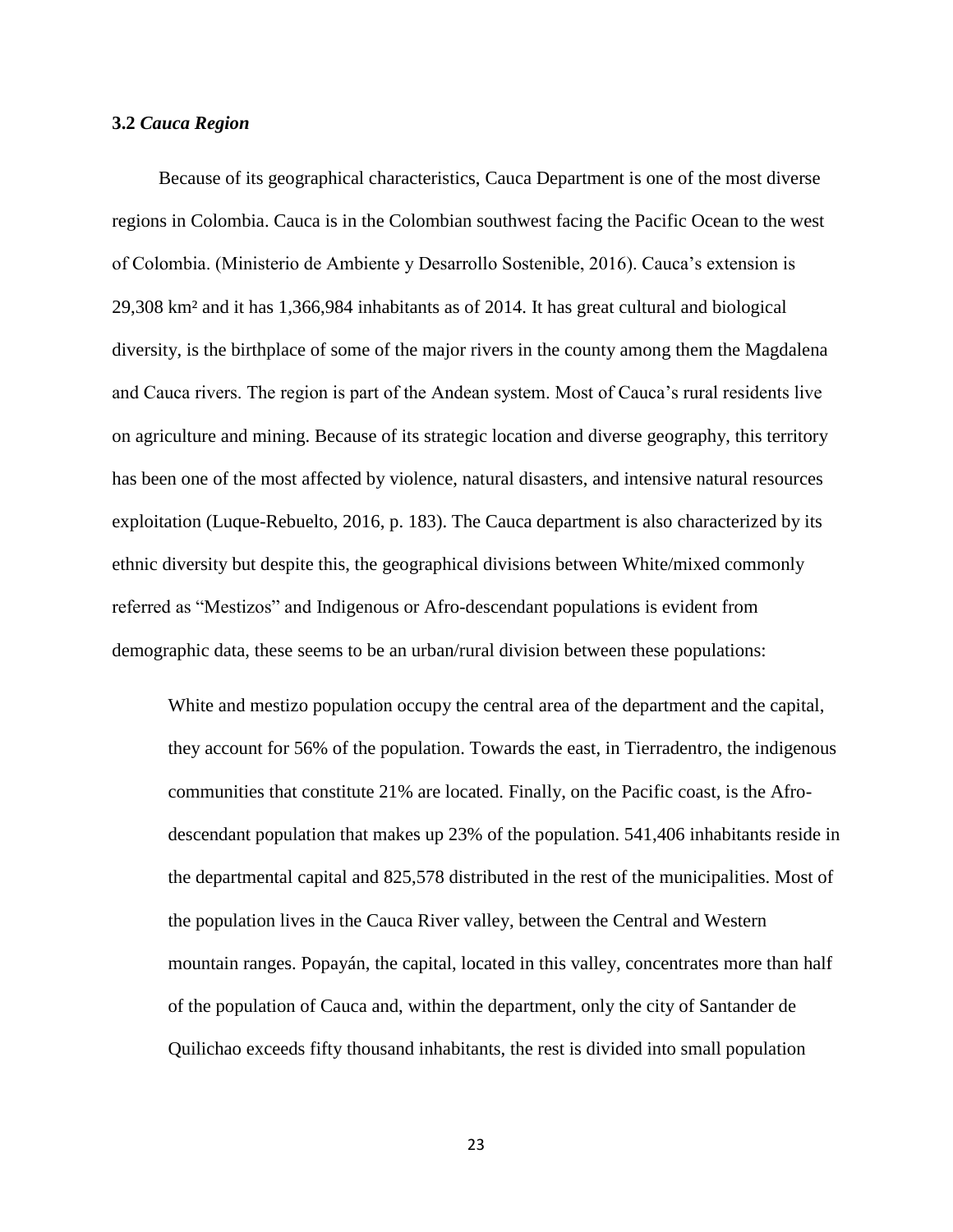centers and rural villages. parties for the 38 municipalities and 99 townships that comprise the department. (Luque-Rebuelto, 2016,p. 183)

The population's vulnerability in Cauca is determined by converging factors associated with natural disasters and different kinds of violence against the civil population. Despite declining incidence of violence in most of the country and the Peace Process, initiated in 2012 by President Juan Manuel Santos between the Government and FARC, the armed conflict is still active in Cauca, maintained by organized crime mostly related to drug production and trafficking and armed groups that did not participate in the peace process (GMH General Report, 2013). These issues have profoundly impacted the statistics of mortality and displacement on top of the national average, the number of victims of armed violence between 2008 and 2015 in Cauca was 46,490 (Total population: 1,366,984), and the total in the whole country was 471,007 (Colombia's population: 48,258,494) during the same period. Natural disasters also increase the population vulnerability in municipalities where violence is constant in Cauca region (Luque-Revuerto, 2016, p. 183).

| Flooding   | 101,149 victims |
|------------|-----------------|
| Landslides | 59,278 victims  |
| Avalanches | 24,662 Victims  |
| Droughts   | 23,463 Victims  |

#### *Table 1: Natural disaster victims 2008-2015, in Cauca:*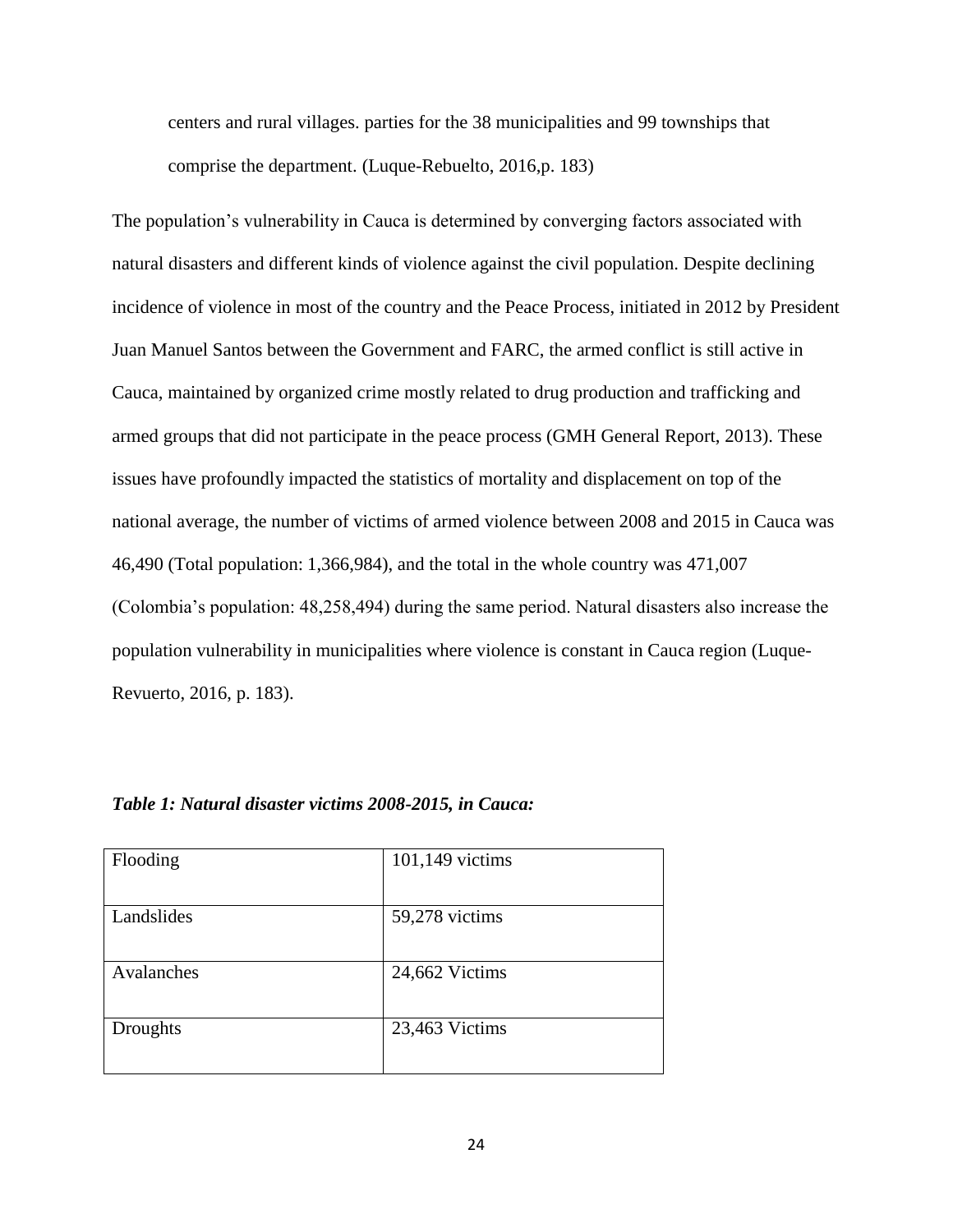| Gales | 18,860 Victims |
|-------|----------------|
|       |                |

(Luque Revuerto, 2016, p. 183)

### *Flow chart of causes and effects of forced displacement and increased migration in Cauca*



Figure 1. Flow chart of causes and effects of forced displacement and increased migration in Cauca.

This flowchart shows the connections between the different factors that increase Cauca's vulnerability, which leads to mass displacement and migration. All of these factors have a stronger impact on rural populations and their capacity to maintain their livelihoods through agriculture.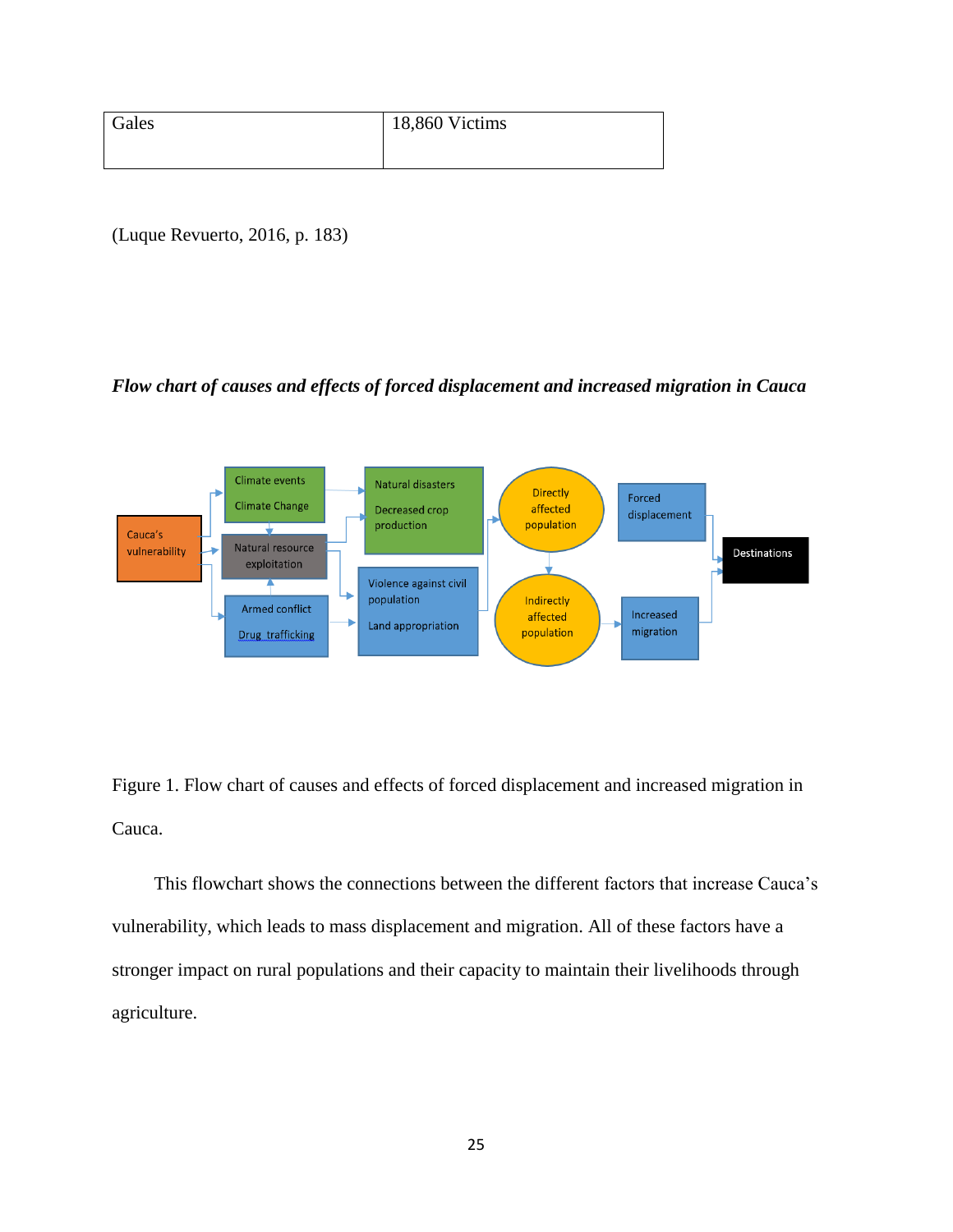Illegal armed groups and other organized crime have located a lot of their drug production in this region, since it has an adequate climate for illicit crop production. As a consequence of the above factors, a large vulnerable rural population of farmers, Indigenous and Afro-Colombian communities have been massively displaced over the years. Traditional crops such potatoes, carrots, onions, bananas, cultivated in northern Cauca communal lands, known as "resguardos", have been replaced by poppy crops controlled by armed groups and drug cartels especially in the central mountain range, destabilizing these territories and weakening indigenous authority (Osorio et al., 2018).

 Despite these massive displacements, El Valle del Cauca, which connects with Cauca from the south, has the third largest city in Colombia, Cali (2.228 million inhabitants). Because of the proximity between the two departments, a lot of the rural population that is displaced from El Cauca ends up in the Cali metropolitan area or in Popayán (318,059 inhabitants), the largest city in Cauca. Even so, the socio-political causes for massive migration are immersed in a context where environmental degradation, due to deforestation, mining, agriculture and climate change, puts large rural populations under pressure increasing their vulnerability (Sevillano et al., 2020, p. 310). Regardless of increased urbanization, due to rural-urban migration, until recently Colombia's agricultural sector still contributed between 10 and 14% of the countries' GDP, representing the livelihoods of approximately 3.7 million people as for 2011 (Ramirez et al., 2012).

 In the Ramírez, et al. study about the effects of climate change over Colombian agriculture, they forecast that increases in temperature and precipitation by the 2050's will severely affect crop production leaving small producers of non-exportable goods especially vulnerable due to increased droughts, pests and disease: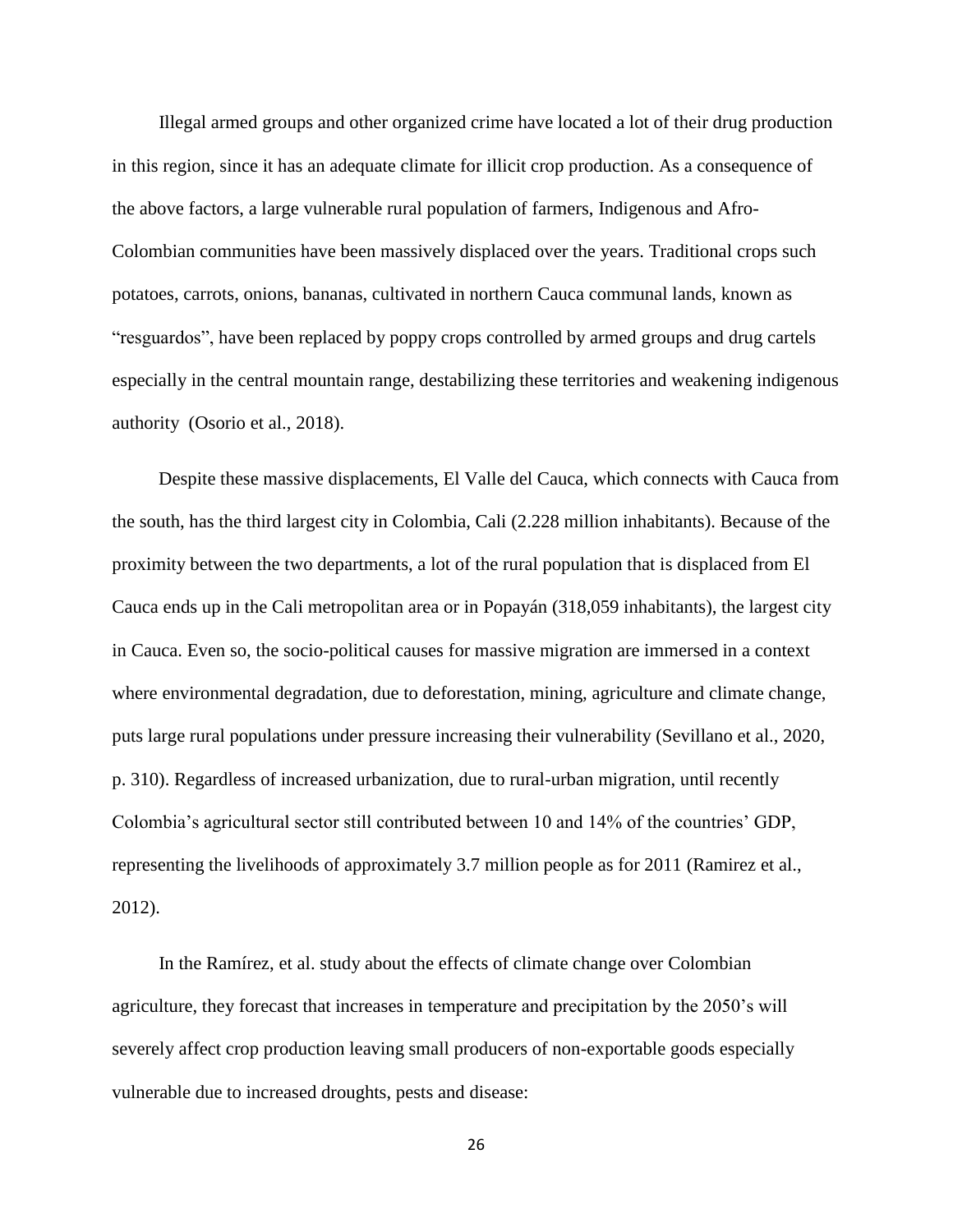Small-scale producers of maize, upland rice, beans, cassava, potatoes, and non-export plantains (all using "traditional" technologies) also play an important role in national food and nutritional security. Such production is less technologically developed, less capable of responding to climate variability and progressive climate change without proper governmental support, and hence (under current socio-economic conditions) more sensitive to climate change overall (Ramírez et al, 2012, p.615).

 Considering the importance of agriculture for rural population livelihoods in Colombia and Cauca, it is reasonable to expect that climate change alone will intensify migration and urbanization, without adequate adaptation strategies and governmental intervention. Nevertheless, it is important to consider the many constraints that exist for poorer households to migrate. The 2018 World Bank Report on climate change projects that slow-onset effects of climate change, such as decreases in crop production, might cause up to 17 million people to internally migrate in Latin America (World Bank, 2018, p. 21). Studies that focus on the effect of climate change over migration patterns in the developing world (Grey & Mueller, 2012) (Nawrotzki et al, 2015)(World Bank, 2018) identify that climate change effects over crop production is the main reason for rural migration both locally and internationally, especially when it comes to increases in temperature. Yet, these migration flows largely depend on the household's capacity to either adapt to local circumstances or migrate as an adaptive measure.

 Historically, in peripheral regions far from urban centers, the Colombian state has had little presence; the Cauca region has been inhabited by many Indigenous communities and even communities of freed African slaves who established their own practices and traditions with little colonial influence (Osorio et al., 2018). More recently, the Colombian government and corporations have shown interest in the region due to its natural resources, bringing unwanted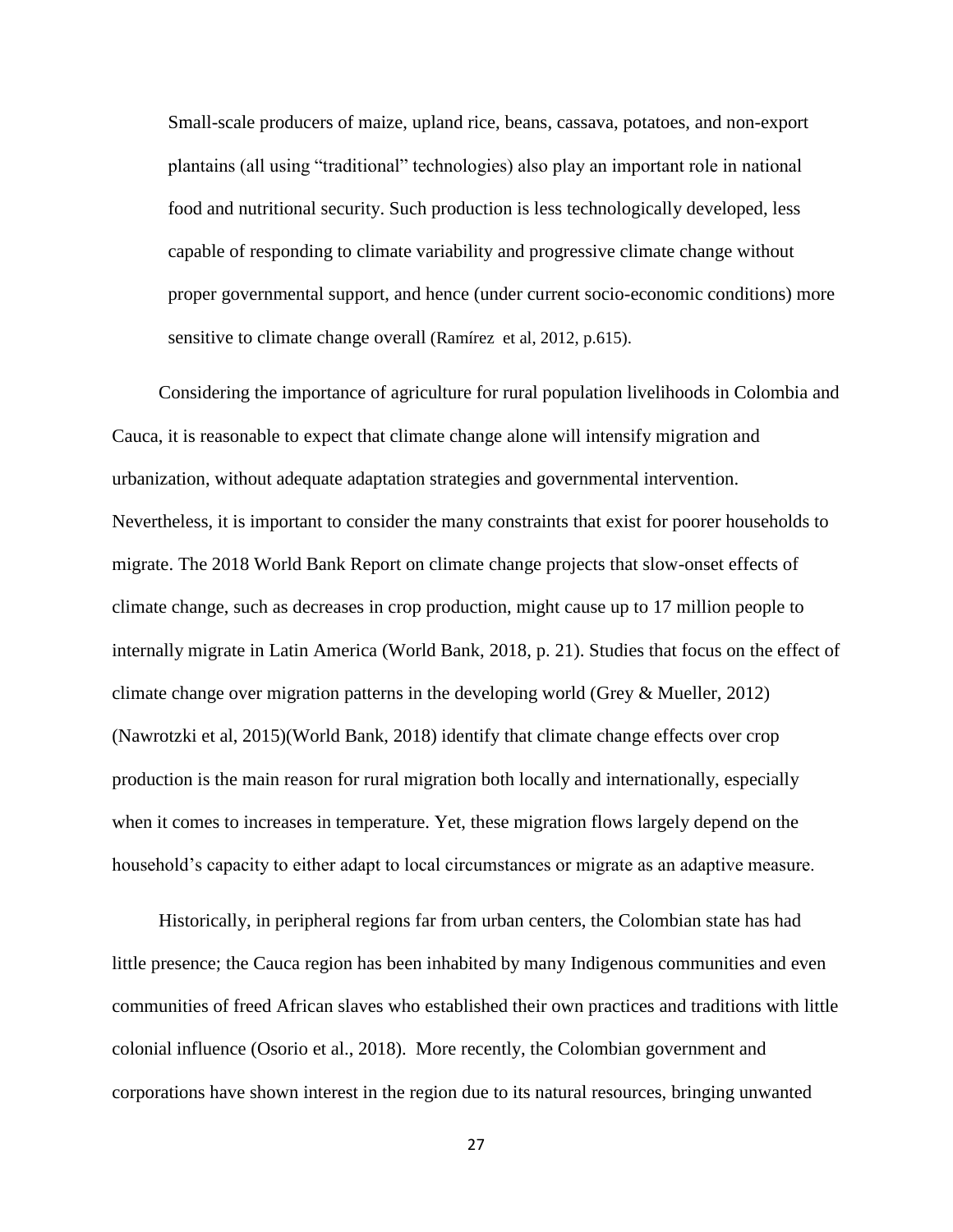"development" such as mining and agro-industrial practices. Because of Colombia's government economic agenda, which benefits corporate interests, land productivity and profitability has been the main objective when implementing policies, which supposedly benefit the general population, but in reality tend to increase social inequalities. Indigenous sectors along with Afro Colombian and environmental groups have tried to show the seriousness of this crisis.

 Due to the above, numerous Colombian indigenous leaders, especially those from Cauca (described more below), have been assassinated. This is the situation described by the newspaper *El Espectador* (September, 13, 2021) which reveals how, during the year 2020, 65 environmental leaders were assassinated in Colombia with 20 of the homicides happening in Cauca, most of these leaders were defending their territories from different kinds of exploitation including land disposition, illicit crops, agro industrial and mining (Calle, September, 13, 2021). The previous data shows how different sectors related to the illegal use of the territory consider the indigenous population as an obstacle to their interests, or join them or they will be annihilated.

 In contrast, Popayán the largest city and the capital of Cauca Department, traditionally has had a heavy Spanish legacy, especially due to the Catholic Church influence but, despite its increasing diversification, due to urban expansion and the displacement of rural population, the city remains mostly controlled by White elites and centralized political interests (Osorio et al., 2018).

 Although Popayán has been affected by the armed conflict in different periods, it remains mostly disconnected from the region's social reality. Like many smaller urban settlements in Cauca, Popayán has grown along the Panamerican Highway, the most important highway in the region, which connects the region with the rest of the country and mobilizes resources in and out (Osorio et al., 2018). Because of its vital importance to mobilize products, including food, the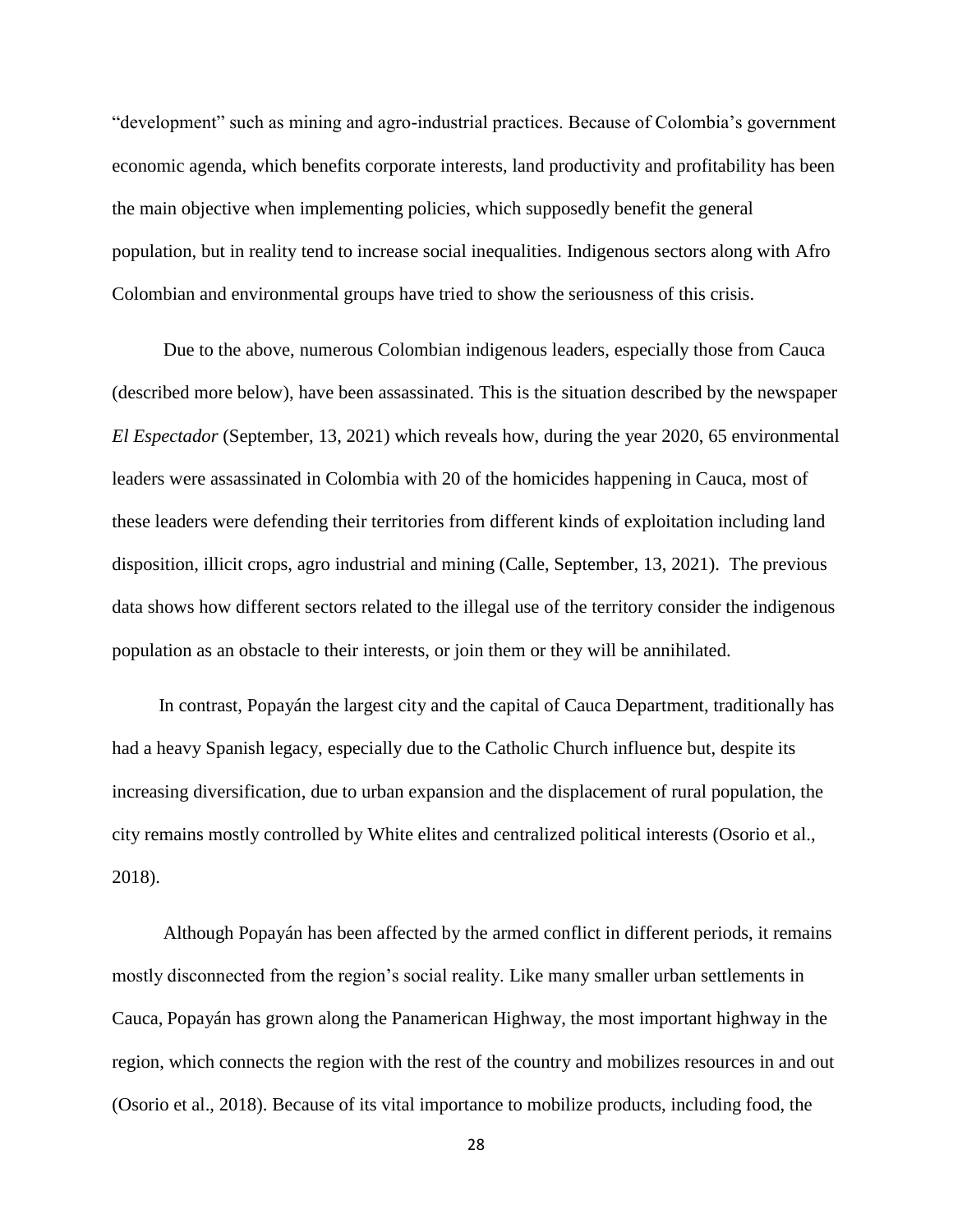Panamericana has also represented a key location for social mobilizations, several times. For example: during the last protests in 2021, Indigenous communities, known as "the Indigenous Minga" mostly composed by the Nasa ethnic group, blocked the highway as a way to claim their lands and rights as independent people.

 The northern region, along the Cauca River, is the main stage for conflicts, mainly associated with land use. Besides, agro industrial corporations, such large sugar mills, for instance Incauca (El Ingenio del Cauca), which is owned by The Ardila Lulle Organization, is one of the most powerful business groups in Colombia. These kinds of business projects have increasingly gained access to land in the area, displacing small producers. Furthermore, illicit crops have replaced traditional ones and new urban settlements have also changed the landscape, all factors which have caused social destabilization among Indigenous communities and small farmers (Osorio et al., 2015). This region has also been the focus of governmental intervention, which intends to formalize land ownership though land titles. Recently the PFPR program (Rural Property Formalization Program), as a measure to reduce informal land ownership, intended to help vulnerable land owners to formalize the situation, claiming that such informality prevents progress and slows down land productivity. The program assumes that the main reason why so many land owners don't seek formal land titles is because of lack of knowledge and resources, when in fact, there are traditional land tenure practices such as collective ownership, which are not recognized by governmental institutions, and could be dissolved by land regulation measures. A case aside is the native "resguardos", the indigenous reservations, which are an important part of the Cauca region. According to the Secretary of Internal Affairs (Ministerio del Interior):

The indigenous reserves are the collective property of the indigenous communities in favor of which they are constituted and according to articles 63 and 329 of the Political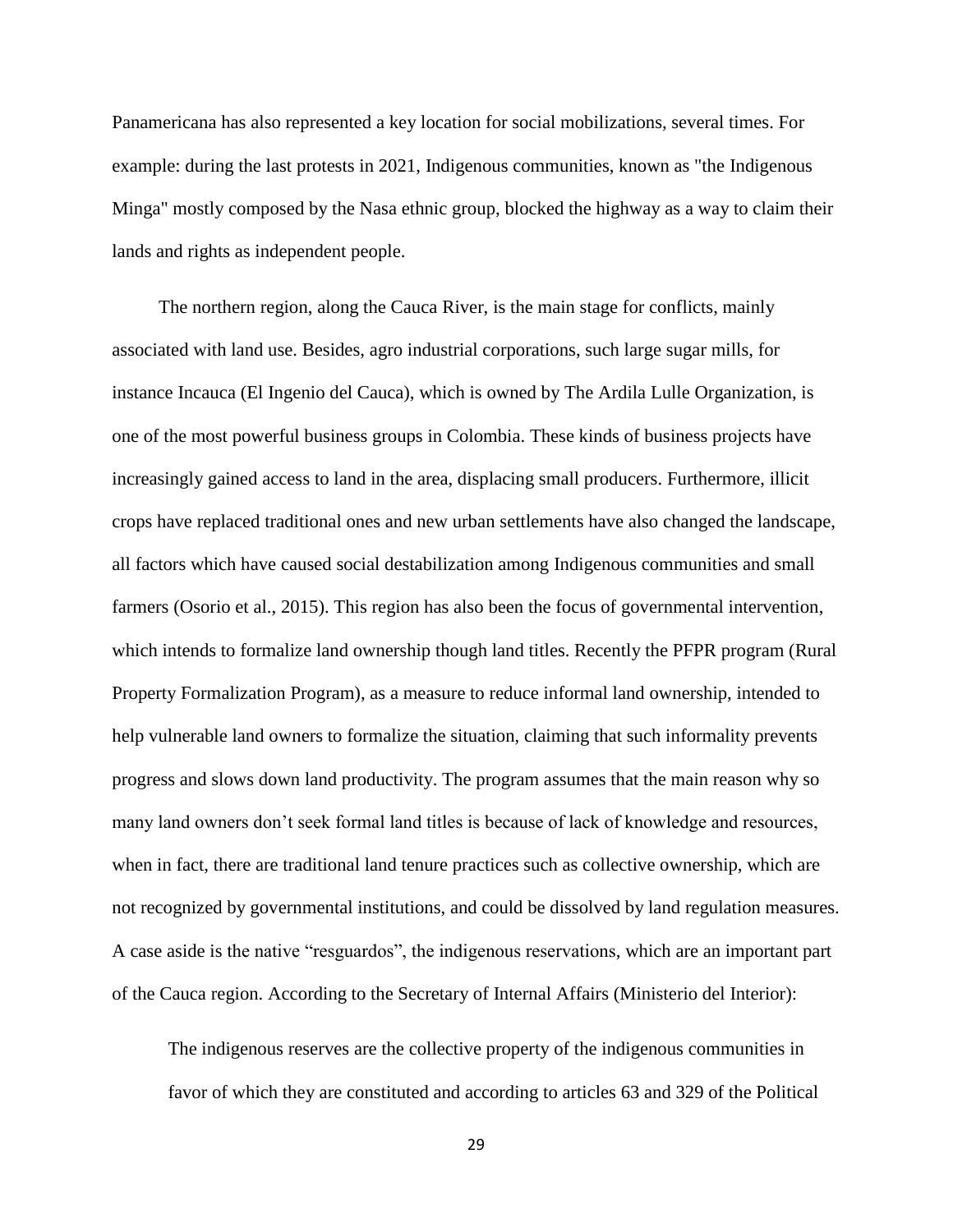Constitution, they are inalienable, imprescriptible and unseizable. The indigenous reserves are a legal and socio-political institution of special character, formed by one or more indigenous communities, which with a collective property title that enjoys the guarantees of private property, possess their territory and are governed for the management of it and its internal life by an autonomous organization protected by the indigenous jurisdiction and its own normative (Artícle 21, deree 2164 of 1995). (Mininterior, 2013, April, 13).

 The previous legal status has allowed Indigenous organizations, especially those of the Department of Cauca, to have enormous convening power, such as "the Minga", a native and powerful system of native socio-political organization. In spite of the native resilience, Abril-Bonilla et al. (2020) argues that some of the government measures actually promote generalizations about land ownership and use that don't reflect the cultural diversity of the region. This is why local communities must intervene and negotiate through hybridization as a way to resist post-colonialism and claim policies that actually protect their communities against land appropriation and exploitation (Abril-Bonilla et al., 2020).

 The increasing presence of agro-industrial production has caused loss of diversity in terms of products and traditional agricultural practices. For instance, in the northern Cauca region, sugar cane crops have displaced many small farmers, who can't compete with their massive production, so they have to sell their lands to compensate for their losses.

 Food distribution is another factor that can increase isolated population's vulnerability and conflicts between different regions. The Panamercana Highway, which connects different regions such as Cauca with El Valle and connects Colombia with Ecuador, is an important route to transport essential goods such as food and gasoline. Indigenous communities in Cauca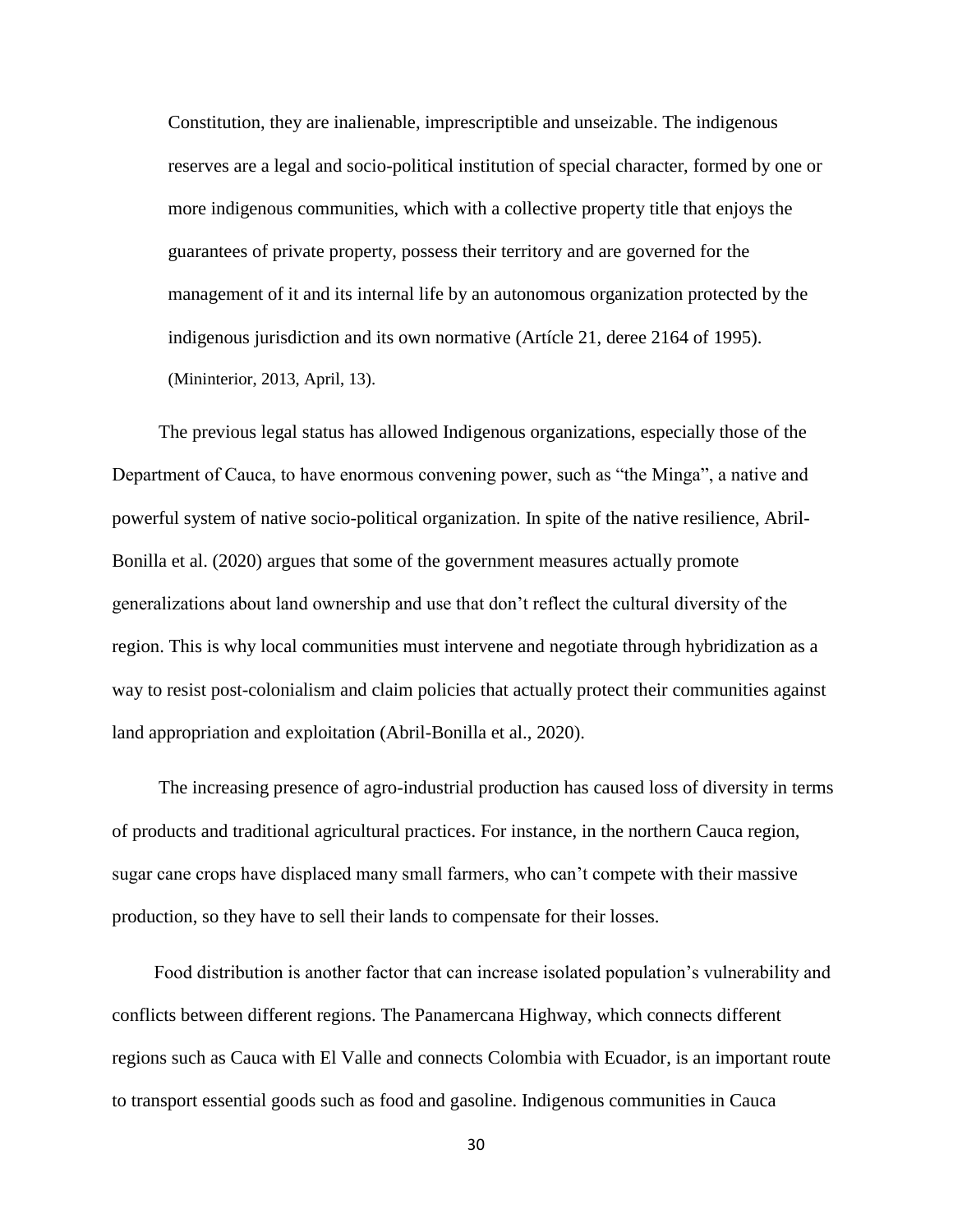recognize the importance of the Panamericana Highway, which is why they have blocked it several times to claim their territorial and cultural rights; when this happens the food distribution from Cauca to El Valle and Cali gets interrupted creating real distress in the City's commerce.

The Cauca is a department of the Republic of Colombia. Divided into 41 municipalities and into 5 provinces: Center, North, West, East and South. The department of Cauca is crossed by the Pan-American Highway from north to south and communicates with the departments of Valle del Cauca and Nariño, through the Popayá - La Plata highway it communicates with the department of Huila. All of the municipalities with the exception of Guapi and Timbiquí are connected by road to each other and to Popayán, which in turn is connected to the main cities of the country. (Instituto Nacional de Vias [Invias], 2021)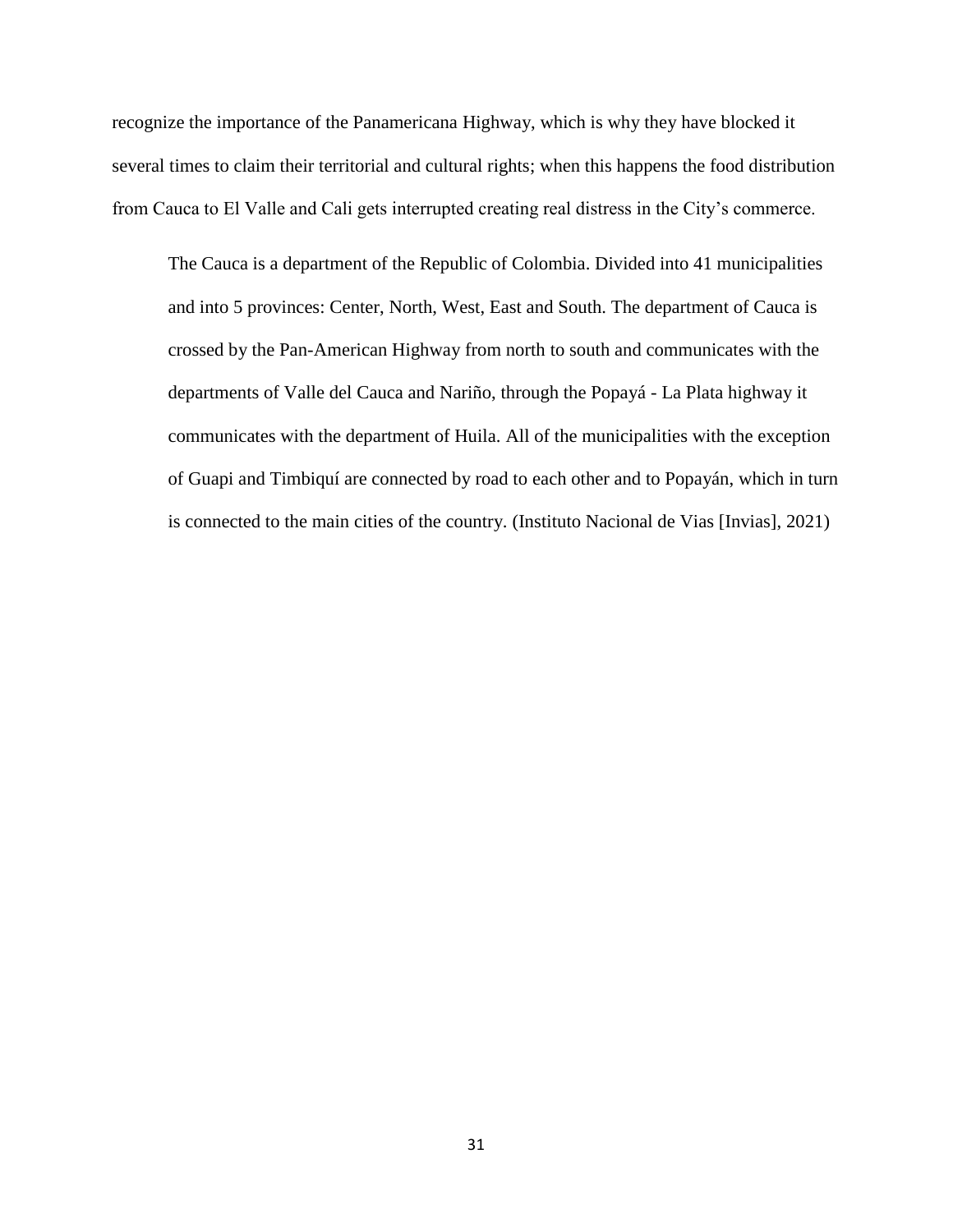

Figure 2. Road map of Cauca Department (Invias, 2021)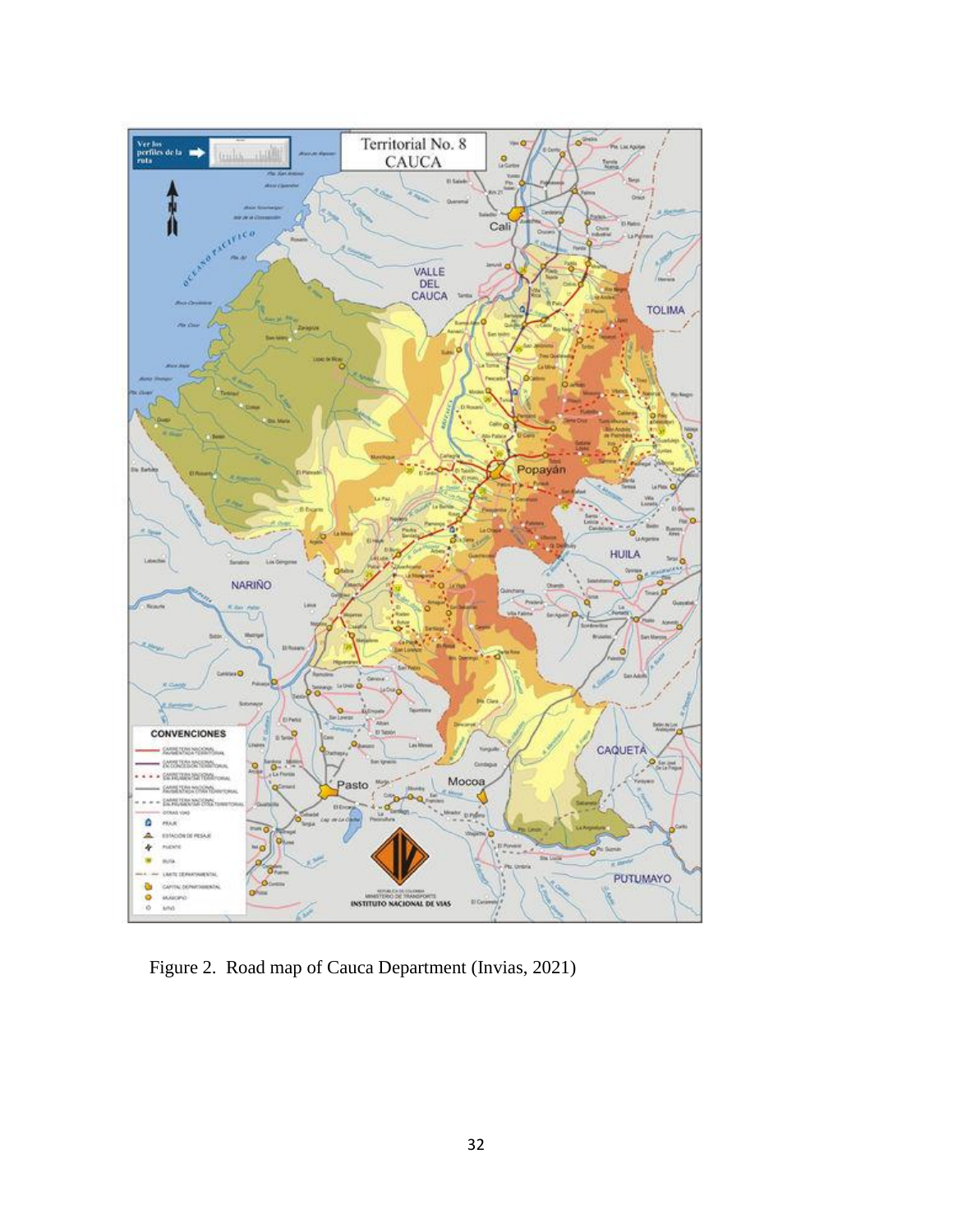*Table 2. Highway conventions table, extracted from road map of Cauca Department (Invias, 2021)*



 The Panamericana Highway showed in purple in Cauca's road map as a National Highway in Territorial Concession, crosses through the department from the north where the Valle del Cauca's department ends and it reaches the department's capital Popayan. After crossing through Popayan the highway is marked as Territorial Paved National Highway in red until it reaches the Nariño department in the south. As observed in the map, most of the highways that reach other spreading municipalities are connected to the Panamericana Highway and are marked as Unpaved National Highways, meaning that the conditions of the roads might not allow timely and sufficient food distribution.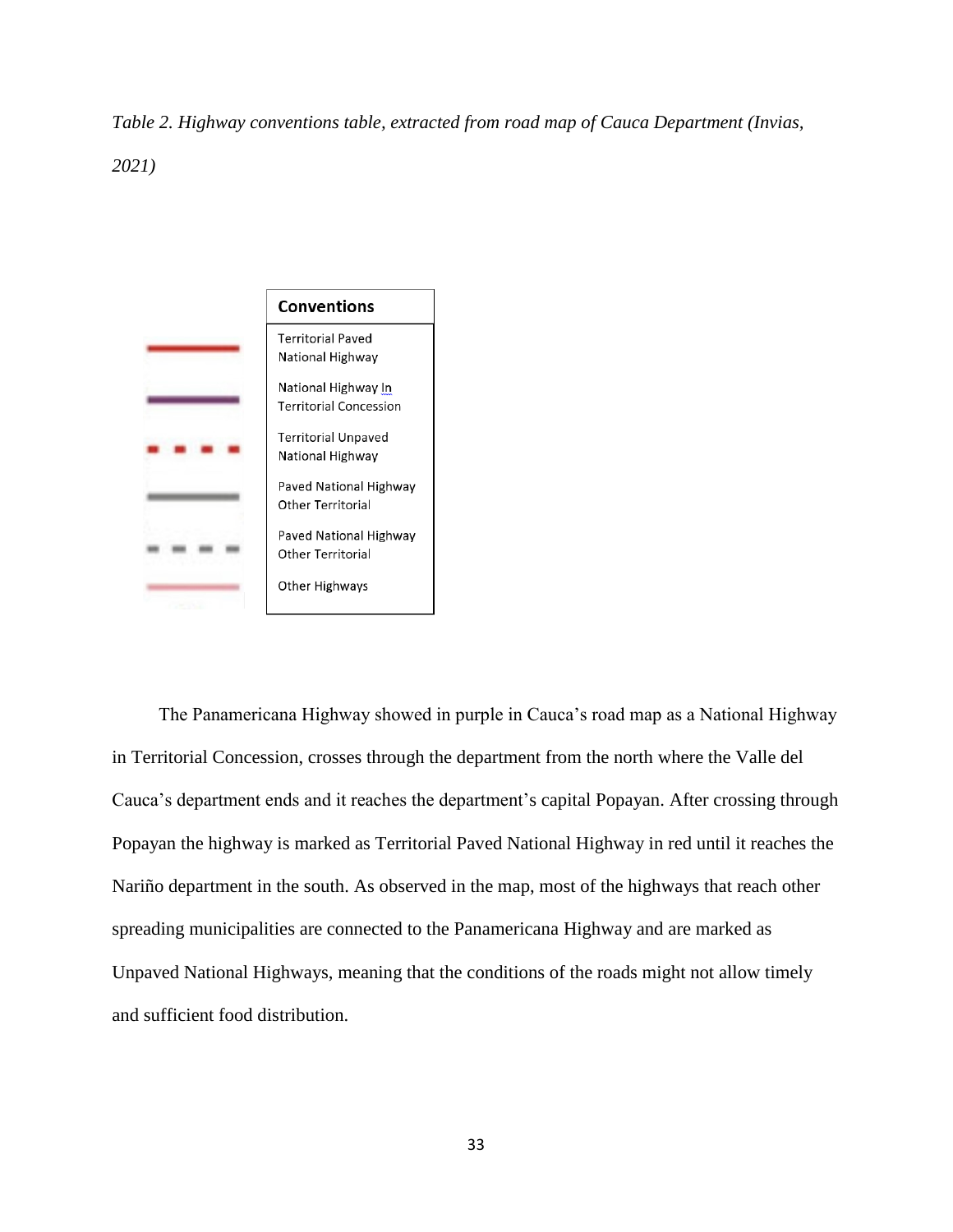Because of the great proximity between Cauca and a large city such as Cali, the social turbulence has a direct impact on the cities' residents. During the blockages in May of 2019, Cali's biggest wholesale central lost more than 4.500 tons of food that couldn't reach the city. (El Pais, 2020, April, 11). But, despite the visibility offered by the media about the consequences caused by the blockages in big cities like Cali, there is little to no coverage about the deficient food distribution systems in isolated regions of the country. According to the Food and Agriculture Organization in Colombia, there are systemic problems that make food less accessible to certain populations. The combination of poor infrastructure and lack governmental policies that regulate effective and equitable food distribution, creates unstable food systems around the country, especially among rural populations:

Currently, one of the major causes of food insecurity in Colombia lies not so much in food shortages, but in the inability to access it. Part of the explanation is due to the low income level of vulnerable populations, which is exacerbated by the dysfunctions of the agro-food systems related to the supply and distribution of food, which on many occasions generates notable and unjustified increases in prices. (Food and Agriculture Organization [FAO] in Colombia. 2015). (Mi traduccion)

 This also demonstrates that small local producers, which include family agriculture, agroecological movements and Indigenous communities, are fundamental to fill the gaps that the current agro industrial food system leaves behind to increase profits. As explained above, it is fundamental to involve local communities when implementing policies that could jeopardize their needs and way of life. Even, when urban growth seems to be inevitable, the rural population still plays a fundamental role in Cauca's economy, environmental protection and food security. Cauca's diversity is not just one of its strengths, it's central to its social and political structure.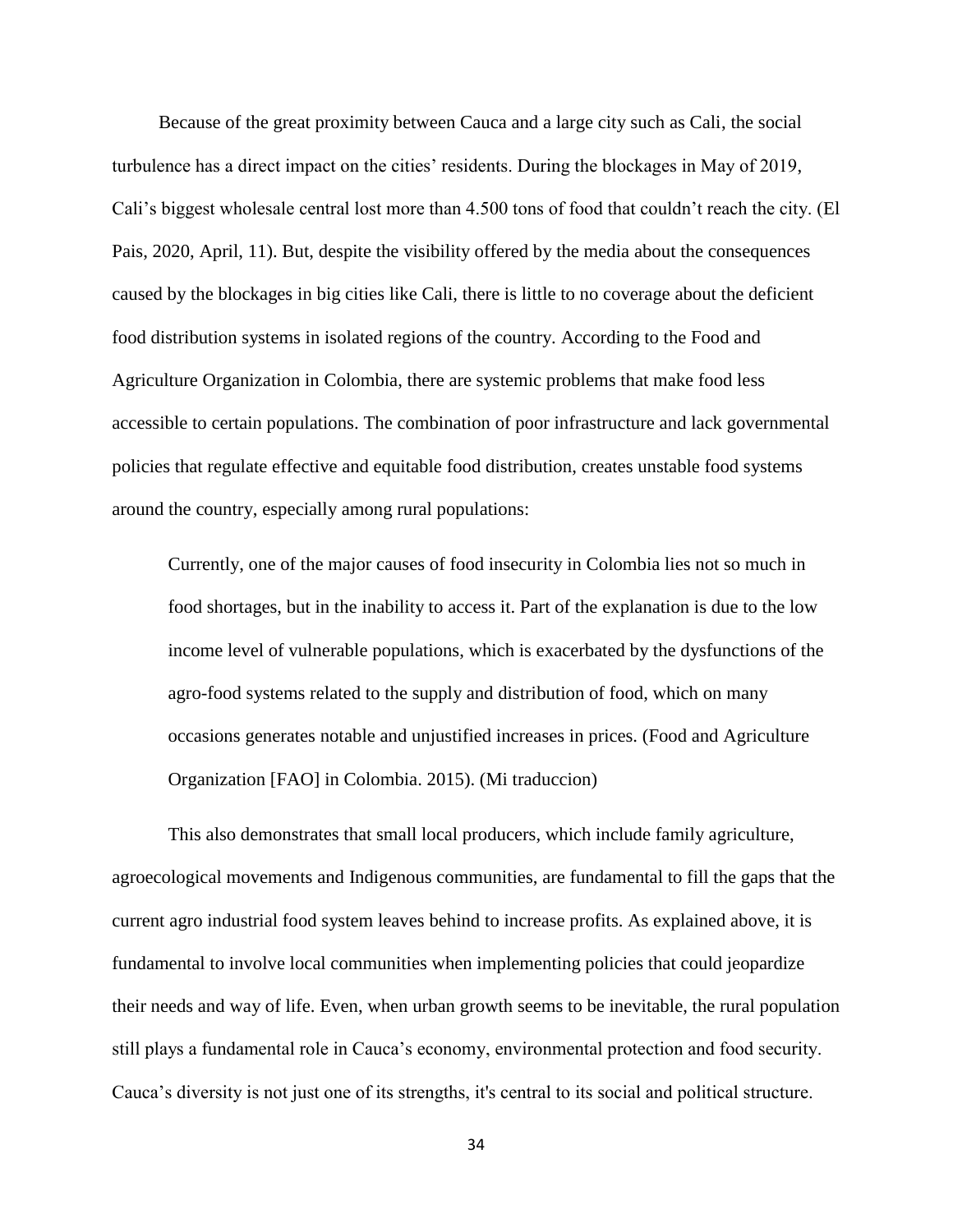## **Chapter 4:**

#### **Forms of resistance and alternative food production**

In Colombia, there have been several agro ecological initiatives that work through support networks that in some cases are able to extend through different regions, building new communities and strengthening food sovereignty. Some of them consist of developing educational projects to exchange knowledge, others focus on political action and some of the most prominent initiatives have established food markets where local producers and consumers support each other (Acevedo & Jimenez, 2019).

In this chapter, I will summarize some of the agroecological experiences that have been developed recently in Colombia and in the Cauca region.

# **4.1** *Collaborative learning and food governance*

 Both the government and independent organizations in Colombia have already worked on strategies to support small farmers, so they can develop their business and break the poverty cycle. One case in Cauca is the Learning Routes Program developed by the Colombian government in alliance with PADEMER (Support Project for the Development of Rural Micro enterprise) and PROCASUR. These collaborative enterprises intend to connect successful rural micro entrepreneurs with small producers, in vulnerable rural areas. During several weeks, the more experienced and successful rural entrepreneurs, chosen by the program, carry out workshops in different locations within a region, traveling through an established route (Muñoz, 2008). It is hard to tell whether these kinds of programs have worked since there are not available resources that offer updates.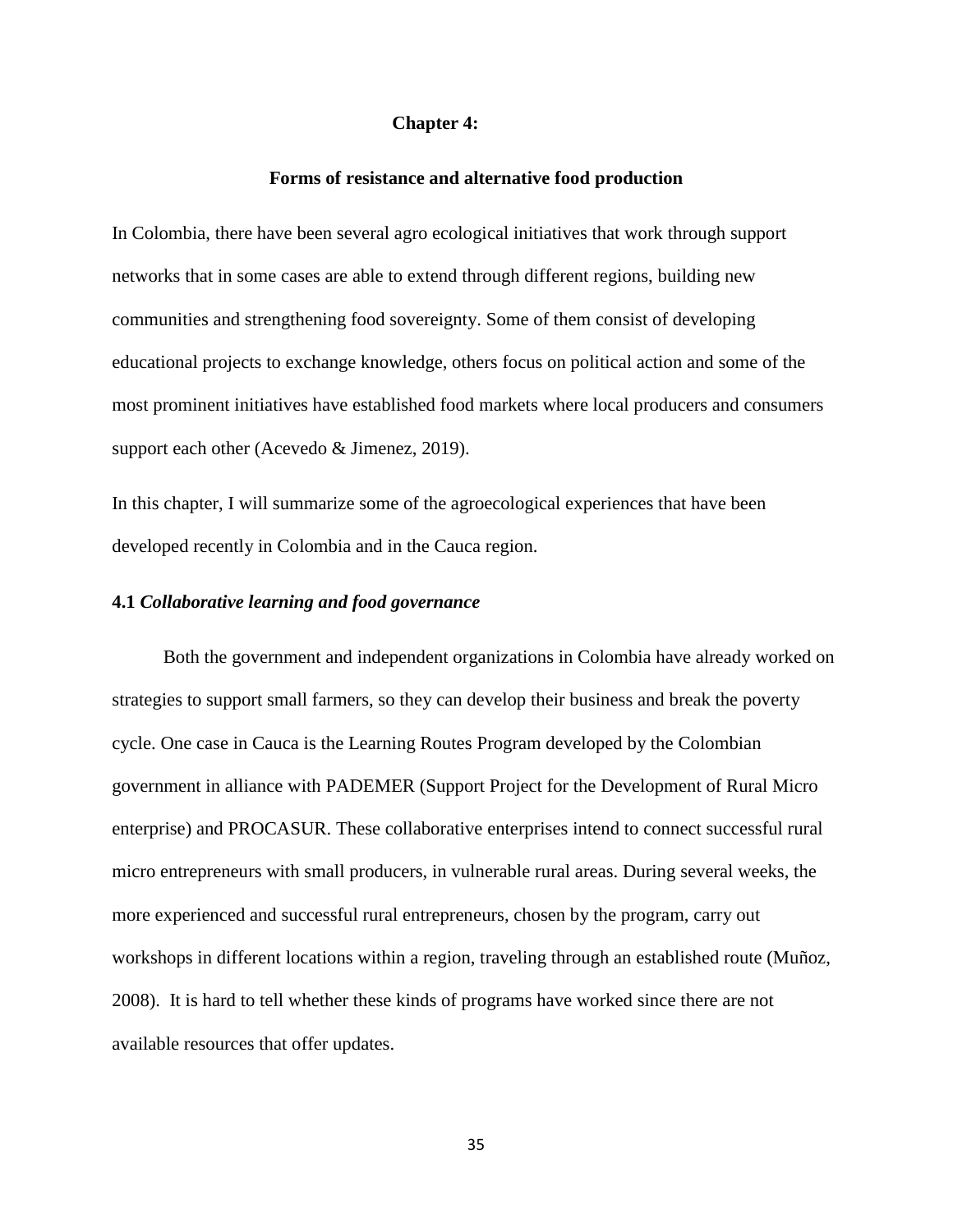In her article *Food governance in Territorial Short Food Supply Chains,* Reina-Usuga shows, through her research, how reflective governance allows transparent and democratic discussions about alternative food production, empowering small producers and facilitating collaboration between Territorial Short Supply Chains (TSFSR), (Reina-Usuga, 2020). These local chains of distribution allow local producers to have further control over their commercial decisions and create stronger alliances with other producers in nearby regions.

 These two approaches bring some relevant issues such as the value of information and collaboration among farmers. Nonetheless, the first sets an established system, limiting the participant's agency and leading the participants to adopt production strategies that might not be environmentally sustainable or that do not take into account local practices. While reflective governance builds independent communities who have the potential to challenge unsustainable food production by creating strategies that work in accordance with each territories' interests and values (Reina-Usuga, 2020).

# **4.2** *The debate about food security and food sovereignty*

 During 2020 and 2021, the Covid-19 pandemic has intensified already alarming levels of malnutrition and food insecurity in Colombia. In 2015, the Colombian Institute of Family Wellness ICBF and the National Health Institute determined that 54.2% of the Colombian population suffers from food insecurity and among indigenous and black communities the numbers rise to 77% and 68.9% respectively (Fuentes, p. 44, 2021). The food crisis caused by the Covid-19 pandemic has raised new questions and international debates about the effectiveness of current food systems. In Colombia, recent law proposals and the reformulation of previous laws have insisted on bringing more institutional support to small farmers, Indigenous and Black communities to help them build stronger food production and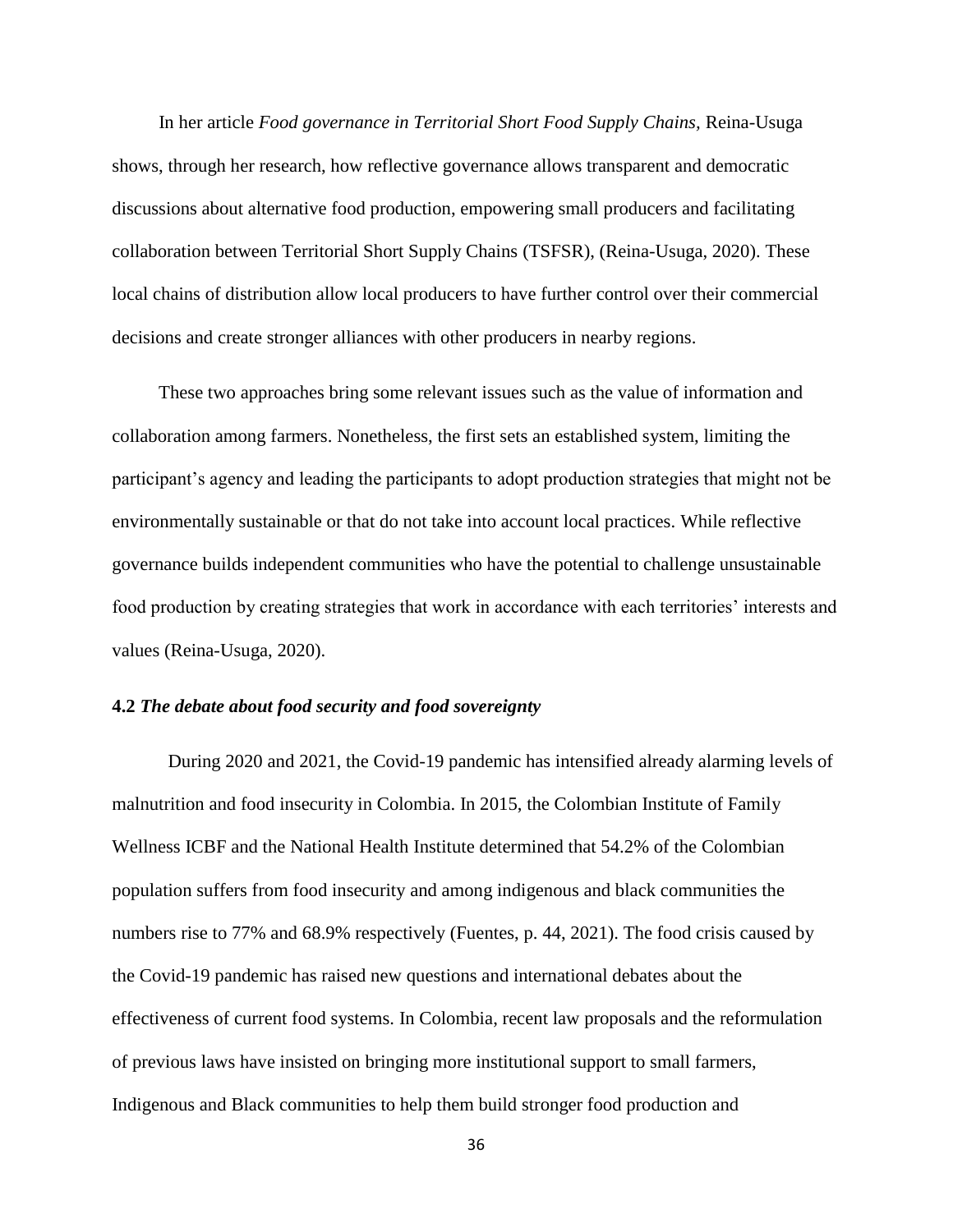commercialization, but also to facilitate food sovereignty. Furthermore, these new laws would encourage and support ecological food production implementing a new food political landscape, which covers social and environmental goals (Fuentes, 2021). Indigenous communities have started new debates about the importance of implementing policies and communal projects that allow food sovereignty and autonomy that go beyond paternalistic global approaches that seek to fix food insecurity without considering the needs of local indigenous practices and cultural heritage. Indigenous communities in Colombia and in the Cauca region are constantly working to protect their cultural heritage which has been polluted by external products such as processed canned food, sodas and commercial alcohol, damaging their youth's health and distorting their values around food and its production (FAO, 2016). Furthermore, food sovereignty protects national and local food producers from external global market forces that make prices fluctuate, creating uncertainty and leaving local producers in a constant state of vulnerability. Therefore, implementing policies that not only seek to fight food insecurity, but also protect territorial and food sovereignty is essential to accomplish social justice.

 These improved proposals promise to bring a better future to the rural population, but the actual implementation of previous laws, which intended to benefit small farmers, have always been limited. Diverse initiatives, by independent and local institutions, to support small producers through collaboration and training, have appeared in this complex horizon. Such is the case of the Indigenous Nasa community in the Cauca Yaquiva Reserve, where the local community has implemented the "Plan de Vida", a community tool within Indigenous communities that is used to implement strategies to negotiate with non-indigenous communities and retain their territorial and cultural independence (Franco, 2018). Within the Yaquiva Reserve, the Plan de Vida has implemented ethnic educational tools to preserve cultural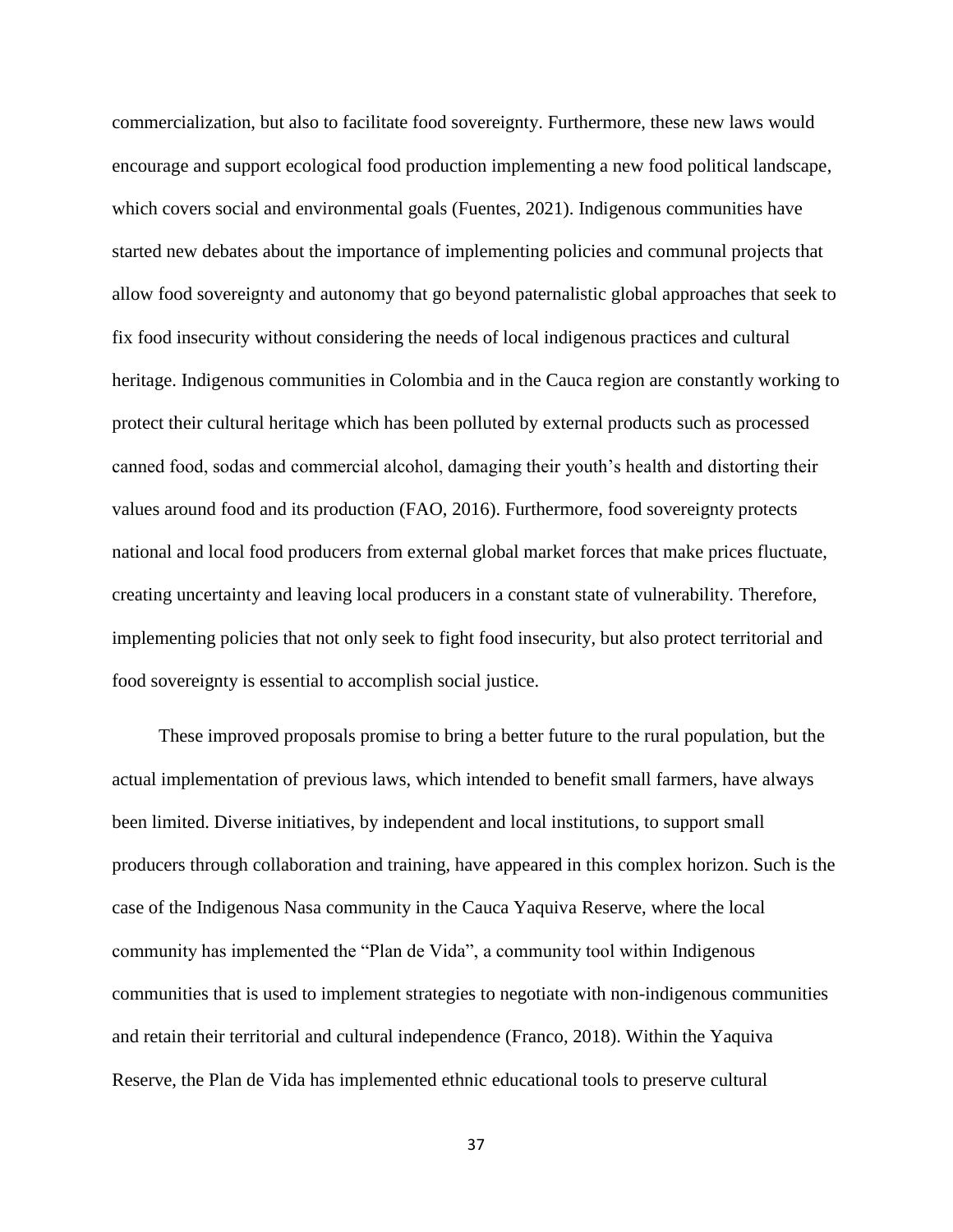knowledge about sustainable agricultural practices that work in harmony with the environment, their cosmovision and their territory. Although these communities have become dependent and still work on cash crops such as coffee, sugar cane and banana, they have been able to maintain subsistence crops without the use of chemicals or pesticides and with larger diversity, which includes different varieties of beans, potatoes, onion, cabbage and more. Mostly women and children work on these subsistence crops, which maintain Indigenous traditional agricultural practices, such as crop rotation and burn (Franco, 2018). According to the ICAN, there are 102 Indigenous communities in Colombia, each one with unique food systems and practices, but many of them share agricultural techniques that work in accordance with the local ecosystem and promote commercial self-sufficiency through local markets, but especially through traditional practices such as barter (FAO, 2016). Such initiatives are a good example of how agroecology can work, both as a practice and a social movement, in coherence with real food sovereignty. Indigenous communities understand that food production is inherently linked with territorial governance and cultural preservation. There cannot be real social development among indigenous communities without sustainable practices that protect their environment (FAO, 2016).

# **4.3** *Agroecological markets*

 The neighbor Department Valle del Cauca has developed several initiatives surrounding agroecology that have impacted communities in the northern region of the Cauca Department. Some initiatives have included educational programs such as the "Tutorial Learning System'' SAT which promoted the education of Colombian Afro-descendent youth to incentive rural wellbeing and technical knowledge on sustainable agriculture. The most influential initiative might be Red MAC, the (Agroecological Markets Network from Valle del Cauca). This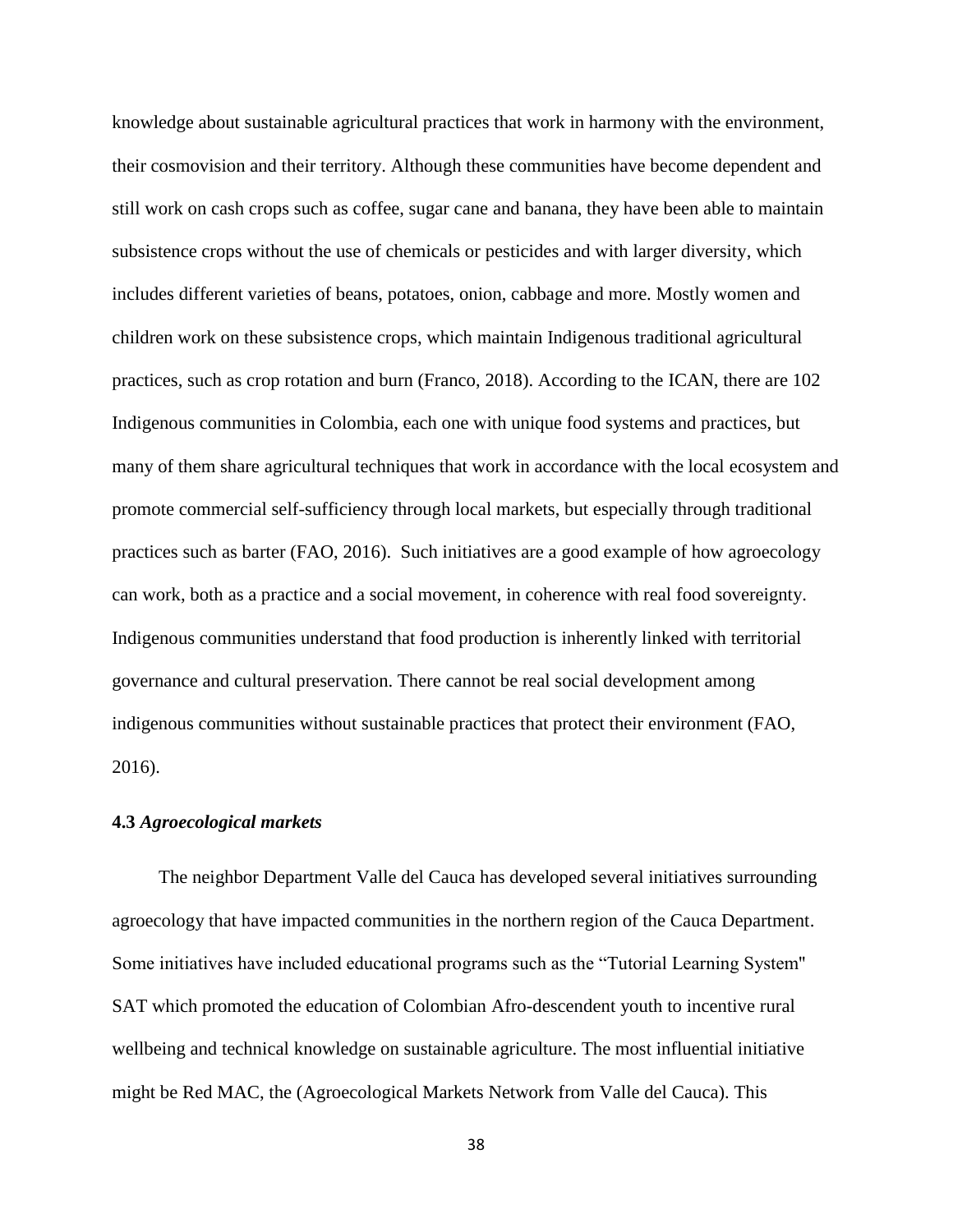outstanding organization has been able to establish several markets in Valle del Cauca and the Cauca Departments offering a space to many local producers that use local agroecological practices to sell good quality products in the region (T. Leon-Sicard et al, 2015). Something that makes Red MAC particularly interesting, beyond the unique network that it has created, is that it also promotes independence from the global certification process through the "Participatory Guarantee System" (SPG), an initiative designed to create solidarity between producers, consumers and entities that support agroecology. The SPG is basically a contract based on trust and credibility between producers and consumers in which the certification process is not necessary to label a product as organic or ecological (Red MAC, 2021). By implementing this system, Red MAC is not only promoting food sovereignty, but helping local producers that might not be able to commercialize their products, because they don't have the resources or support to go through a certification process. This strategy also allows Indigenous communities, small local farmers and Afro-descendant communities to keep their authenticity without relying on a global market that imposes notions of what is considered "organic" or "ecological" and limits the diversity of products that can be commercialized based on the demand from rich countries.

 Another interesting initiative in Cauca has been the Web of Organic Food Producers in Cauca supported by the CRC (Autonomous Regional Corporation of Cauca). This project has allowed more than 80 community leaders to implement organic food production in the region, supported with technical and commercial knowledge (CRC, 2018, 11, 28). The goal is to promote clean and sustainable businesses with organic food production and improve consumption habits among Cauca's population. It is important to note that the term "organic agriculture" follows certain international standards that might not be in line with other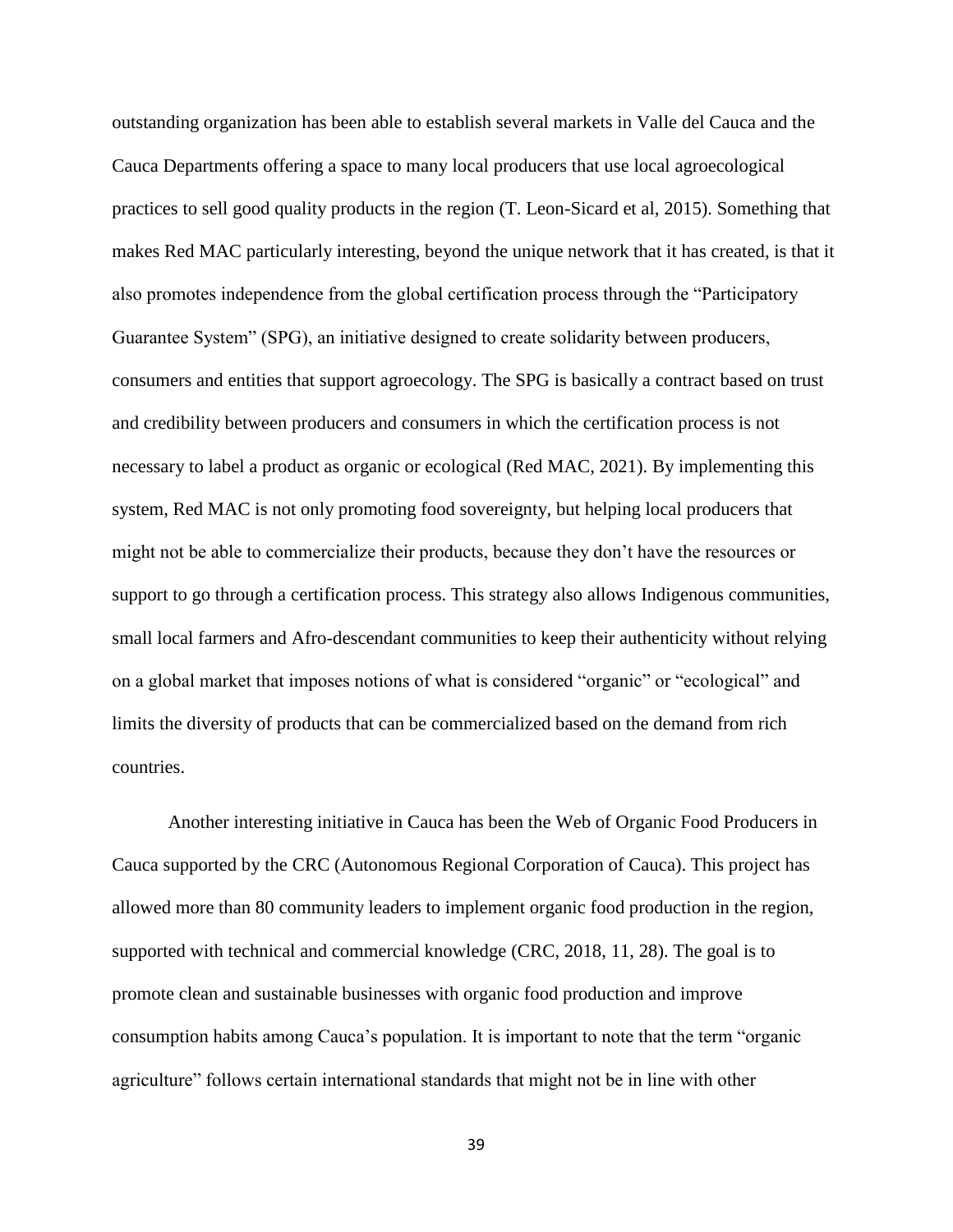sustainable local practices. Many organizations and academic articles in Colombia prefer to use the broader term "ecological agriculture" which might or might not follow organic agriculture international standards and practices, these might be more aligned with agroecology in terms of food governance.

In many Colombian articles and academic articles the term "traditional agriculture" mostly refers to more industrialized agriculture, which became dominant after the Green Revolution. Unfortunately, by working closely with the Colombian Agricultural Ministry, the initiatives that seek to support local producers and markets through the CRC are still dependent on national and international regulations including certifications and tend to promote technical innovation that prioritize productivity over social and environmental justice. In the section about "clean production and green markets" the CRC web page proclaims:

In the case of agriculture, it is important to include the concept of Modern, Sustainable, Profitable and High Productivity Agriculture as an operating arm and frame of reference, as an effective way to contribute to the preservation of life and the environment. To improve the environmental performance of productive sectors, various governments around the world promote cleaner production as a complementary strategy to regulatory instruments. (CRC, 2021, November, 28).

# **4.4** *The limits and conflicts of land use*

 Many of these projects' success depend on land distribution policies which might put pressure over producers and landowners. According to the Agriculture and rural development Ministry, there are big portions of land in the Cauca region, which cause "usage conflicts"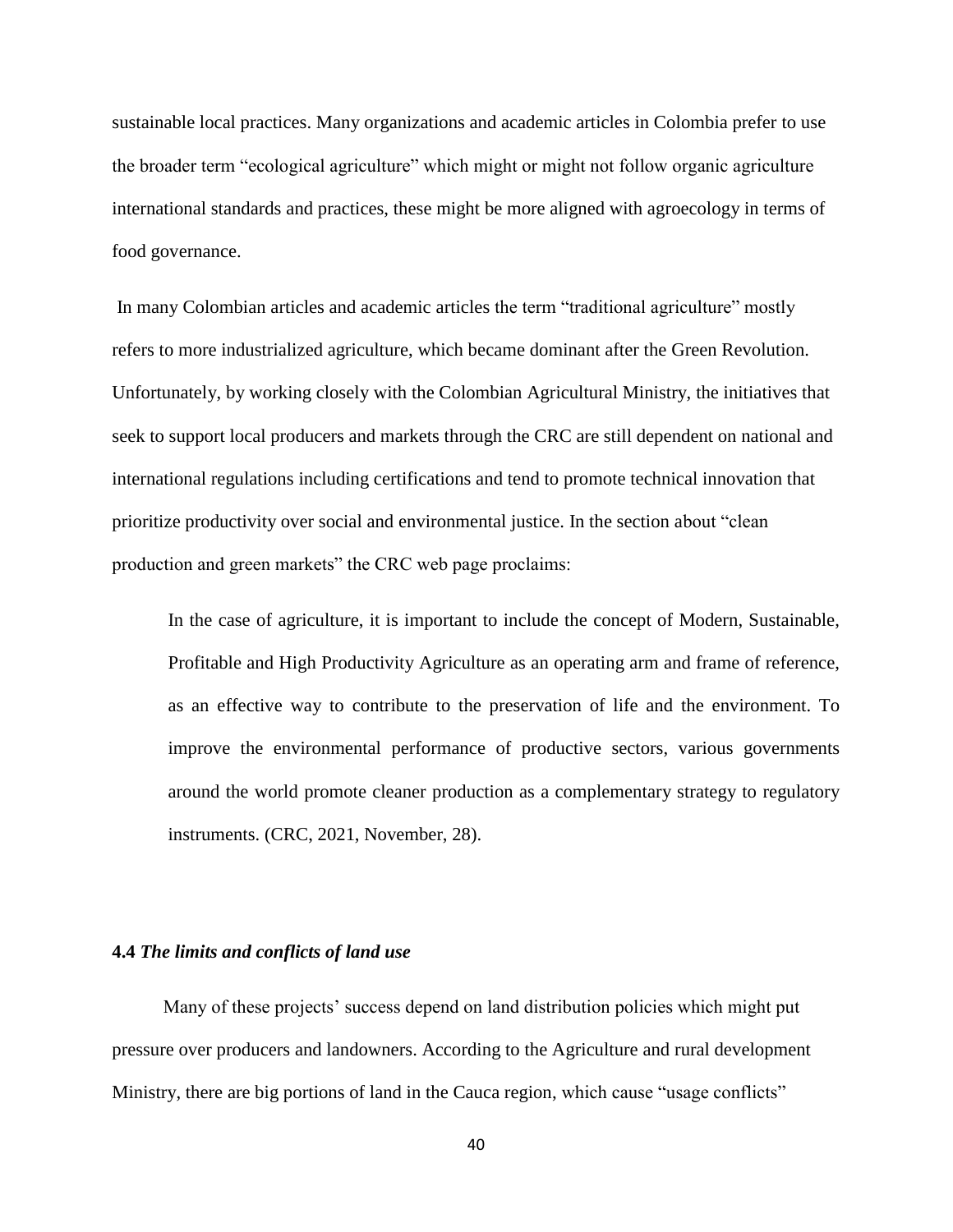related either to over-use of land 25% or sub-use of land 5% (Min Agricultura, p. 13, 2013). The Popayán municipality, where the biggest urban center is located, suffers from severe over-use of land 37% on land with usage of vocation for production and protection. However, only 25% of the land is considered to have adequate use or without conflict, this should be an indicator of the effect of urban demand of food over land usage, specifically the demand for industrialized food production. Compared with a municipality with smaller urban areas like Piendamo, which only has 17% or overuse land usage conflict and 53% or land with adequate use or without conflict (Min Agricultura, p. 11, 2013), Popayan has more intensive land usage negatively impacting preservation and sustainability. It would be interesting to see if within the areas which are of "adequate use" or without conflict there can be found sustainable or organic food production.

 Land distribution has been problematic for many decades in Colombia, and especially in Cauca. This is due to violent conflicts, drug trafficking and political or commercial interests that go against local community's interests. Nevertheless, local production from small farmers still has a presence in urban areas such as Cauca's capital Popayán. Because of the long history of cultural and racial diversity, Indigenous communities in Cauca have a huge influence over the political and cultural landscape in Cauca and protecting traditional food production and land preservation has been a big part of their political agenda.

 Small producers or "family agriculture" has also been important for Colombia's local economies and constitute a large part of the social fabric in the Colombian countryside. Nonetheless, despite their resilience against violent conflicts and dominant large producers, State policies have failed to effectively protect landowners leaving small producers vulnerable to land grabbing and displacement (Meynard, 2015). The term family agriculture doesn't have an official definition, but it mainly refers to small scale agriculture and communal labor practices.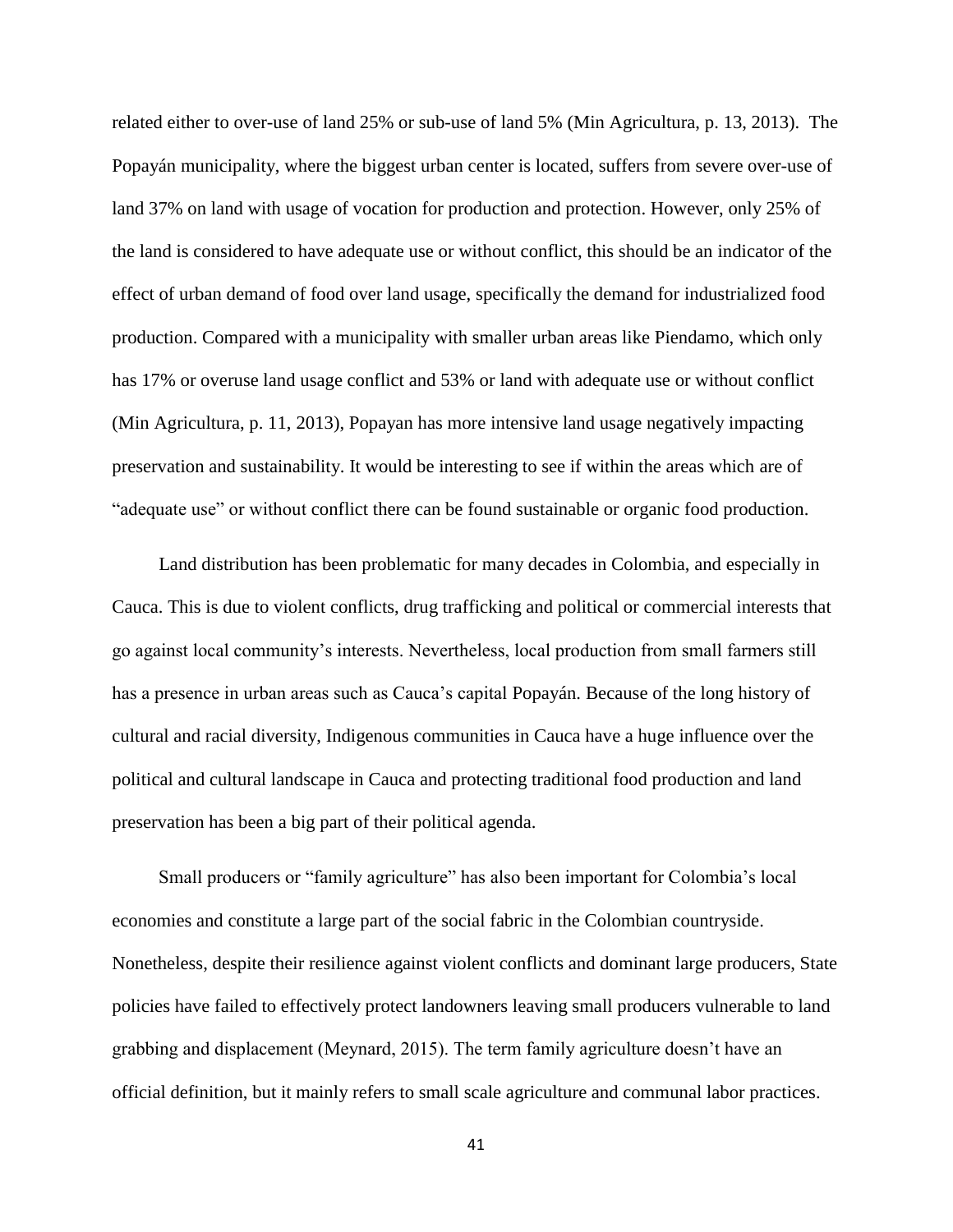Although, it is not always directly related to agroecological practices it is part of its core, since most traditional practices sustained by the rural population exist within family agriculture. Currently rural social movements are fighting to reverse the process of family agriculture elimination that the Green Revolution set in motion by demanding the proper state measures to protect and support their production. After all, despite the adverse circumstances that the rural population endures, the agrarian 2014 census estimated that 81% agricultural production units are of 10 hectares or less (Acevedo & Jimenez p. 16, 2019).

Even when communities have been able to stay in their territories through resistance and political action, economic pressures have pushed them to rely on unsustainable agricultural practices. This is the case of the high mountain ecosystem in Cauca Puracé, a municipality where the Indigenous community has fought for generations to maintain their Cosmo vision and protect the fragile ecosystem where they live. Despite their efforts to keep sustainable agricultural methods, which have been used since pre-Columbian times to increase the soil resilience, such as rotary crops, intensive agricultural; practices such as monoculture and the use of chemicals and pesticides have deteriorated the soil and endangered the high mountain ecosystem which is essential for the water retention of the region (Ruiz et al., 2015).

 Some institutional efforts from the Administrative Unit of National Parks and the Indigenous Council have capacitated the local population in the use of organic food production through the use of organic fertilizers. Such initiatives could greatly benefit these communities, since it would increase their products' value, and would allow a sustainable and clean agriculture (Ruiz et al., 2015). In spite of the clear benefits of organic and ecological agriculture, the sustained dependency of local communities on chemicals, pesticides and the increasing demand of the local and global market, has prevented more sustainable practices from becoming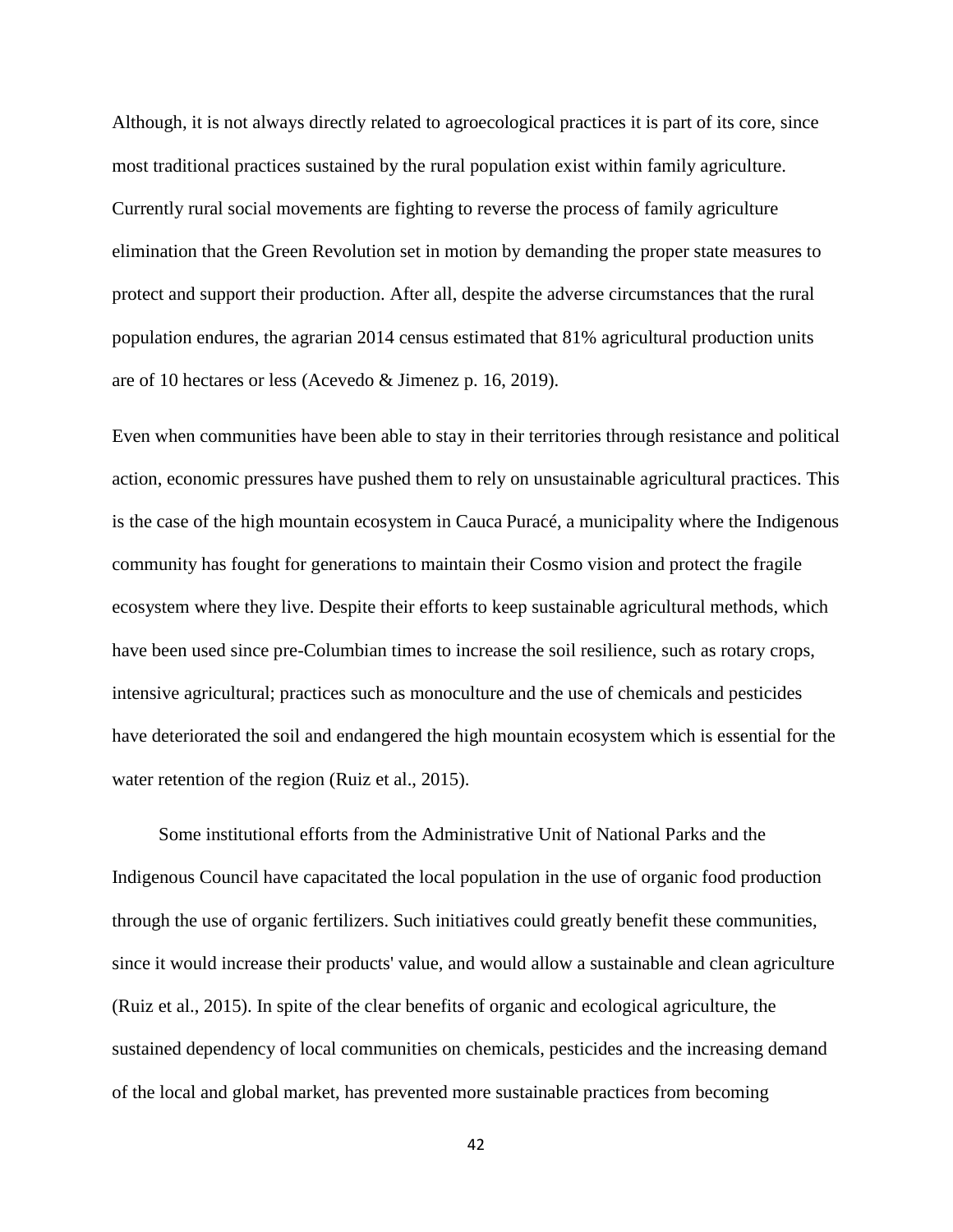consolidated. The limited and inconsistent institutional support to make this transition possible has also been a major factor to maintain traditional agriculture as the dominant practice in the region.

## **4.5 The** *Colombian Network of Organic Agriculture* **,** *Recab*

 There have been widespread movements to promote ecological agriculture in different regions in Colombia; one of the most relevant projects has been The Colombian Network of Organic Agriculture (Recab). Since 1992 Recab has advocated for the preservation of native seeds and supported small farmers to promote organic food production. Despite many administrative challenges, the network has produced and commercialized native seeds in many Colombian regions and it's looking to expand its efforts to capacitate farmers in seed production, preservation and organic food production (Aguilar, 2020). However, on a larger scale, Recab's main goal is to achieve food sovereignty by giving farmers and local communities the resources and necessary knowledge to produce organic food on a large scale, so they can compete against commercial agro-industry to produce good quality food and employment opportunities for Colombian rural communities (Aguilar, 2020). In Cauca the network is represented by the Organic Association of Organic Producers in Cauca with its main location in Popayán.

 It is worth observing that one of Recab's main challenge has been finding farmers with enough technical knowledge to produce and preserve native seeds, this situation that can be compared to the limited capacity for Administrative Unit of National Parks and the Indigenous Council in Cauca, to capacitate Indigenous communities and local farmers to sustain an effective ecological agricultural project that has the capacity to produce sufficient food to commercialize, most of these projects are only effective to feed a household. Since such knowledge and training might not be easy to access, it is important to point out how Colombia's educational system has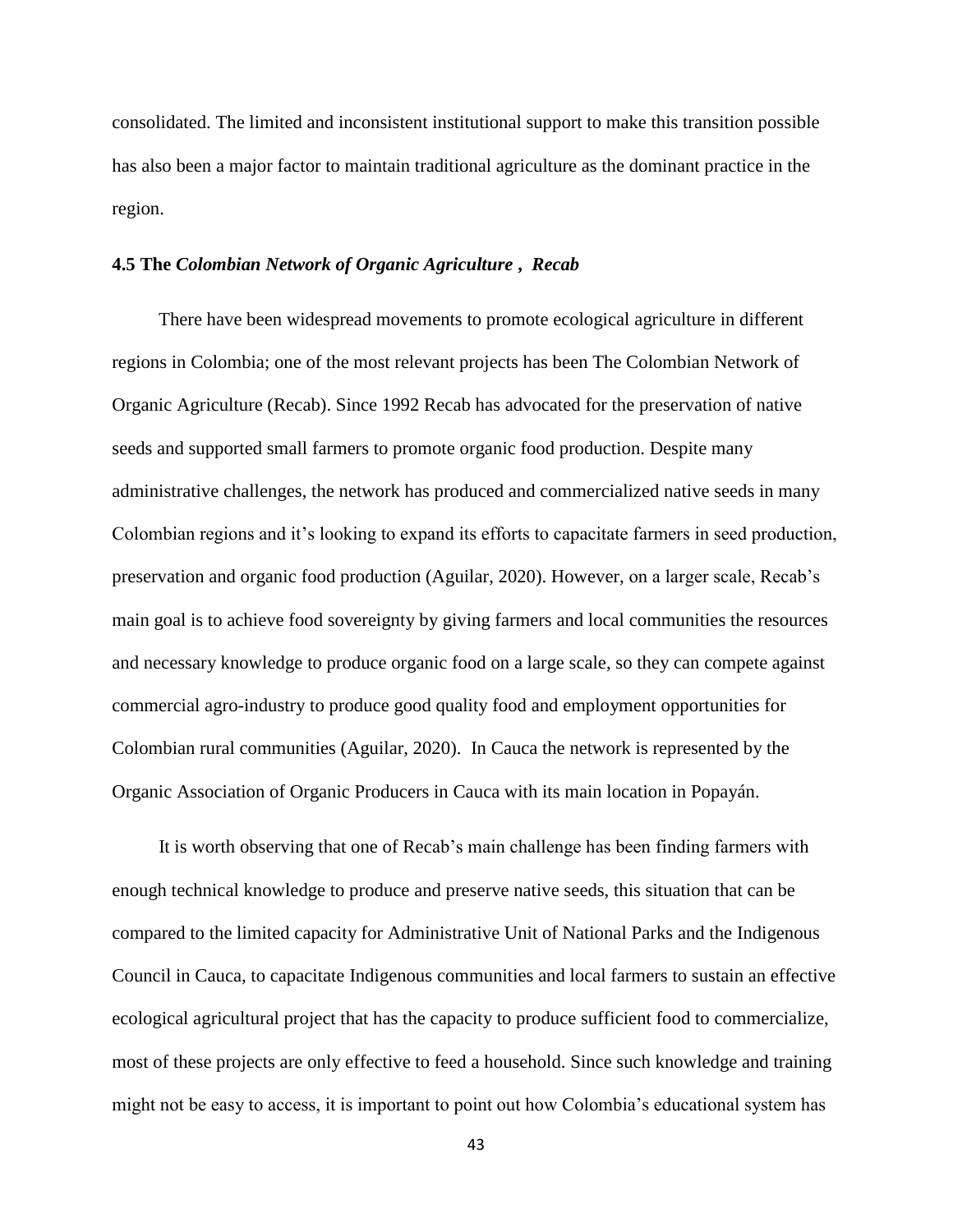failed to offer agricultural education beyond the traditional techniques that most traditional farmers use, despite its damaging social and environmental consequences. Most educational projects aimed to train farmers in alternative food production have been implemented by nonprofit organizations or independent entities within rural or Indigenous communities.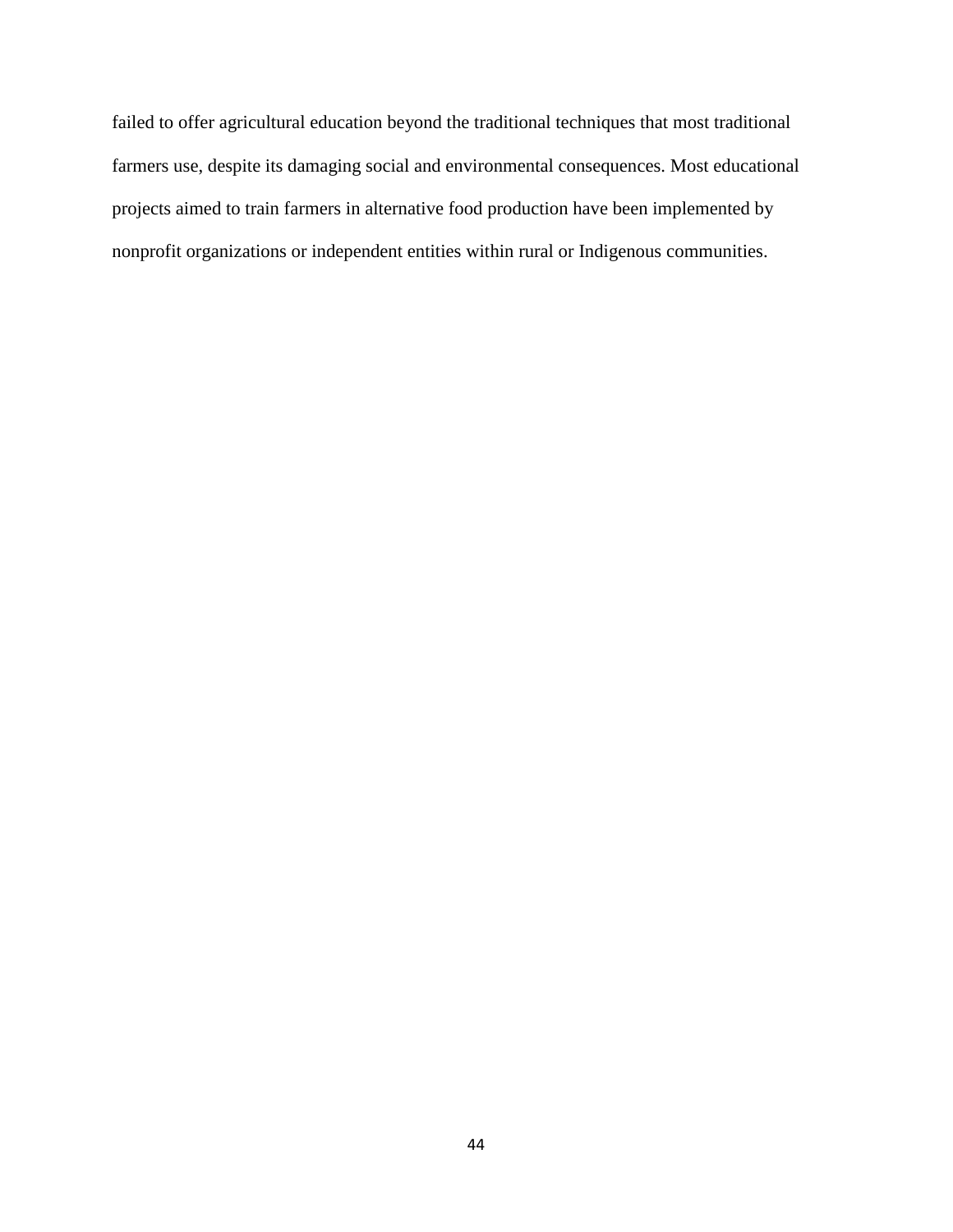## **Chapter 5:**

#### **Values around Food**

 It is not a secret that values around food are rapidly changing, cultivating the belief that going to the supermarket is the main or maybe the only effective way of finding good quality food, even when it comes to fresh and "organic "produce. Especially in urban centers, where the average consumer prioritizes convenience over health or sustainable practices, this has built a new market of delivery services that even offer prepackaged ingredients to prepare a fast meal. So, even the supermarket is losing its relevance in some parts of the Global North. For many, these new tendencies might be welcomed as the natural progression of our modern society, but very little thought is given to the structural social and cultural consequences of these new ways of distributing and commercializing food. Starting with the values that are cultivated around the process of picking, purchasing and consuming food. In this chapter, I will focus on these inquiries, starting with some global tendencies and transitioning into the different conflicting values around food that exist in Colombia and particularly in the Cauca Department.

# *5.1 Global perspective on food values*

 It seems like globalization and urbanization have played central roles in the way cultural values around food have been drastically transformed in recent history. Especially when it comes to the kind of food that is consumed and the way in which it is consumed. In a fast paced environment, where time is equivalent to money and money is equivalent to subsistence, food becomes a mechanical necessity most of the time. Even when families try to sustain traditional family meals as a sacred space to communicate and nourish family bonds, when children grow and face the many uncertainties and challenges of the modern world, having food rituals turn into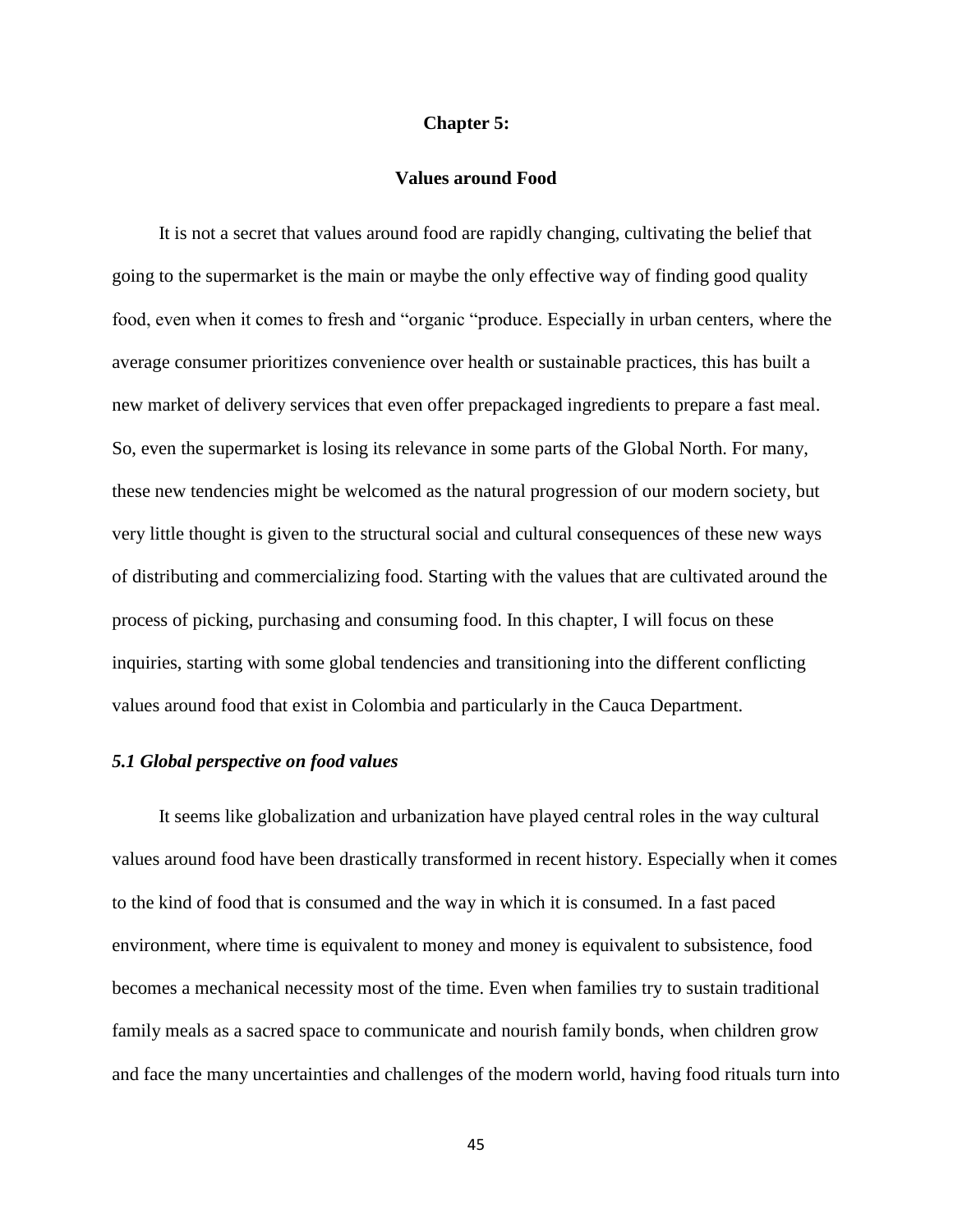rare occasional social events. This is also the case of most working class and low income families in cities where parents don't have the time to cultivate traditional knowledge or rituals around food, leaving children with limited social practices or knowledge surrounding food.

 These transitions have progressed hand in hand with colonizing development discourses that target traditional values as obstacles to progress. The proliferation of fast food restaurants and delivery services mark the way of progress globally transforming family/cultural food customs into pleasurable commodities. In this global food consumption market societies and communities have disattached themselves from the process of food production, most of us only relate with food through the last stages of purchasing, cooking and consuming food, limiting the cultural or territorial identity that the food might contain. In local communities, where the transition from traditional food production practices to the consumption of processed food happens drastically, the absence of cultural identity is felt on very deep level, this is the case of the rural community in Marialabaja, in the Colombian Caribbean, where violence, displacement and the rapid spreading of palm oil production, in the last couple of decades, has irreversibly damaged the local cultural identity. Palm oil production has wiped away the region's diversity including fruits and vegetables that were traditionally consumed by the local communities. For example, coconut, which was used to produce coconut oil, an important ingredient for the local gastronomy, almost disappeared. In the present, the local women complain about having to buy industrialized oil, since coconut oil has become so scarce: "it's so sad that we have to buy the oil that took everything from us" (Restrepo & Zuluaga p. 25, 2020)

 But, despite the progressive transformation of traditional values around food, the social structure and signifiers that are behind food consumption habits are still very complex, especially when there is a whole industry of advertising and brand competition behind each product.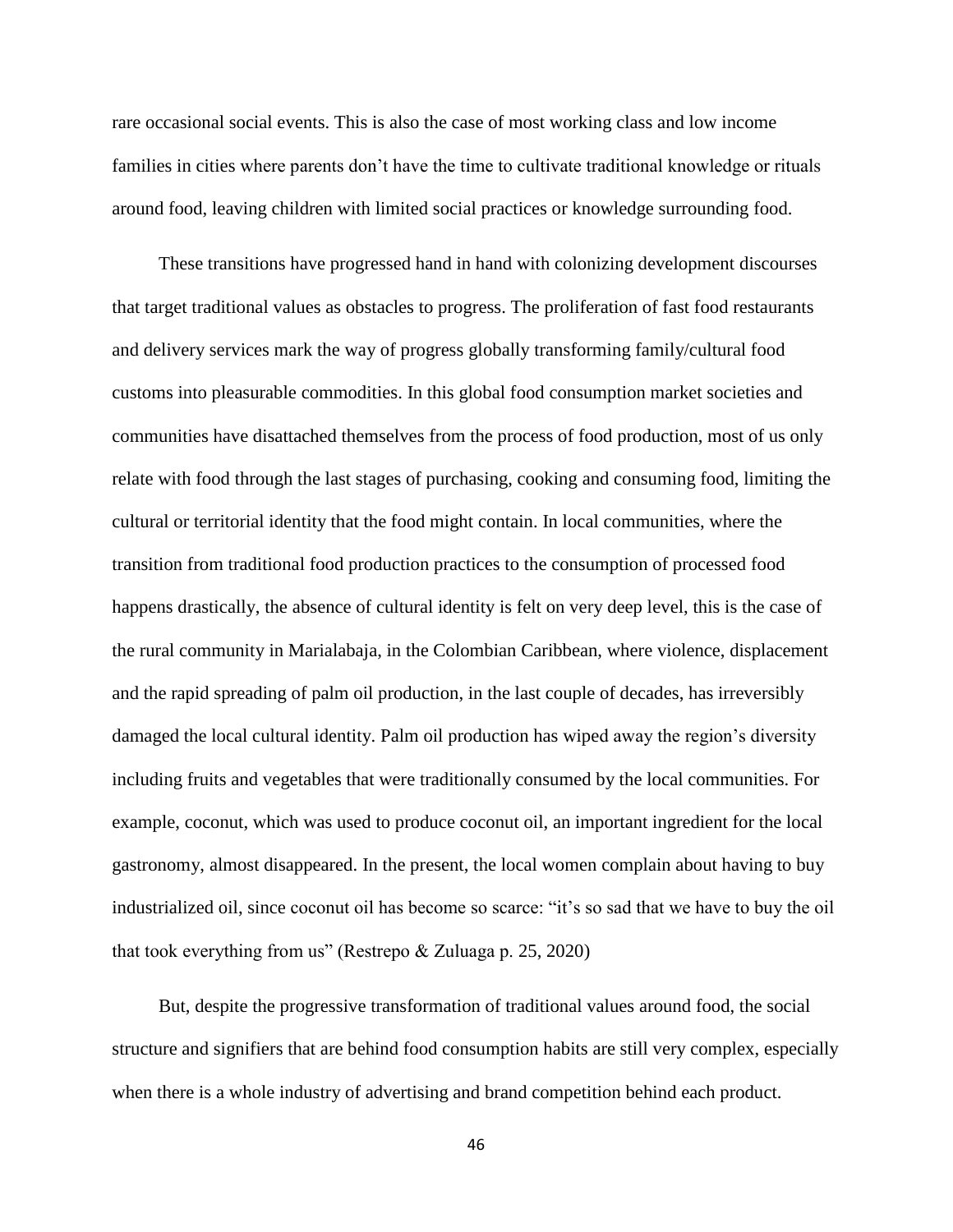According to Roland Barthes, food in itself constitutes a system of social signifiers that go beyond the price, since the price doesn't necessarily represent the food's value in particular social scenarios. An example is how in many Western societies brown or whole wheat bread is now associated with refinement, while white bread is considered more ordinary, thus the value of food is also associated with its preparation and cultural signifiers (Barthes, 2012).

# *5.2 Traditional food values in Cauca Colombia*

 Some native communities have maintained ritualistic experiences around food and traditional knowledge that intend to protect their communities' health and strengthen their unity with each other and their territories. The food systems that these Indigenous communities have managed to sustain exist in harmony with their belief system, but also with their immediate and surrounding environments such as urban centers to commercialize surplus production:

The different configurations of indigenous food systems are determined by land tenure, biological supply of thermal floors, exchange possibilities with other communities and the proximity to urban centers. These food systems were formed for their self-sufficiency by various societies using balanced relationship strategies with biodiversity, surplus production for exchange and sale in local markets, barter being the essential model of exchange for the provision of food. (FAO in Colombia, p. 45, 2015)

Many practices that allowed the process and preservation of food, such as sun dehydration techniques or the use of salt to preserve meats, have been endangered by the introduction of technologies and products.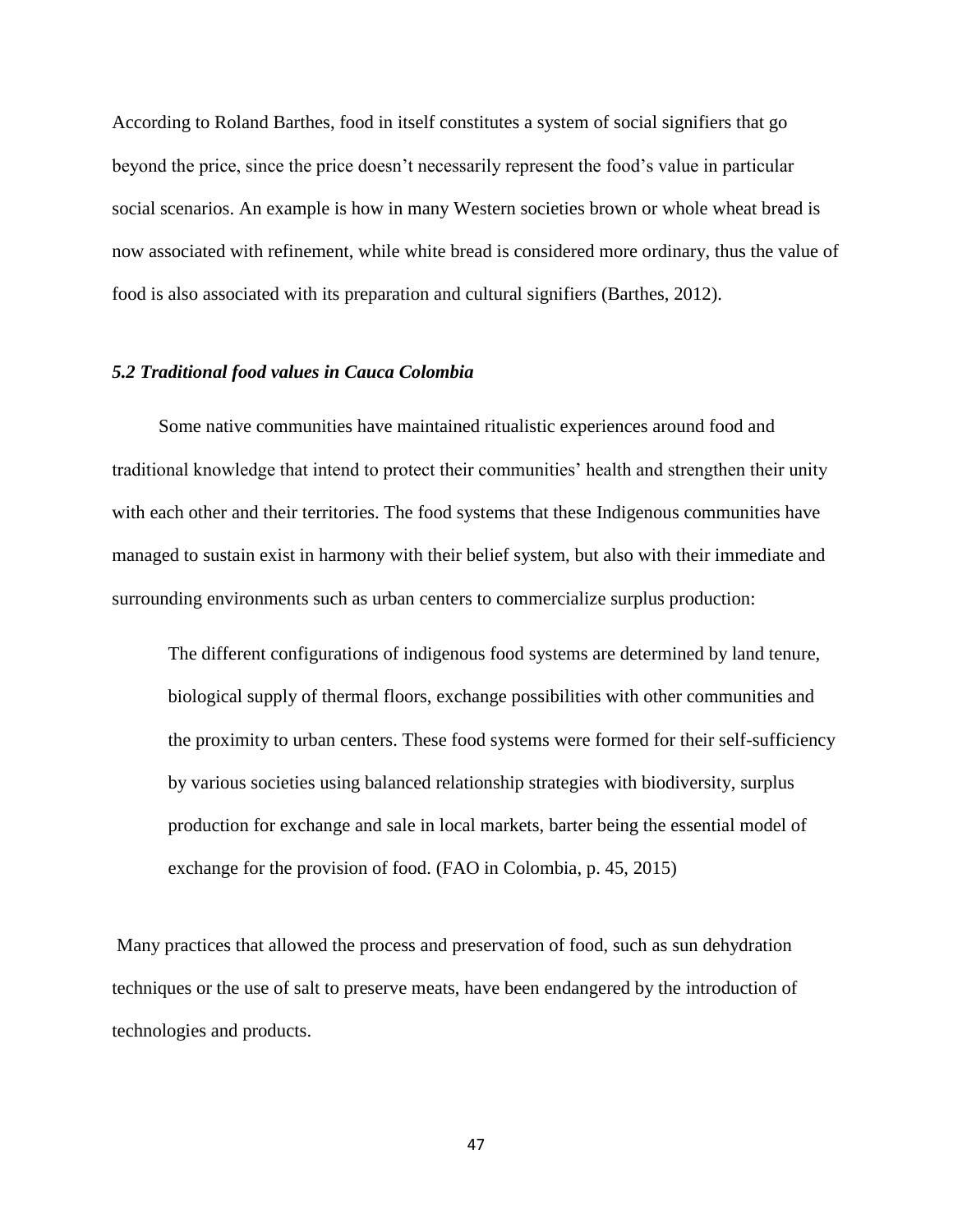However, it is not possible to talk about traditional agroecological practices and food values in the Cauca region without talking about the Nasa community. The Nasa forms the most politically active and organized community, their cultural influence over the territory is notable, especially in Tierradentro, a region mainly occupied by the Nasa Community located in the Paez and Inza municipalities that have 21 reserves. Because of their cultural and territorial autonomy, the Nasa community has been able to preserve traditional agroecological practices that are intimately related to their food and territorial sovereignty, moreover their cosmovision and cultural heritage is also present in the way corn, tubers and rhizomes are grown creating a agroecosystem (Sanabria, 2001).

Olga Lucia Sanabria Diago, a biologist from the Cauca University, worked with Tierradentro's Nasa Indigenous communities during the 1990's, to understand how these communities work on agro-ecosystems. She collected information about traditional agricultural practices through oral history within the community and evaluated how their social movement for territorial and cultural autonomy has been built through their relationship with their land, which includes agriculture, traditional medicine and a cosmovision that includes their territory as a living force. (Sanabria, 2001):

We start from the recognition of Tierradentro, as a geographical, ecological and cultural unit, -locally called kiwe or territory-, as a place of settlement and defense of the Nasa people. In the territory, the spatial and cosmological relationships that order, distribute and govern the forms of access to the cultural attributes of plant resources are brought together. (Sanabria, p. 25, 2001) (Mi traduccion)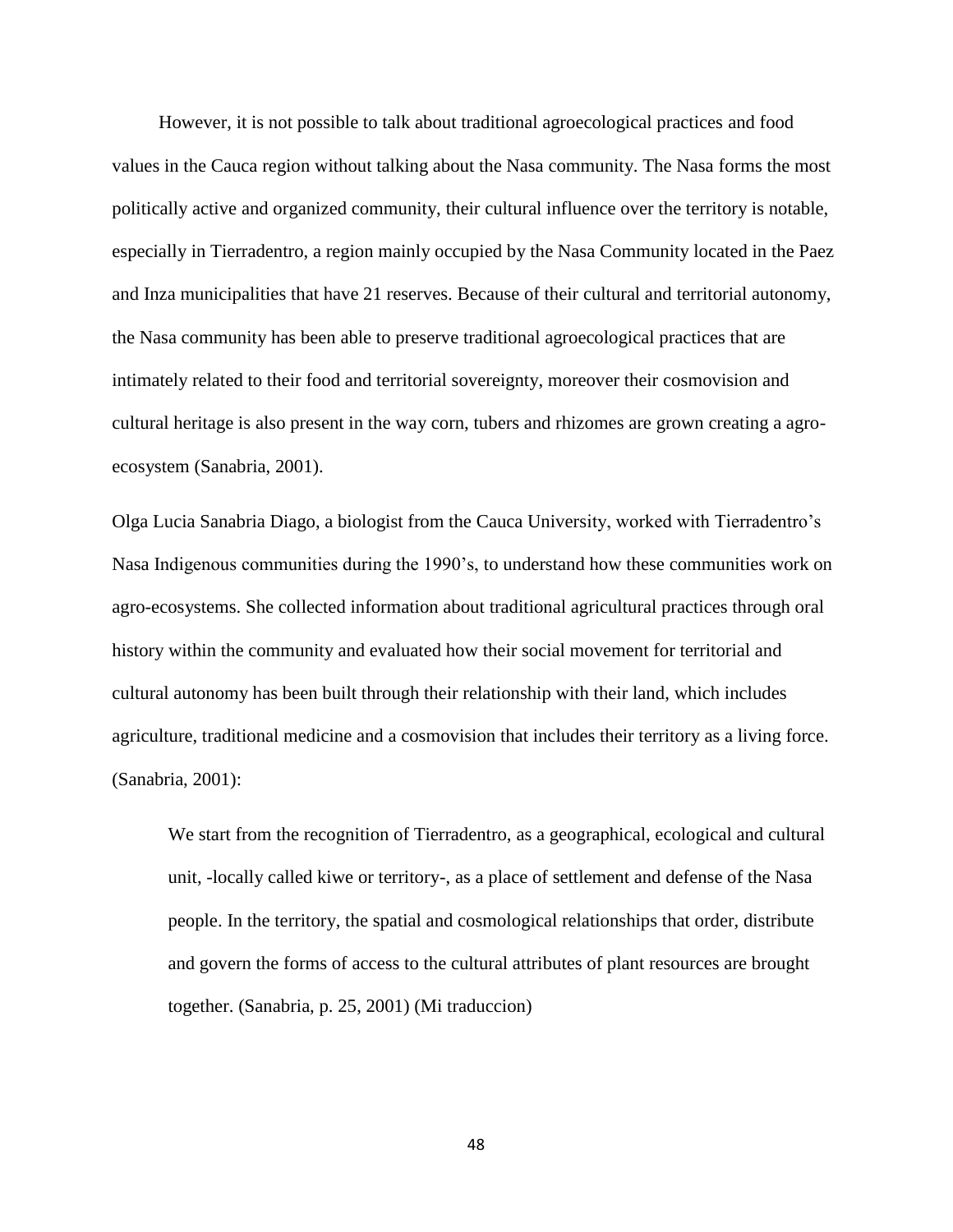Because of the geographical diversity of Tierradentro, the Nasa use the different altitudes to cultivate associated crops, according to the thermal levels, allowing greater diversification and appropriate land use considering the different characteristics of each ecosystem. The crops are distributed according to the different altitudes of the territory, some of the most common crop associations are: potatoes, beans, casaba, corn and vegetables. These associations allow a more efficient use of land and, since its characteristics blend in with the local ecosystem, it minimizes the disruption of natural cycles of water, soil, vegetable, and animal life. Such practices are ancestral, meaning that they have existed and evolved for centuries, successfully adapting to the territory, and strengthening the Nasa's identity.

 But these agroecological practices are also intertwined with spiritual beliefs and practices, which are associated with the territory and the community's relationship with non-human life. The production and consumption of food goes beyond a mere subsistence process, but it connects the body with the rest of life that grows in the territory, and this connection is sacred. Franco and Sánchez explain how, for the Nasa community, their cultural resistance has meant that they have managed to maintain, not only food sovereignty, but food dignity. This means that by keeping a close connection with traditional practices and cherishing the knowledge that comes with food production, they can truly value their food because it's connected with their whole identity:

For food autonomy, the residents of the reservation state that "he who knows what he sows decides what he eats"; in addition, they say that "food is produced to eat first and, if there is something left over, it can be used to barter or to sell". Food dignity is understood as "mutual respect between all beings to produce food in harmony", with a more spiritual concept (Franco & Sánchez, 2018, p.149).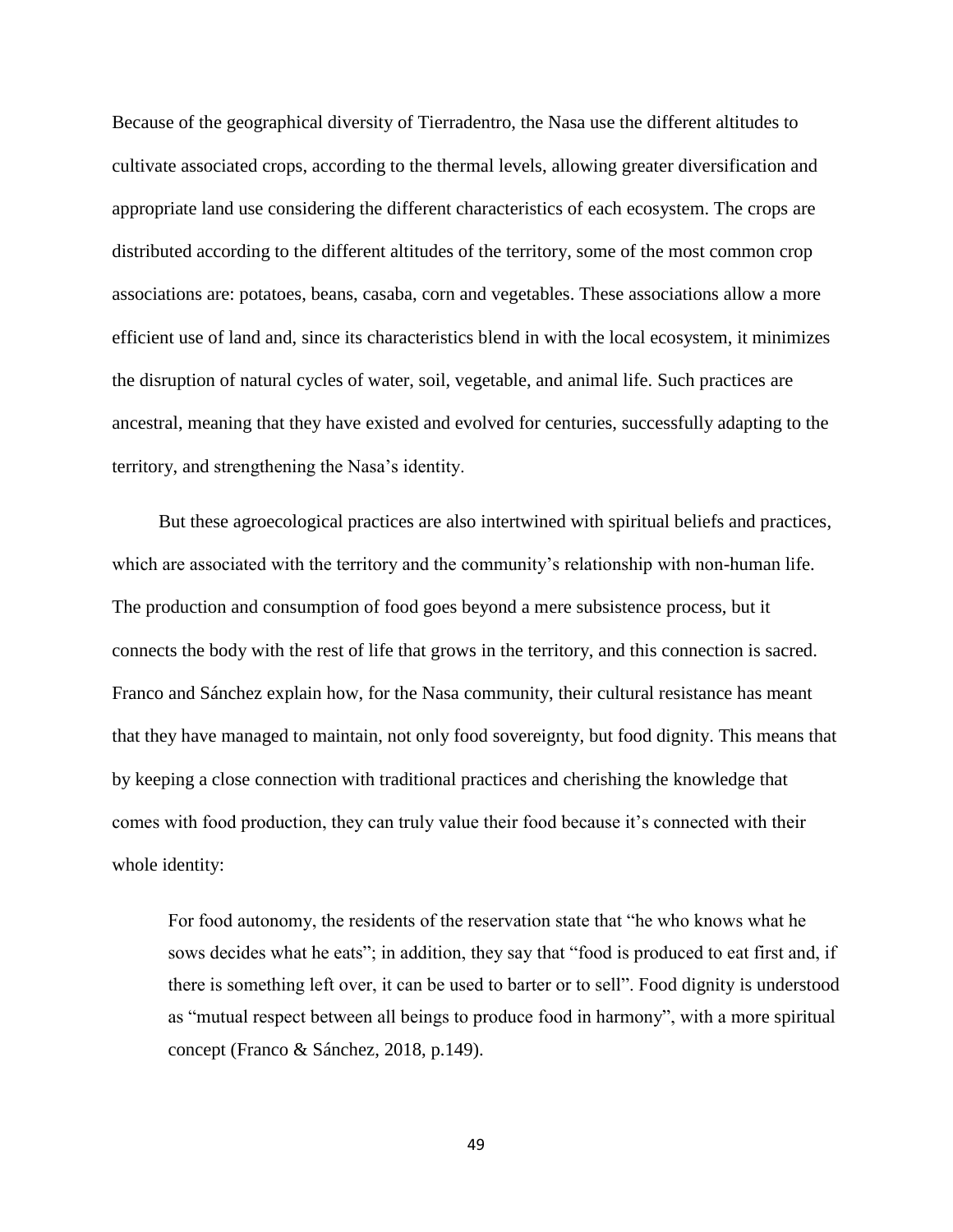Another traditional practice related to food among Indigenous communities in Cauca has been bartering, this ancestral practice which used to connect different societies in Latin America through complex interchange networks is still practiced today in Cauca and the leading community in this practice has been the Kokonuco Indigenous community that occupies three central municipalities in Cauca including Popayan (Tocancipá-Falla, 2008). Because of the rich geographical diversity in the region, for centuries, populations from higher latitudes or "cold regions" have been able to exchange products such as potatoes and onions for sugar cane and plantains with populations from lower attitudes or "hot" regions. In the last few decades bartering has not only encouraged Indigenous communities to sustain their cultural identity and values but it has been used as a political strategy that aims to resist global commercial trading such as the Free Trade Agreement TLC which has threaten to destabilize local commerce and food sovereignty in the region (Tocancipá-Falla, 2008).

#### **5.3** *Hybrid practices*

 In Colombia, traditional food survives mostly through the gastronomic diversity that has found a strong refuge in the restaurant industry and street food markets. Even with fast food chains and an increasing international food offer, good quality traditional Colombian food has a strong grip on the average Colombian consumer. Nevertheless, when it comes to what is consumed at home or the cultural values that surround food, the experience of most Colombians, living in urban centers, it's far from enriching in terms of tradition. In rural areas, the food experience is mixed and it's difficult to define what is considered traditional food values and practices, since there have been many structural changes and interventions in rural food systems.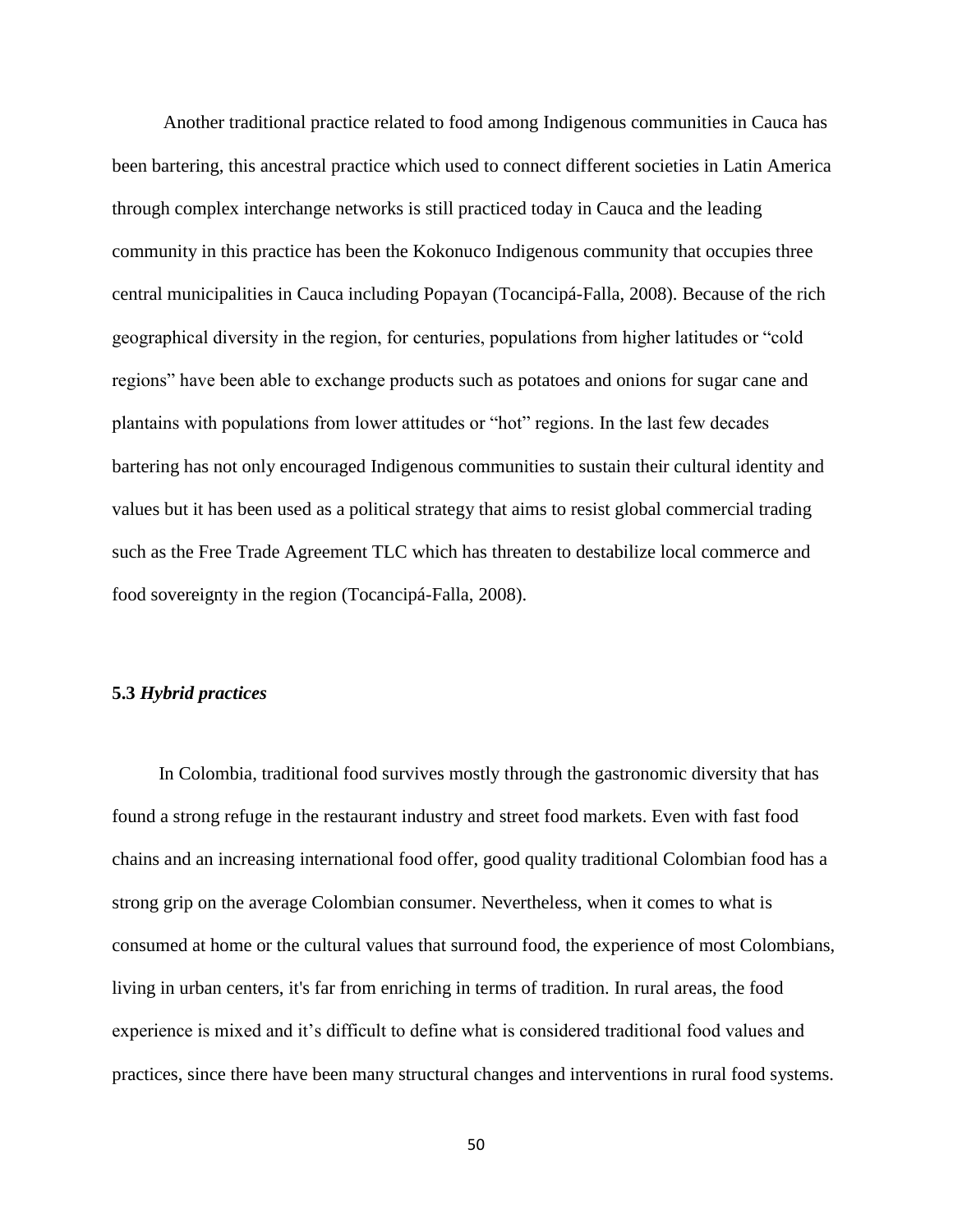Such is the case of El Rosal, rural locality in Cauca, where a departmental program has implemented agricultural interventions in the production of quinoa to help the local population fight food insecurity and malnutrition. According to Perafán and Martínez, who carry out research on this program, using Foucault's theories of biopower and biopolitics, they argue that the institutional intervention that was implemented on this population, represented an extension of biopolitical power that intends to control bodies by enforcing health standards through nutritional goals, backed up by scientific knowledge. In this case, the program used inclusive knowledge that insisted on the importance of including local knowledge and traditional practices to run the program, but in practice the program "re-invented" these traditional practices by replacing the local quinoa seed that was traditionally used, with a different variety that was commercially more suitable according to the program's technical team (Perafán & Martínez, 2016).

 Despite the clear distrust that many local communities feel towards "mixed approaches" to agroecology or sustainable practices, there have been social movements that have contributed valuable connections between producers and consumers that not necessarily use purely traditional practices but still benefit local communities in different levels, such is the case of farmer market networks and exporting organizations that help local farmers and small business owners to increase their profits by distributing their products in international markets, such is the case of high quality organic coffee production in Cauca which has recently increase their commercial presence in international markets through alliances between small farms and international programs such as Nespresso AAA, FLO, Rainforest Alliance and 4C (Fernandez, p. 5, 2019). Despite being vulnerable to fluctuations in prices due to changes in demand/offer tendencies, these alliances offer new commercial opportunities for rural populations.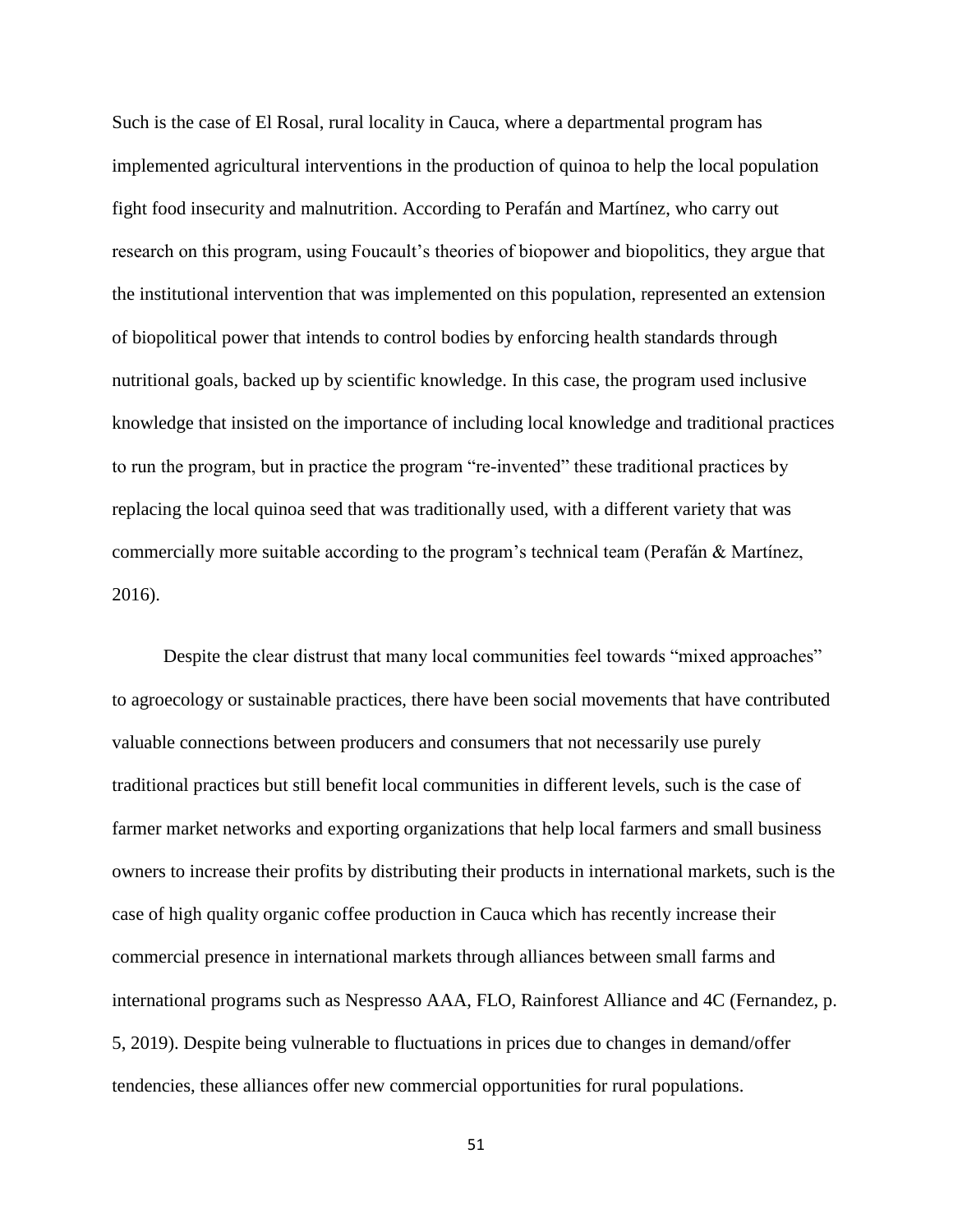As mentioned in chapter 3, initiatives such as Red MAC, which connects the Department of El Valle del Cauca with the Cauca region, have allowed local agro ecological producers including farmers, Afro-Colombian and Indigenous communities to commercialize their products in rural and urban areas, such commercial interactions are not only commercial, they also create an alliance between producers and consumers from different cultural and economic backgrounds. Because consumers are aware of the cultural value of the products they purchased and, besides, they can meet in person those who produce their food, personal connections are established among them and extend that connection to the way they perceive and value the food they purchase. There is a deeper meaning to each action from the purchase to the consumption of food. Moreover, farmers who have participated in Red Mac have expressed how their family unity has benefited from the work in the markets and women have found a place to empower themselves and create valuable connections with other women (Ardila, 2016).

 In summary, values around food in the Cauca region historically have been rich and diverse, evolving within agro industrial pressures and building resilience through social networks that fight to protect their cultural identity and strengthen local communities. When there are strong connections between producers and consumers, there is further transparency and the food can be valued beyond its cost. When there are strong connections with the territory like in the case of the Nasa, food production and consumption requires a balance with local ecosystems so the main goal is not overproduction, but sustainability.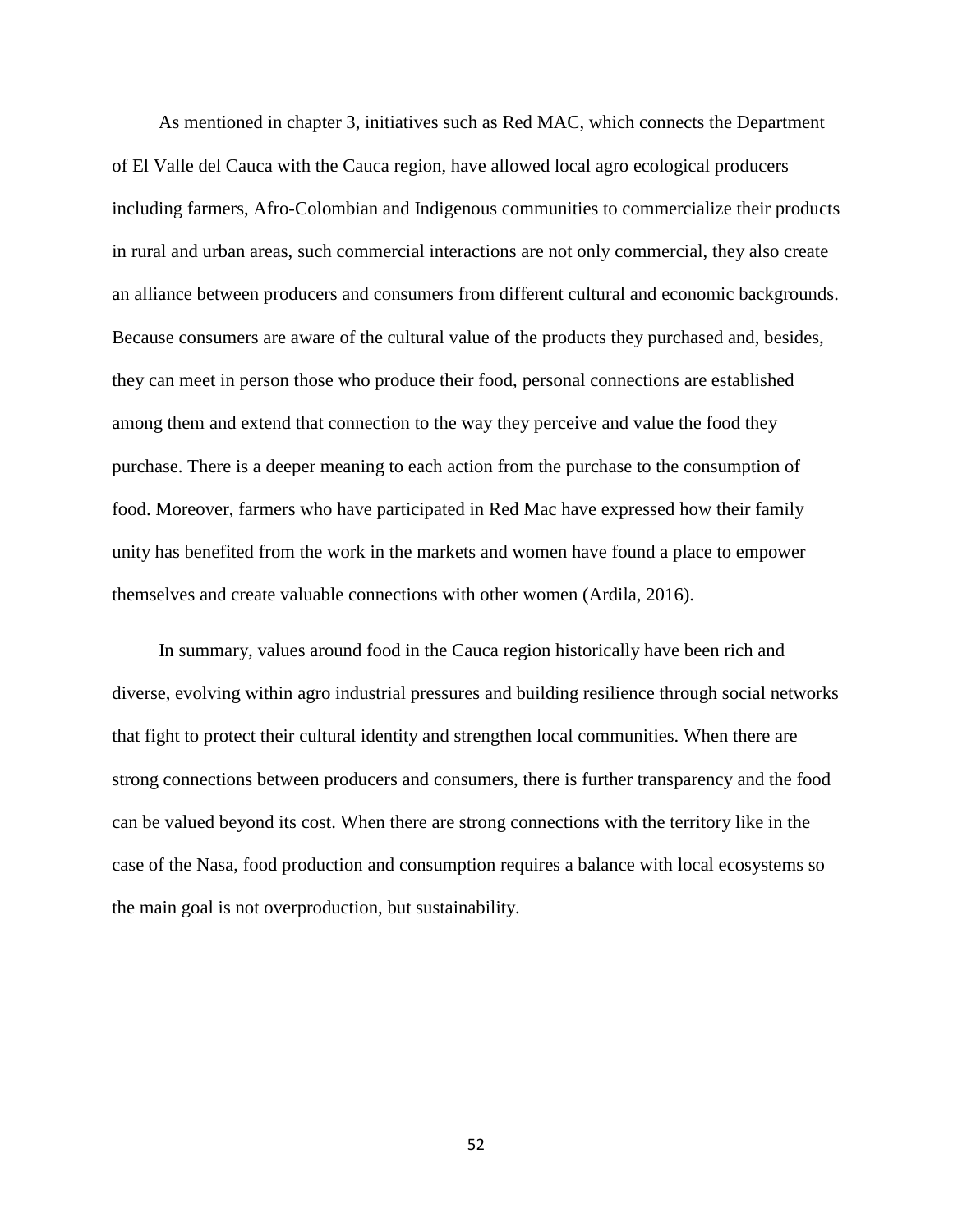### **Conclusions**

Our being has become contaminated with materialism and dehumanized, with a loss of all transcendence that feeds the spirit. The spirit, in its original sense, from which the word spirituality derives, is in every being that breathes. Therefore, it is in every being that lives, such as human beings, animals and plants. However, Earth and the universe live as bearers of spirit because life comes from them, and they provide all the elements for life and maintain the creative movement. (Franco & Sánchez, 2018 p.146)

 By acknowledging the many factors that intersect in and around agricultural practices in Colombia and the Cauca Department, it becomes clear that the "solutions'' offered by the global north to solve food insecurity and hunger have always been bezels of corporate domination and modern colonialism. The technical advances of food production have definitely increased the amount of food that is produced, processed and distributed around the world. This kind of approach has many benefits such as: making certain products more accessible and affordable to low income and middle class families and new opportunities for entrepreneurship by exporting local products around the world. These achievements should be recognized, but the cost of wiping out local traditional food systems needs urgent recognition as well. The problems with the current dominant food systems are not easily visible to the populations who benefit from it the most: high and middle class populations that live in urban and suburban regions of the Global North. For these groups, it is difficult to argue with the benefits of having thousands of products to choose from ready to order online or bought at the closest supermarket.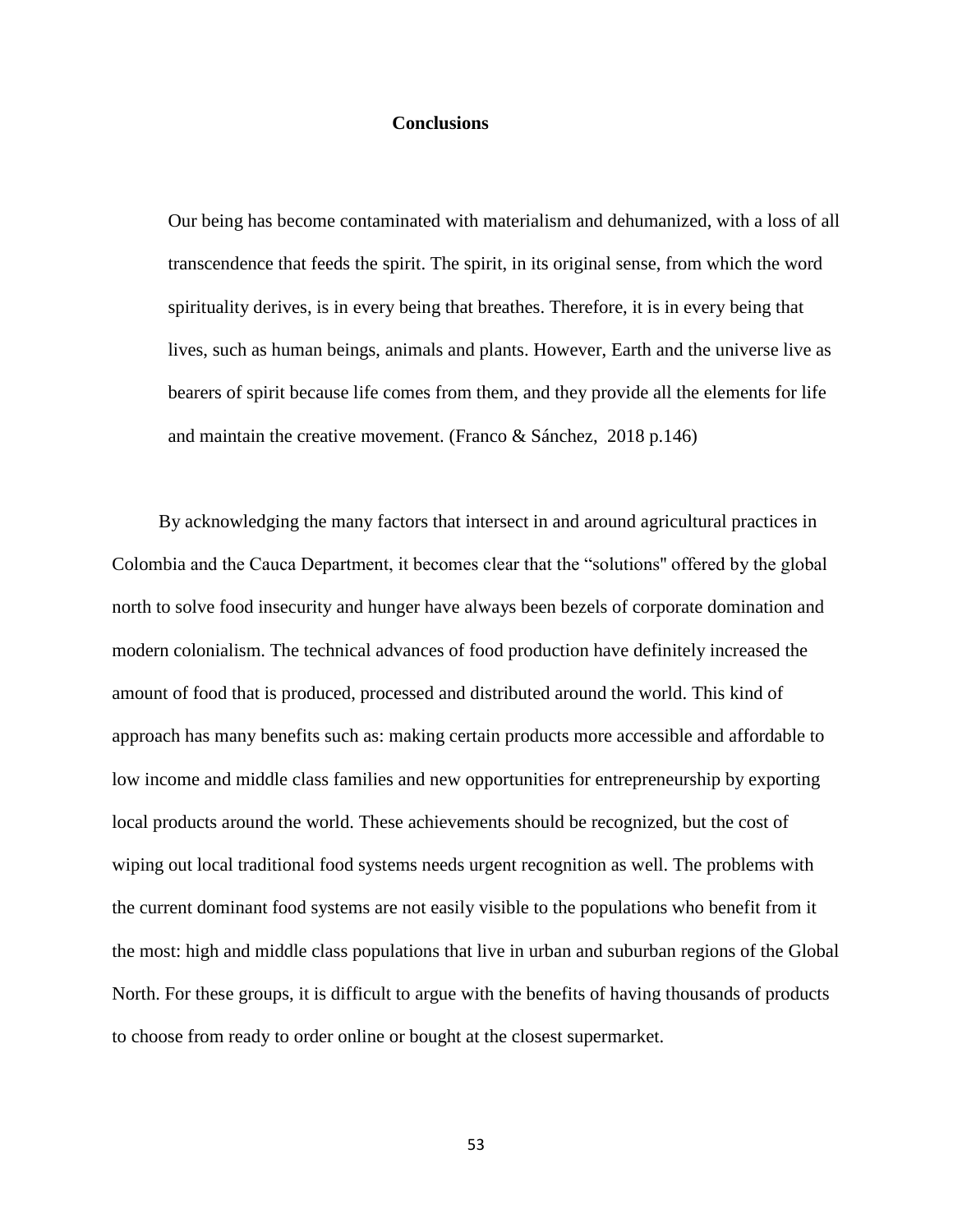The solutions to food insecurity and hunger become more complex the closer we look at the local populations in rural Colombia, even the term food insecurity becomes problematic when we consider the many social and cultural aspects that lay behind traditional food systems. Having developed sustainable food systems, which have fed their communities with high quality food for centuries, makes Western capitalist notions of food security meaningless. As it has been discussed in previous chapters, food sovereignty is crucial for farmers, Indigenous and Black communities to maintain control over their territories and protect their cultural identity. The above implies recognizing as a unit their cultural practices and the ecosystems that surround them. From this perspective, human and non-human life function in harmony as a way to keep its connection with the spiritual realm. Local knowledge of food production and the protection of local seeds have also been crucial in sustaining intersecting aspects of social justice that include gender, race and ethnicity.

Without food sovereignty, the social inequalities that continue to grow at a national and global scale will take over even the most remote regions of rural societies. Therefore, those populations who considered themselves rich in cultural knowledge and lived in harmony with their environment will become the most impoverished and vulnerable city dwellers. Sadly, the increasing migration of rural populations to urban centers, due to violence and land disposition, is a social reality that has brought real food insecurity to the cities. On the outskirts of large cities, rural migrants have very little options and no space to plant their own crops, as a consequence: for them good quality food becomes inaccessible.

 Over the course of several decades, this grim social reality, easy to witness in Colombian cities, has encouraged many social movements to create new and better opportunities for Colombian youth, but also to make the government accountable for their part in neglecting and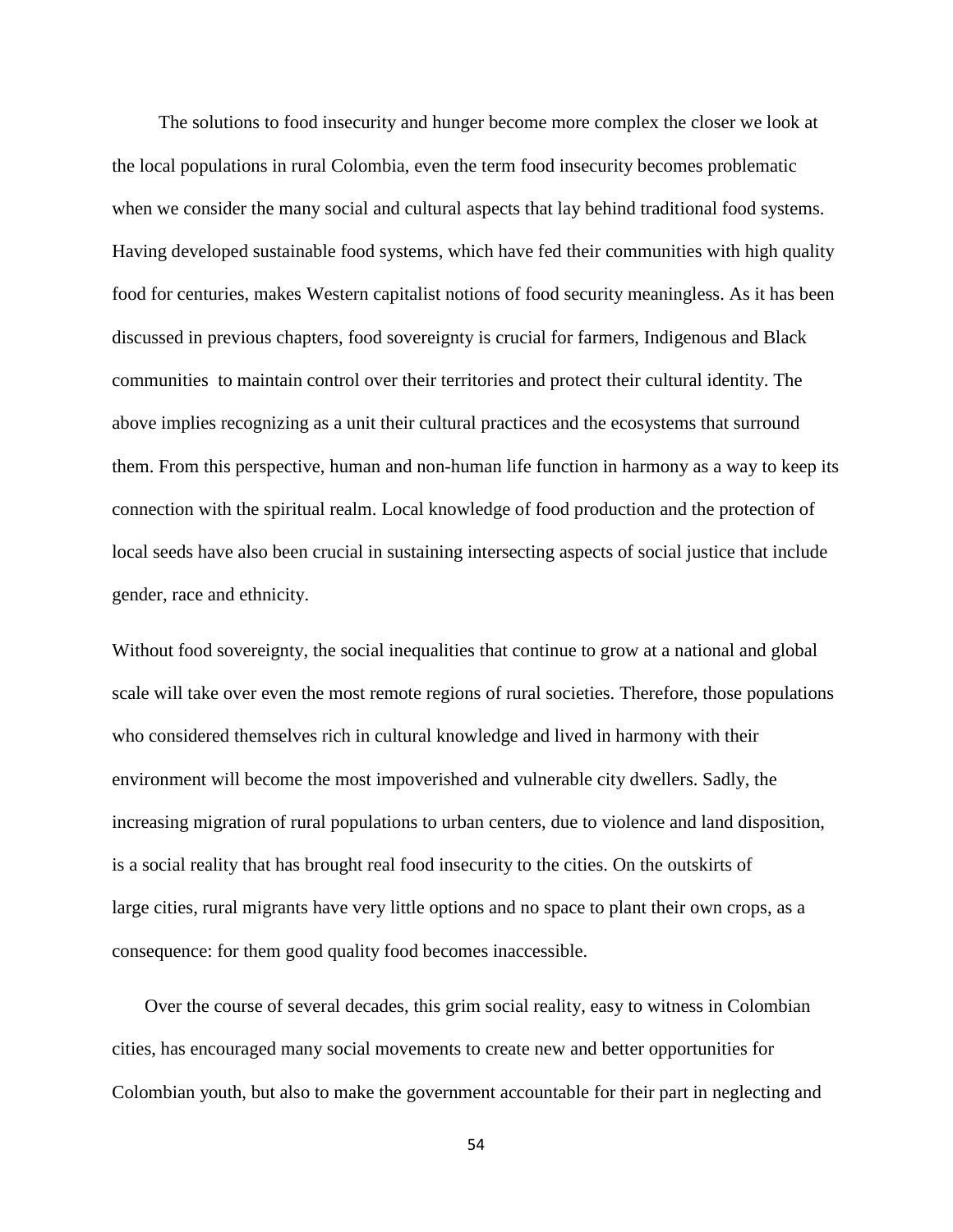dispossessing the most vulnerable populations from their most basic rights. Political movements led by the youth and indigenous communities fight every day to make these realities more visible and claim social justice. However, these goals are difficult to reach without questioning every aspect of our current system. To take actions that are consistent with those goals brings real risks, when dealing with violent actors.

 The proposals of the agroecological movements insist on the need to support actions such as the following: the creation of food market networks, the protection of local plants and seeds, and educational initiatives concerning these perspectives, among others. These considerations are essential parts of the resistance and resilience that rural and urban communities have recently demonstrated. The social movements, led by these groups, have had shedding light over the path that is already there, but these claims have been obscured by the overwhelming presence of globalized food markets and consumerism culture. There are initial steps, on different scales, which are necessary to accomplish social justice and create sustainable food systems. World leaders and corporations, as well as consumers, should take over a particularly important task: to analyze our food values and habits, and then reflect on which actions are possible, here and now, to make a difference.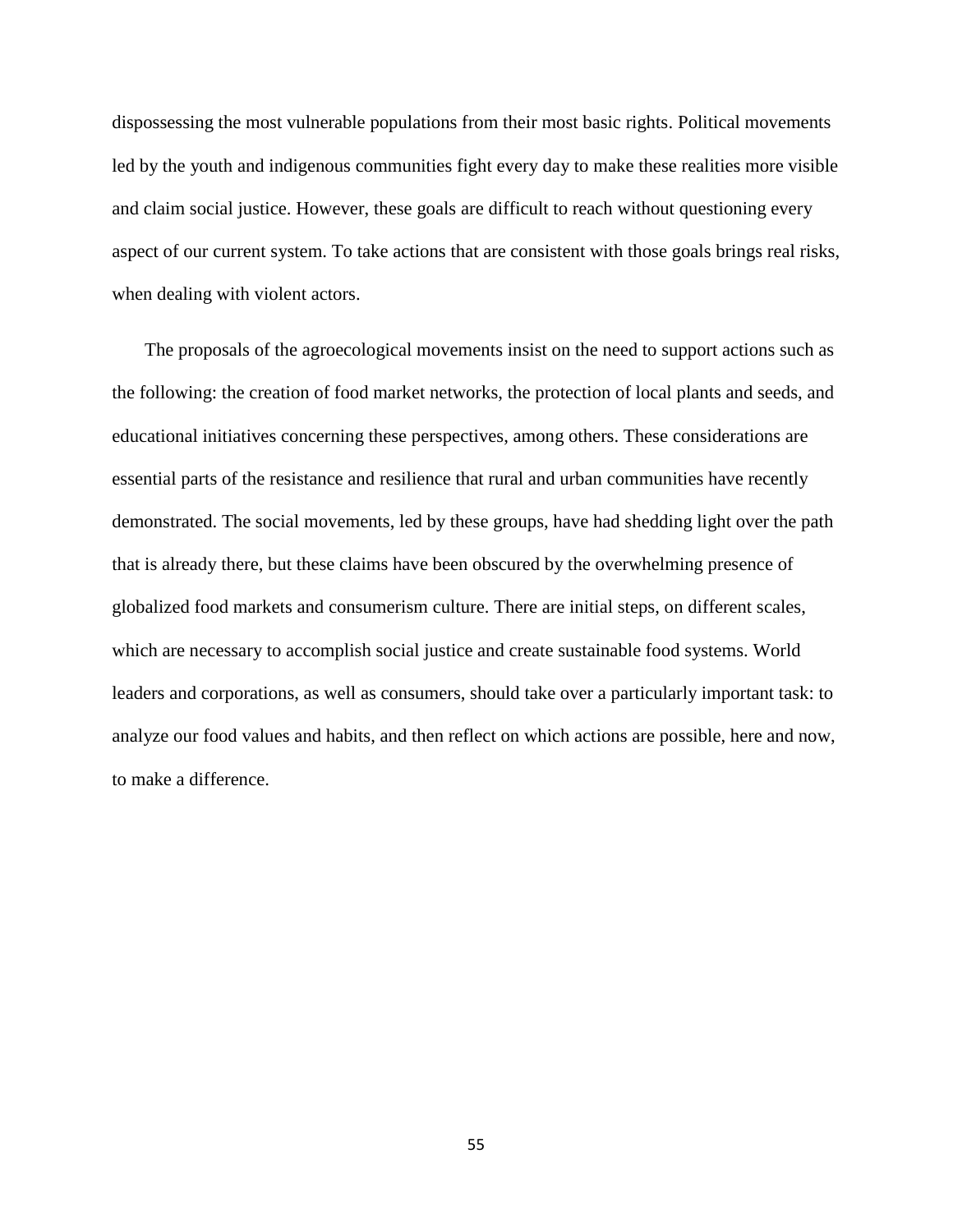#### **References**

Abella, W.E. (2018, July, 27). *Se realizó en Popayán, Festival de la cosecha de los mercados orgánicos*.

Unicauca.edu.co. [https://www.unicauca.edu.co/versionP/noticias/proyecci%C3%B3n](https://www.unicauca.edu.co/versionP/noticias/proyecci%C3%B3n-social/se-realiz%C3%B3-en-popay%C3%A1n-festival-de-la-cosecha-de-los-mercados-org%C3%A1nicos)[social/se-realiz%C3%B3-en-popay%C3%A1n-festival-de-la-cosecha-de-los-mercados](https://www.unicauca.edu.co/versionP/noticias/proyecci%C3%B3n-social/se-realiz%C3%B3-en-popay%C3%A1n-festival-de-la-cosecha-de-los-mercados-org%C3%A1nicos)[org%C3%A1nicos.](https://www.unicauca.edu.co/versionP/noticias/proyecci%C3%B3n-social/se-realiz%C3%B3-en-popay%C3%A1n-festival-de-la-cosecha-de-los-mercados-org%C3%A1nicos)

- Abril-Bonilla, N., Jiménez, M.C., Uribe, L.F. (2020) "¡A formalizar!: disputas de lo campesino en el Alto Cauca". *Antípoda. Revista de Antropología y Arqueología* 40: 79-102. https://doi.org/10.7440/antipoda40.2020.04
- Acevedo, Á. & Jiménez, N. (comps). (2019*). Agroecología. Experiencias comunitarias para la agricultura familiar en Colombia.* Bogotá: Corporación Universitaria Minuto de Dios - Uniminuto. Editorial Universidad del Rosario.Doi: doi.org/10.12804/tp9789587842326
- Aguilar, T. (2021, August 11). Un recorrido en la construcción de propuesta de soberanía alimentaria. Biodiversidadla.org. Retrieved December 15, 2021, from [https://www.biodiversidadla.org/Documentos/Un-recorrido-en-la-construccion-de](https://www.biodiversidadla.org/Documentos/Un-recorrido-en-la-construccion-de-propuesta-de-soberania-alimentaria)[propuesta-de-soberania-alimentaria.](https://www.biodiversidadla.org/Documentos/Un-recorrido-en-la-construccion-de-propuesta-de-soberania-alimentaria)
- Albertus M. (2018). The effect of commodity price shocks on public lands distribution: Evidence from Colombia. *World Development* 113 (2019), 294-308.
- Ambrosio, M., Ortiz, M., Ortiz, R., Ortiz , F., Gutierrez, R., Sanchez, E., Hernandez, M. D. J., Avila, I., Morales, E., Rivera, K., Jaen, P., Landero , J. L., Landero , J. A., & Maldonado , E. (2020, March 1). *El huerto agroecológico colectivo Flor de Mayo, Experiencia de mujeres en Misantla, Veracruz, México*. Leisa revísta de AGROECOLOGIA. Retrieved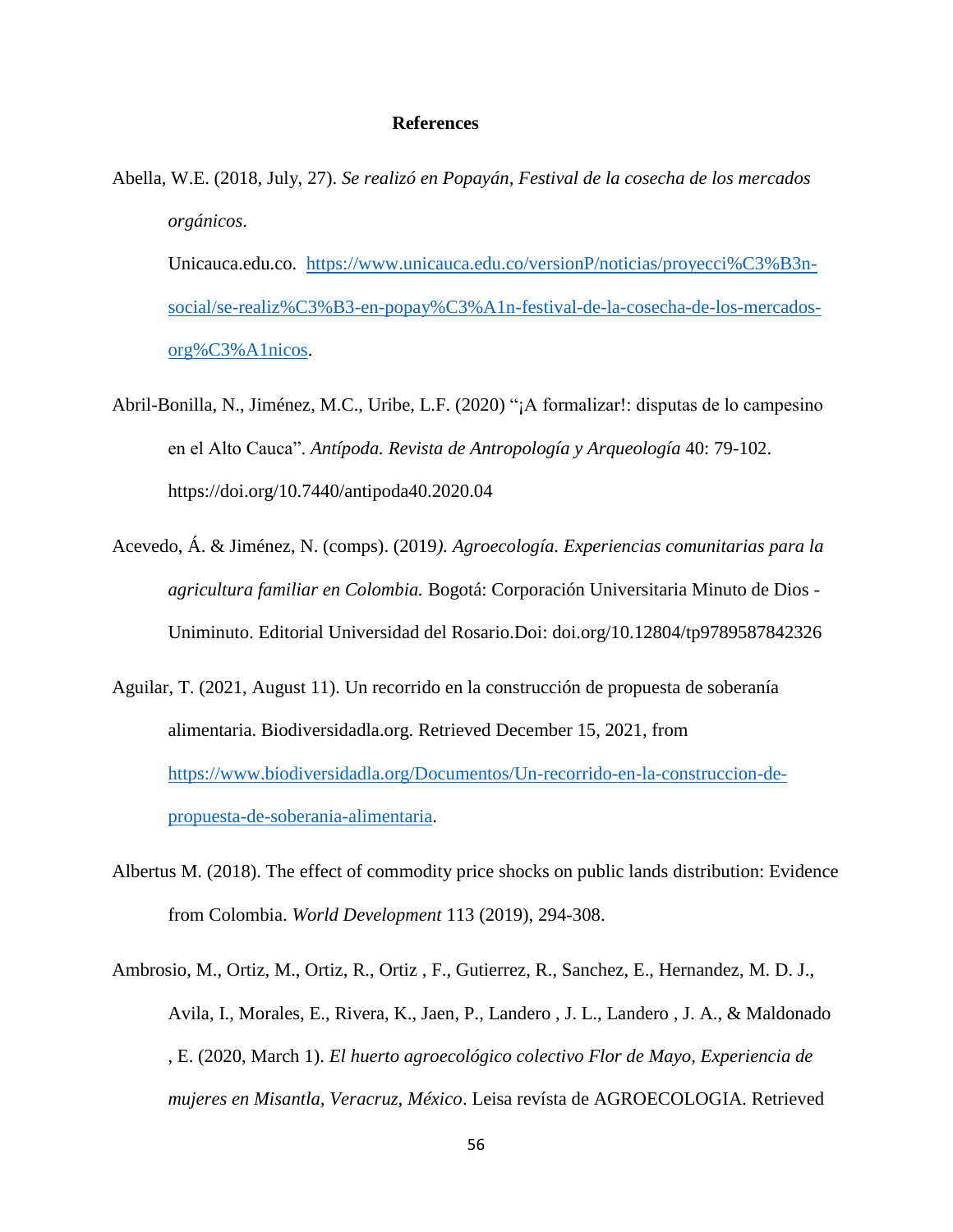December 12, 2021, from [https://www.leisa-al.org/web/index.php/volumen-36-numero-](https://www.leisa-al.org/web/index.php/volumen-36-numero-1/4100-el-huerto-agroecologico-colectivo-flor-de-mayo-experiencia-de-mujeres-en-misantla-veracruz-mexico)[1/4100-el-huerto-agroecologico-colectivo-flor-de-mayo-experiencia-de-mujeres-en](https://www.leisa-al.org/web/index.php/volumen-36-numero-1/4100-el-huerto-agroecologico-colectivo-flor-de-mayo-experiencia-de-mujeres-en-misantla-veracruz-mexico)[misantla-veracruz-mexico.](https://www.leisa-al.org/web/index.php/volumen-36-numero-1/4100-el-huerto-agroecologico-colectivo-flor-de-mayo-experiencia-de-mujeres-en-misantla-veracruz-mexico)

- Ardila, C.A. (2016). Building resilience through food The case of the Network of Agroecological Peasants´ Markets of Valle del Cauca (Red MAC), Colombia. [Master's thesis, Swedish University of Agricultural Sciences]. [http://urn.kb.se/resolve?urn=urn:nbn:se:slu:epsilon-s-](http://urn.kb.se/resolve?urn=urn:nbn:se:slu:epsilon-s-5690)[5690](http://urn.kb.se/resolve?urn=urn:nbn:se:slu:epsilon-s-5690).
- Asociación Ecología, Tecnología y Cultura en los Andes. (2020, March 1). Mujeres, Biodiversidad y Alimentación: la valorización de la vida a través de experiencias agroecológicas. Leisa, Revista de Agroecologia . Retrieved December 12, 2021, from [https://www.leisa-al.org/web/images/stories/revistapdf/vol36n1.pdf.](https://www.leisa-al.org/web/images/stories/revistapdf/vol36n1.pdf)
- Barthes, R. (2018). Toward a psychosociology of contemporary food consumption. In C. Counihan., P.Van Esterik & A. Julier (Eds.), *Food and Culture*, 13–20. [https://doi.org/10.4324/9781315680347-2.](https://doi.org/10.4324/9781315680347-2)
- Calle, H. (2021, September, 13). *A su memoria: los 65 líderes ambientales asesinados en 2020 en Colombia.* El espectador.com. https://www.elespectador.com/ambiente/en-memoriade-quienes-defienden-el-ambiente-en-colombia-y-fueron-asesinados/.
- Corporacion Autonoma Regional del Cauca [CRC]. (November, 2018, 28). *La Red de Agricultores Orgánicos conoce experiencia de finca certificada en Silvia, Cauca.* CRC.gov.co. [https://web2018.crc.gov.co/index.php/1269-la-red-de-agricultores](https://web2018.crc.gov.co/index.php/1269-la-red-de-agricultores-organicos-conoce-experiencia-de-finca-certificada-en-silvia-cauca)[organicos-conoce-experiencia-de-finca-certificada-en-silvia-cauca](https://web2018.crc.gov.co/index.php/1269-la-red-de-agricultores-organicos-conoce-experiencia-de-finca-certificada-en-silvia-cauca)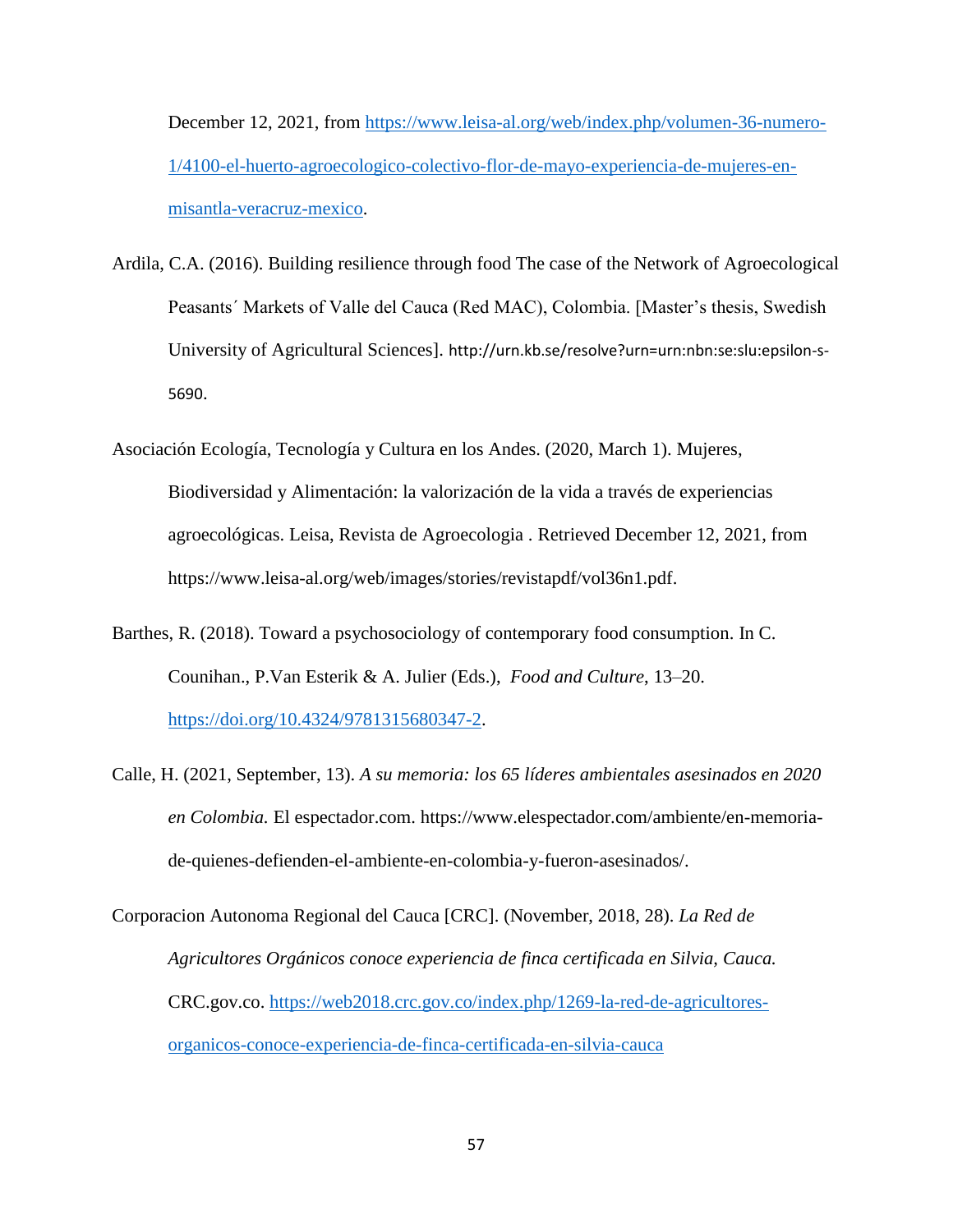Corporacion Autonoma Regional del Cauca [CRC]. (November, 18, 28). *CRC fortalece la Red de Productores Orgánicos del Cauca.* CRC.gov.co.

[https://web2018.crc.gov.co/index.php/951-crc-fortalece-la-red-de-productores-organicos](https://web2018.crc.gov.co/index.php/951-crc-fortalece-la-red-de-productores-organicos-del-cauca)[del-cauca.](https://web2018.crc.gov.co/index.php/951-crc-fortalece-la-red-de-productores-organicos-del-cauca)

Corporacion Autonoma Regional del Cauca [CRC]. (November, 18, 28). *Negocios verdes para el Cauca.* CRC.gov.co. [https://web2018.crc.gov.co/index.php/ambiental/produccion](https://web2018.crc.gov.co/index.php/ambiental/produccion-limpia-y-mercados-verdes)[limpia-y-mercados-verdes.](https://web2018.crc.gov.co/index.php/ambiental/produccion-limpia-y-mercados-verdes)

Domene-Painenao , O., Garcia , G., Garcia , N., & Garcia , S. (2020, March 1). *"Hacernos visibles" Productoras, semilleras y curanderas: relatos de mujeres campesinas de Monte Carmelo, Sanare, Venezuela* . Leisa revísta de AGROECOLOGIA. Retrieved December 12, 2021, from [https://www.leisa-al.org/web/index.php/volumen-36-numero-1/4112](https://www.leisa-al.org/web/index.php/volumen-36-numero-1/4112-hacernos-visibles-productoras-semilleras-y-curanderas-relatos-de-mujeres-campesinas-de-monte-carmelo-sanare-venezuela) [hacernos-visibles-productoras-semilleras-y-curanderas-relatos-de-mujeres-campesinas](https://www.leisa-al.org/web/index.php/volumen-36-numero-1/4112-hacernos-visibles-productoras-semilleras-y-curanderas-relatos-de-mujeres-campesinas-de-monte-carmelo-sanare-venezuela)[de-monte-carmelo-sanare-venezuela.](https://www.leisa-al.org/web/index.php/volumen-36-numero-1/4112-hacernos-visibles-productoras-semilleras-y-curanderas-relatos-de-mujeres-campesinas-de-monte-carmelo-sanare-venezuela)

- El Pais. (2019, April, 11). *Pedirán al Gobierno controlar la distribución de alimentos en el Valle.* Elpais.com.co. https://www.elpais.com.co/valle/pediran-al-gobierno-controlar-ladistribucion-de-alimentos-en-el-valle.html
- Escobar, A. (2007). *La Invención del Tercer Mundo: Construcción Y deconstrucción del desarrollo*. Norma.
- Fernandez, A.J. (2019). *Fortalecimiento de la cadena productiva del café para su comercialización en el municipio de Mercaderes Cauca.* [Trabajo para optar al título Especialista en Gestión de Proyectos, Universidad Nacional Abierta y a distancia - UNAD].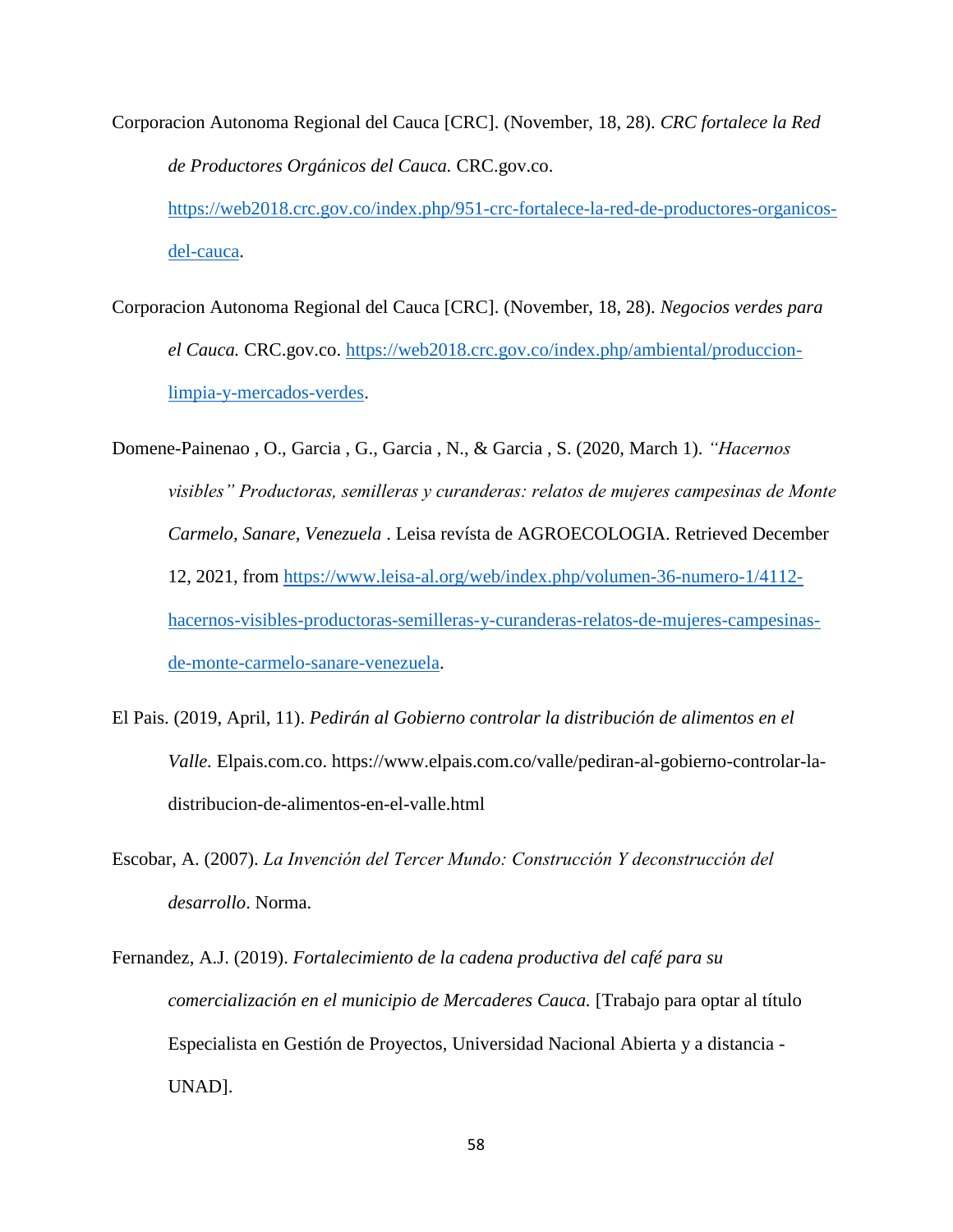[https://repository.unad.edu.co/bitstream/handle/10596/34750/ajfernandezl.pdf?sequence=](https://repository.unad.edu.co/bitstream/handle/10596/34750/ajfernandezl.pdf?sequence=3&isAllowed=y) [3&isAllowed=y.](https://repository.unad.edu.co/bitstream/handle/10596/34750/ajfernandezl.pdf?sequence=3&isAllowed=y)

- Food and Agriculture Organization in Colombia. (2015) *FAO en Colombia.* Fao.org. <https://www.fao.org/colombia/fao-en-colombia/colombia-en-una-mirada/es/>
- Food and Agriculture Organization of the United Nations. (2016). *Sustainable Agriculture: A tool to strengthen Food Security and Nutrition in Latin America and the Caribbean.* Fao.org.<https://www.fao.org/3/i5754e/i5754e.pdf>
- Franco-Valencia, M. H., & Sánchez de Prager, M. (2018). Life plan for the Yaquivá Indigenous Reservation in the municipality of Inza, Cauca Colombia, from the perspective of agroecology. *Agronomía Colombiana*, *36*(2), 143–151. https://doi.org/10.15446/agron.colomb.v36n2.71996
- Fuentes, A. (2021, January, 12). Panorama de la política alimentaria en Colombia. Revista Semillas, (75) 76, 43-50. [https://www.semillas.org.co/es/revista/panorama-de-la-politica](https://www.semillas.org.co/es/revista/panorama-de-la-politica-alimentaria-en-colombia)[alimentaria-en-colombia](https://www.semillas.org.co/es/revista/panorama-de-la-politica-alimentaria-en-colombia)
- Gray, M. (2014). Labor and the Locavore: The Making of a Comprehensive Food Ethic. University of California Press.
- Gray, C. and V. Mueller. (2012). "Natural disasters and population mobility in Bangladesh," Proceedings of the National Academy of Sciences 109(16): 6000-6005.
- Grupo de Memoria Histórica (2013*). ¡Basta Ya!* Colombia: Memorias de guerra y dignidad. Informe General Grupo de Memoria Historica. Bogotá, Imprenta Nacional.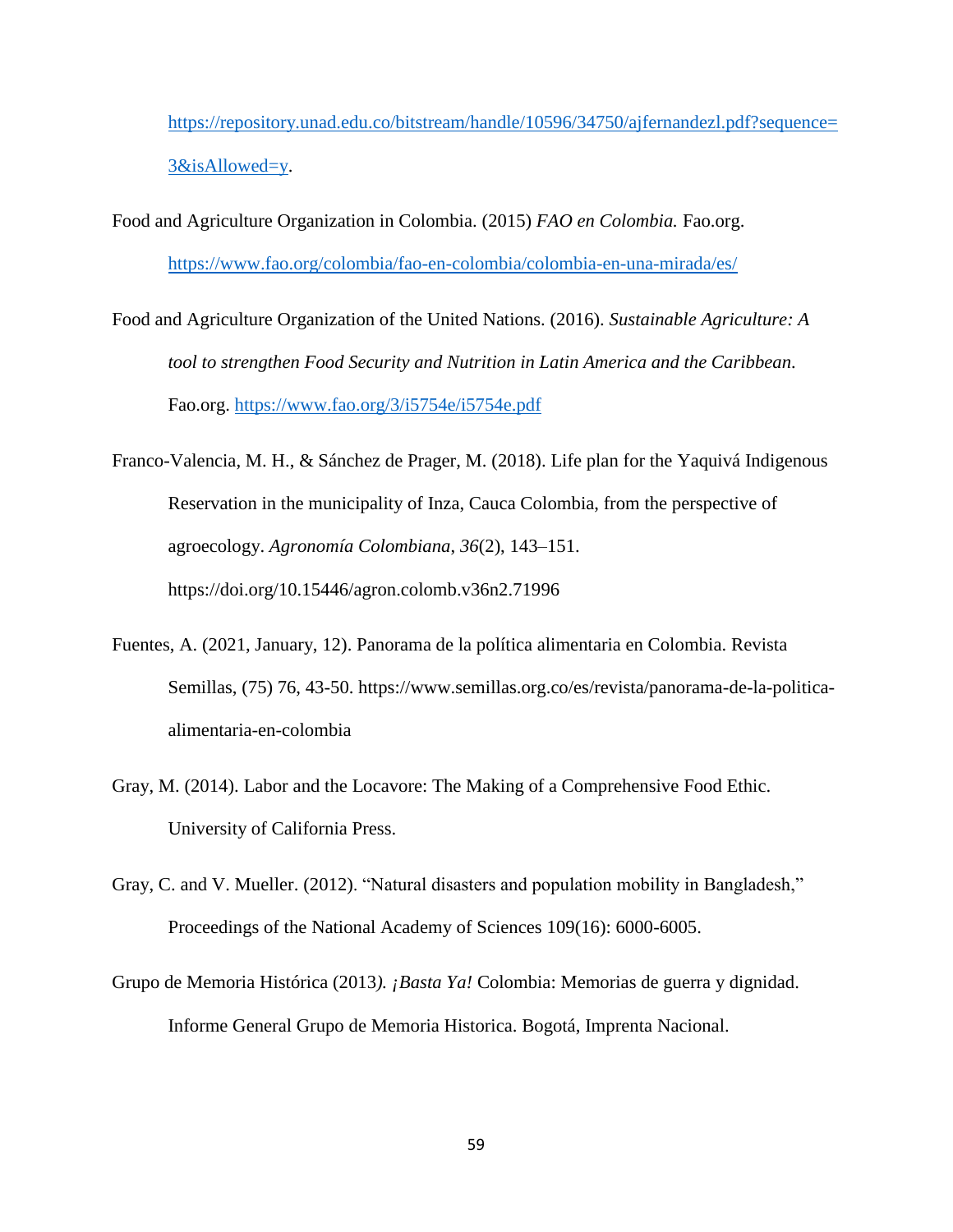- HLPE. (2019). *Agroecological and other innovative approaches for sustainable agriculture and food systems that enhance food security and nutrition*. A report by the High Level Panel of Experts on Food Security and Nutrition of the Committee on World Food Security, Rome.<https://www.fao.org/3/ca5602en/ca5602en.pdf>
- Instituto Nacional de Vias [Invias], (2021). *Cauca Department road map.* Gifex.com. https://www.gifex.com/fullsize2/2011-08-23-14465/Mapa\_de\_carreteras\_del\_Cauca.html
- Katz, C. (2001). Vagabond Capitalism and the Necessity of Social Reproduction. Antipode Vol  $23 \# (4)$ .
- Lag , N. (2021, September 6). *"las soluciones impulsadas en la Cumbre de la Onu Promoverán Aún más la 'Agricultura sin agricultores'"*. Agencia de noticias Tierra Viva. Retrieved December 12, 2021, from https://agenciatierraviva.com.ar/las-soluciones-impulsadas-enla-cumbre-de-la-onu-promoveran-aun-mas-la-agricultura-sin-agricultores/.
- Luque-Revuelto R. (2016). *Los desplazamientos humanos forzados recientes en Cauca (Colombia): Características e impactos sociales y espaciales.* Investigaciones Geográficas. Instituto interuniversitario de Geografía Universidad de Alicante.
- Meynard F. (2015). Colombia: La agricultura familiar recién redescubierta. *In Políticas públicas y agriculturas familiares en América Latina y el Caribe: Nuevas perspectivas.* (pp. 137- 162) hal-02842158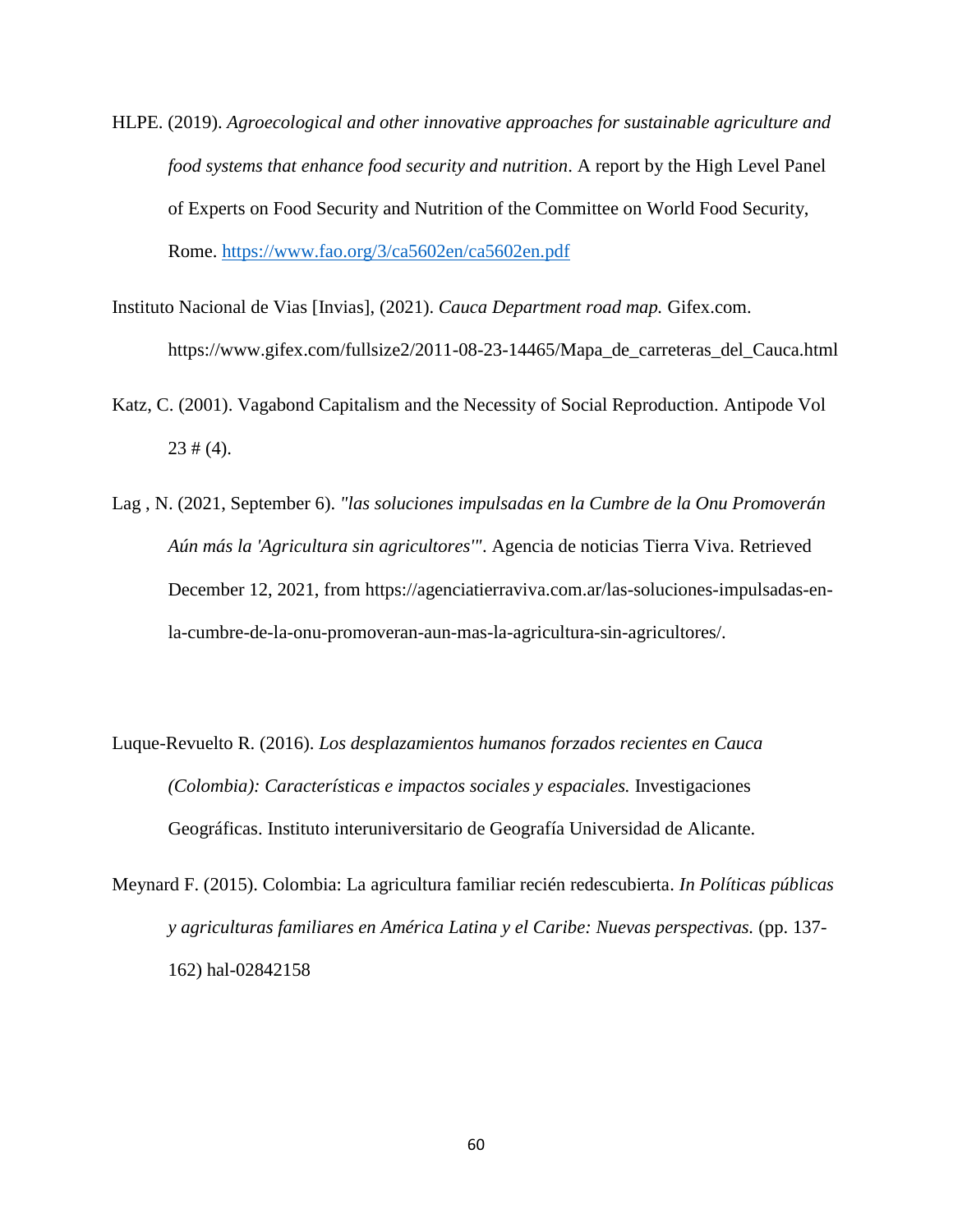- Martinez L.F., Bello P.L., Castellanos O.F. (2012). *Sostenibilidad y Desarrollo: El valor agregado de la agricultura orgánica*. Universidad Nacional de Colombia. Bogotá D.C Junio 2012.
- Meynard F. (2015). Colombia: La agricultura familiar recién redescubierta. *In Políticas públicas y agriculturas familiares en América Latina y el Caribe: Nuevas perspectivas.* (pp. 137- 162) hal-02842158

Mininterior. (2021, April, 13). *Indigenous reserve definition.* Mininterior.gov.co. <https://www.mininterior.gov.co/content/resguardo-indigena>

- Ministerio de Agricultura y Desarrollo Rural. (2013). Oferta agropecuaria Sistema de información geográfica municipal 2013, Popayán. Bibliotecadigital.agronet.gov.co. [http://hdl.handle.net/11438/8019.](http://hdl.handle.net/11438/8019)
- Ministerio de Agricultura y Desarrollo Rural. (2013). Oferta agropecuaria Sistema de información geográfica municipal 2013, Piendamo. Bibliotecadigital.agronet.gov.co. [http://hdl.handle.net/11348/7145.](http://hdl.handle.net/11348/7145)
- Muñoz J.P. (2008) Las Rutas de Aprendizaje: Una estrategia novedosa de desarrollo rural con identidad territorial, el caso de Cauca- Nariño (Colombia). Cuadernos de Desarrollo Rural. Bogotá (Colombia) 5 (60), 113-132.
- Osorio C.E., Portela H., Urbano M.L. (2018). *Desplazamiento forzado y vulnerabilidad territorial en Cauca indígena.* Universidad del Cauca.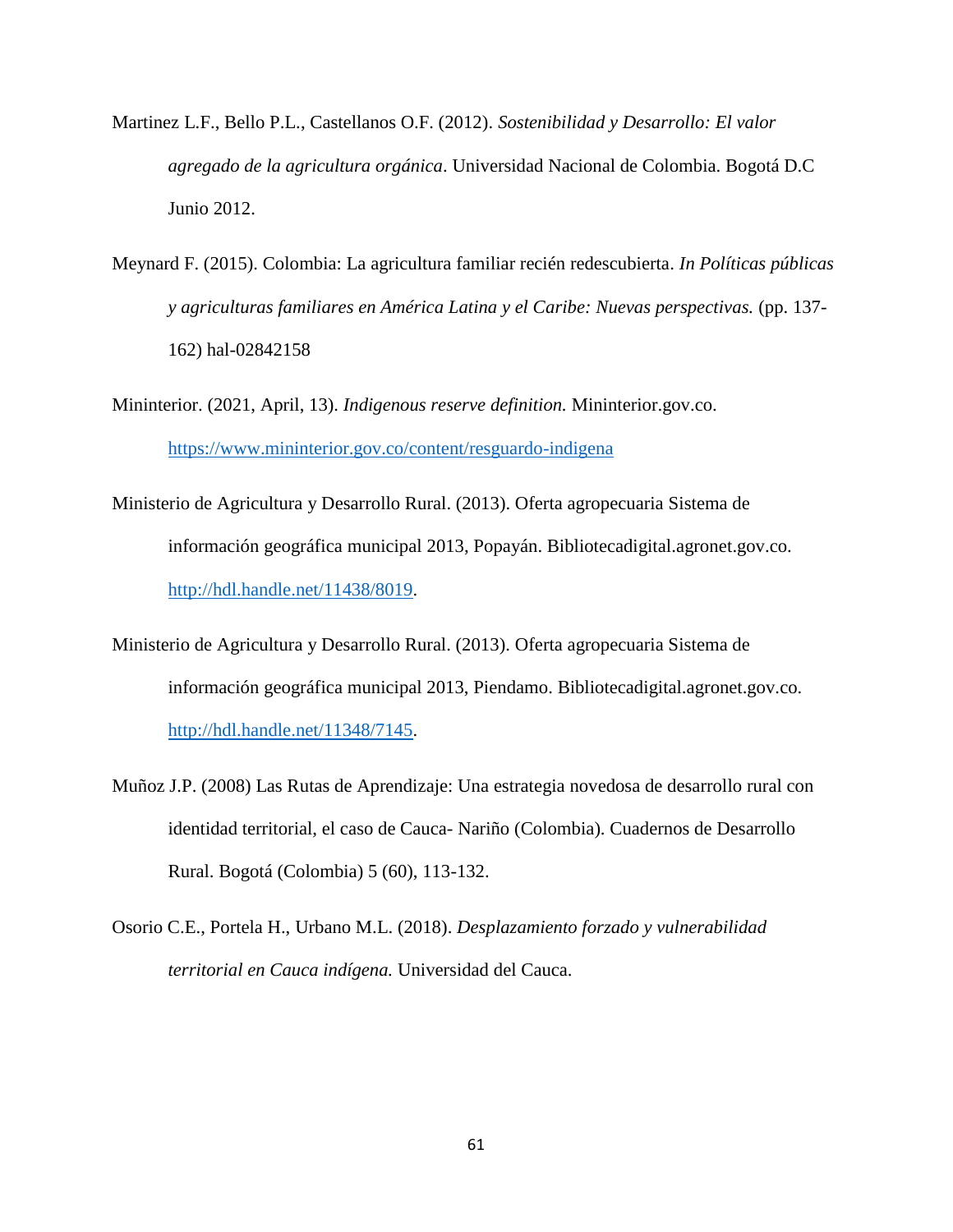Ramirez-Villegas J., Salazar M., Jarvis A, Navarro-Racines C., (2012). A way forward on adaptation to climate change in Colombian agriculture: Perspectives towards 2050. *Springer Science + Business Media B.V. Climatic Change* (2012), 115:611–628

REDMAC. (2021, October, 28). *Sistemas participativos de Garantías.*

Redmacalimentosdevida.com. [https://www.redmacalimentosdevida.com/quienes-somos.](https://www.redmacalimentosdevida.com/quienes-somos)

- Reina-Usuaga L., Haro-Giménez T. , Parra Lopez C. (2020). Food governance in Territorial Short Food Supply Chains: Different narratives and strategies from Colombia and Spain. *Journal of Rural Studies*. 75 (2020), 237-247.
- Restrepo, M., & Zuluaga, G. P. (2020, March 1). *Mujeres campesinas ante el desplazamiento y despojo de tierras Experiencias y resistencias a través de la alimentación en Marialabaja, Colombia*. Leisa revísta de AGROECOLOGIA. Retrieved December 12, 2021, from https://www.leisa-al.org/web/index.php/volumen-36-numero-1/4113-mujerescampesinas-ante-el-desplazamiento-y-despojo-de-tierras-experiencias-y-resistencias-atraves-de-la-alimentacion-en-marialabaja-colombia.
- Rigaud, K., de Sherbinin, A., Jones, B., Bergmann, J., Clement, V., Ober, K., Schewe, J., Adamo, S., McCusker, B., Heuser, S., Midgley, A. (2018). Groundswell: Preparing for Internal Climate Migration. *Washington, DC: The World Bank.* [https://www.worldbank.org/en/news/infographic/2018/03/19/groundswell---preparing](https://www.worldbank.org/en/news/infographic/2018/03/19/groundswell---preparing-for-internal-climate-migration)[for-internal-climate-migration](https://www.worldbank.org/en/news/infographic/2018/03/19/groundswell---preparing-for-internal-climate-migration)
- Ruiz O., D. M., Martinez, J. P., & amp; Figueroa, A. (2015). Agricultura sostenible en Ecosistemas de Alta Montaña. Biotecnoloía En El Sector Agropecuario y Agroindustrial, 13(1), 129–138. [https://doi.org/10.18684/bsaa\(13\)129-138.](https://doi.org/10.18684/bsaa(13)129-138)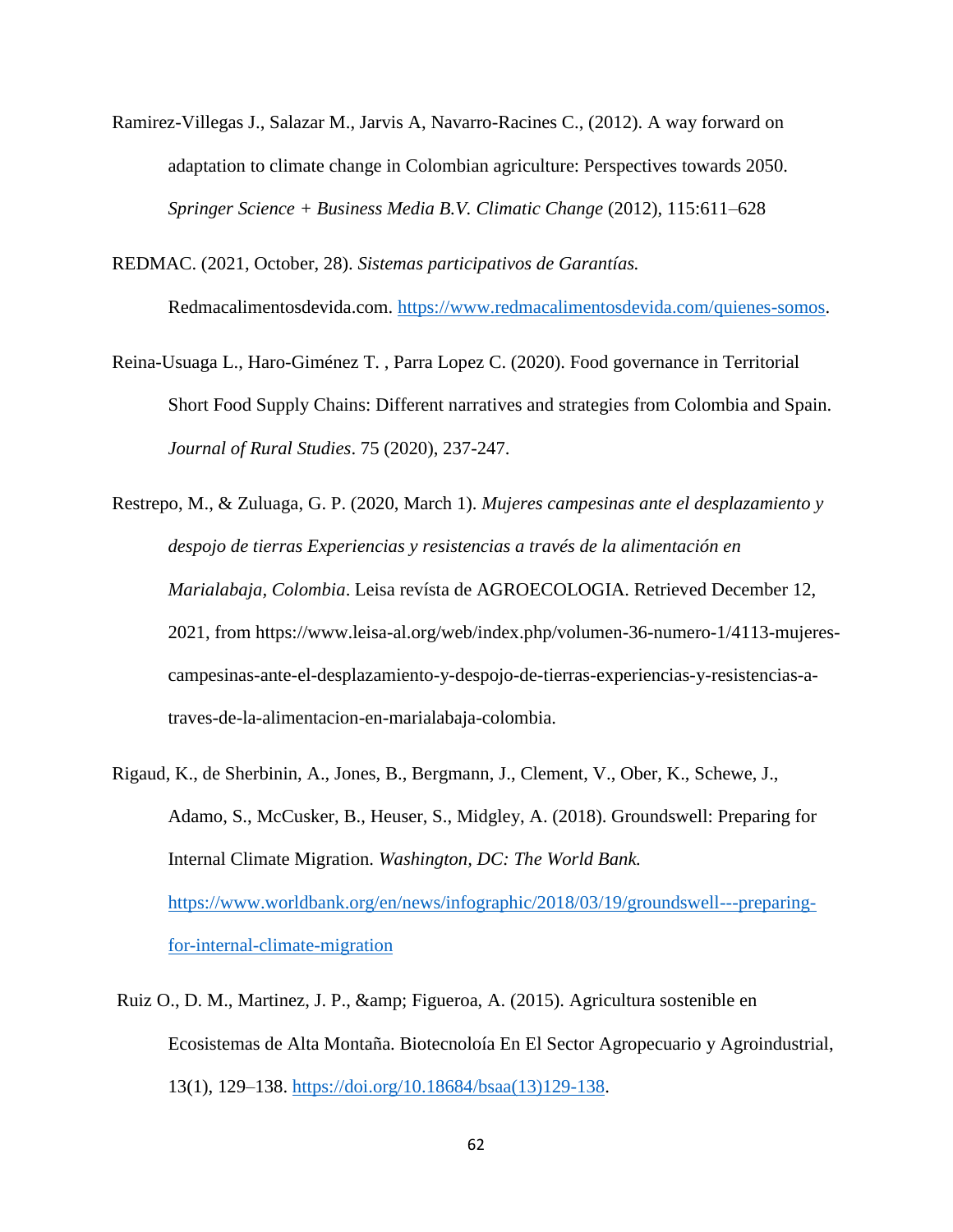- Sabourin E., Samper M., Sotomayor O. (2015). Políticas públicas y agriculturas familiares en América Latina y el Caribe: Nuevas perspectivas. hal-02842158
- Sanabria, O. L. (2001). Manejo vegetal en agroecosistemas tradicionales de Tierradentro, Cauca, Colombia. Ed. Univ. del Cauca.
- Sánchez C. J. (2017). Mercado de Productos Agrícolas Ecológicos en Colombia. *Suma de Negocios* 8, 156-163.
- Sánchez Castañeda, J. (2017). Mercado de Productos Agrícolas Ecológicos en Colombia. *Suma De Negocios*, *8*(18), 156–163. https://doi.org/10.1016/j.sumneg.2017.10.001
- Santa Coloma L. E.(2015). Importancia de la economía campesina en los contextos contemporáneos: una mirada al caso colombiano. *Entramado*, 11 (2) .
- Sevillano, M. E., Bravo, L.C., Alatorre, L.C., Salcedo, E.D. (2020). Identificación de zonas de inundación a partir de imágenes (SAR) *Cuadernos Geográficos 59*(2), 308-329. https://revistaseug.ugr.es/index.php/cuadgeo/article/view/9641/13277
- Sicard, T. L., Leiton, A. A., Acevedo, A., Bermudez, J. A., Ortiz, J. C., Rojas, L. J., & Sanchez, M. (2018, September 11). *Hacia una historia de la agroecología en Colombia*. Academia.edu. Retrieved December 8, 2021, from [https://www.academia.edu/37379710/HACIA\\_UNA\\_HISTORIA\\_DE\\_LA\\_AGROECOLOG%C3%8DA](https://www.academia.edu/37379710/HACIA_UNA_HISTORIA_DE_LA_AGROECOLOG%C3%8DA_EN_COLOMBIA) [\\_EN\\_COLOMBIA](https://www.academia.edu/37379710/HACIA_UNA_HISTORIA_DE_LA_AGROECOLOG%C3%8DA_EN_COLOMBIA).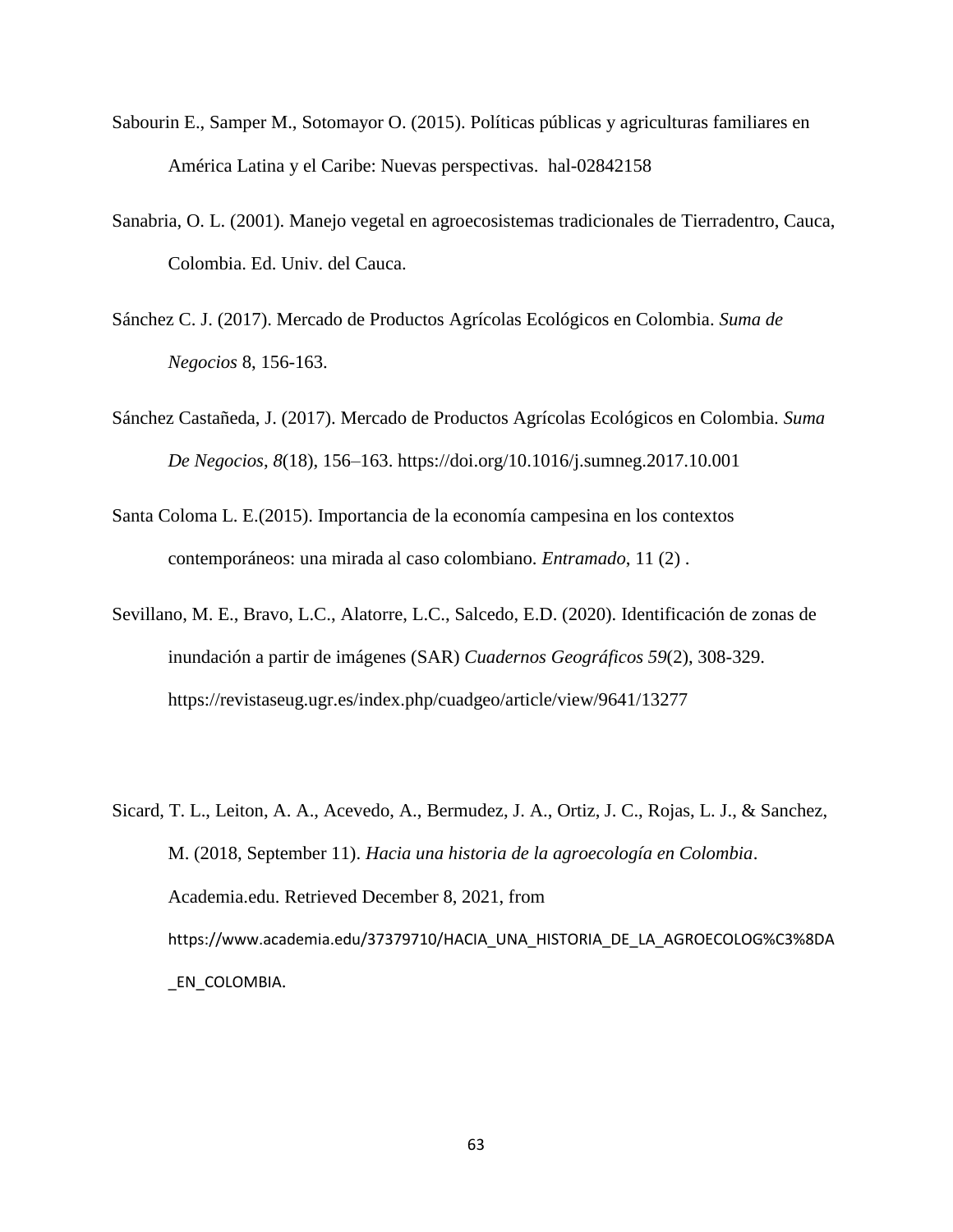- Tocancipá Falla, J. (2008). El Trueque: Tradición, resistencia y fortalecimiento de la Economía Indígena en el Cauca. Revista De Estudios Sociales, (31), 146–161. <https://doi.org/10.7440/res31.2008.10>
- Perafán Ledezma, A. L., & Martínez Dueñas, W. A. (2016). Biopoder, Desarrollo y Alimentación en el Rosal, Cauca (Colombia). Revista Colombiana De Sociología, 39(2), 183–201. https://doi.org/10.15446/rcs.v39n2.58971
- PNUD (2011). (United Nations Program for development) Notebooks collection INDH 2011, Forced displacement, land and territories. Pending agendas: Socioeconomic stabilization and repair.

Poulantzas, N. (1978). *Classes in contemporary capitalism*. Verso.

Políticas de Seguridad Alimentaria y Nutricional y Pueblos Indígenas en Colombia. (2015). *Comida, territorio y memoria - FAO*. Organizacion de las Naciones Unidas para la Alimentación y la Agricultura. Retrieved December 8, 2021, from https://www.fao.org/3/i4467s/i4467s.pdf.

United Nations Human Rights Special Procedures. (2021). *Policy Brief, Last chance to make the Food Systems Summit truly a "people's summit".* Mandate of the Special Rapporteur on the right to food¨, Geneva.

https://www.ohchr.org/Documents/Issues/Food/Policy\_brief\_20210819.pdf

Van der Pijl , K. (1984).*The Making of an Atlantic Ruling Class.* 2012 edition. Verso Books